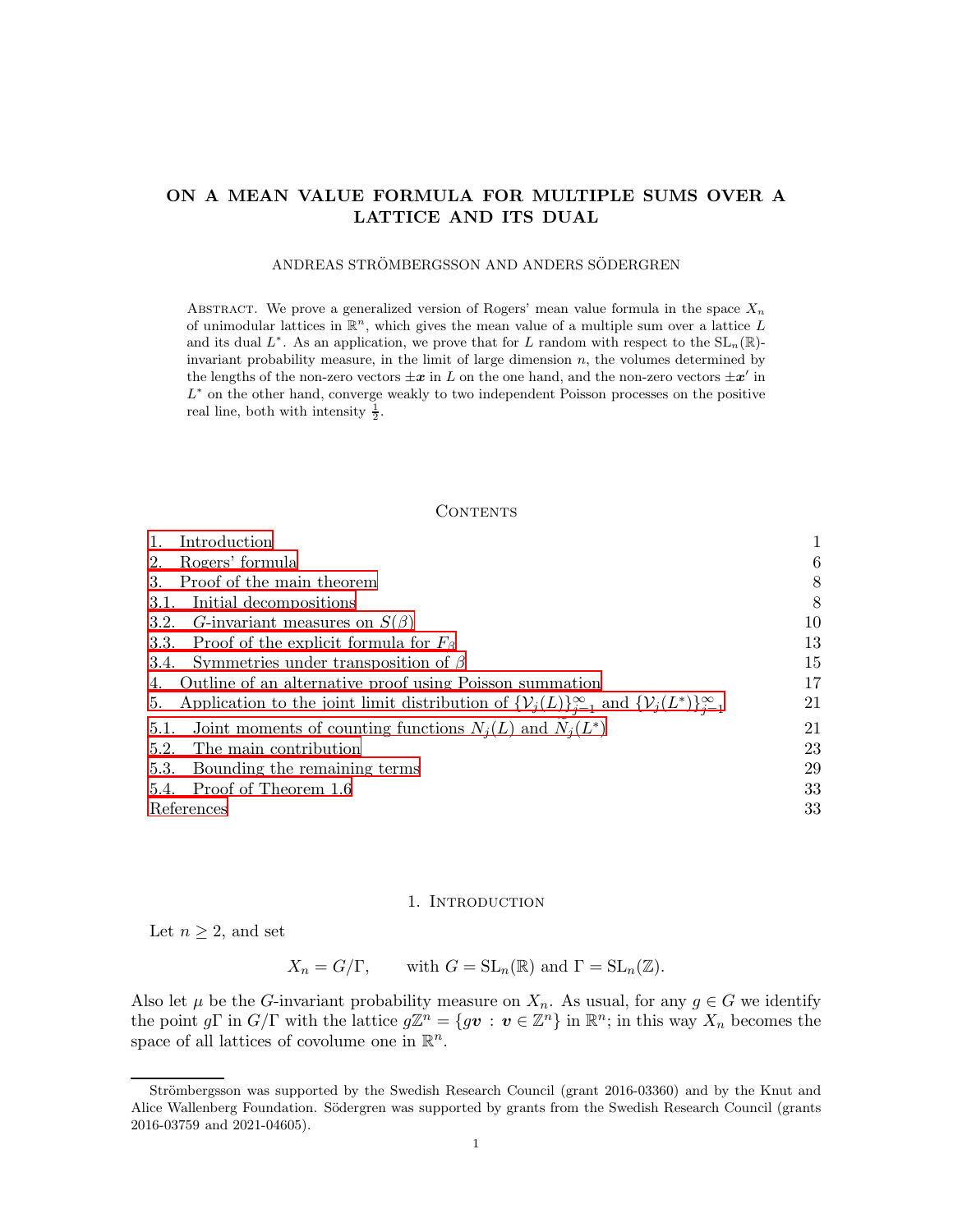In 1945, Siegel [\[28\]](#page-33-0) proved the following fundamental integration formula: For any continuous, compactly supported function  $\rho$  on  $\mathbb{R}^n$ ,

<span id="page-1-1"></span>(1.1) 
$$
\int_{X_n} \sum_{\mathbf{v}\in L} \rho(\mathbf{v}) d\mu(L) = \int_{\mathbb{R}^n} \rho(\mathbf{x}) d\mathbf{x} + \rho(\mathbf{0}),
$$

where  $dx$  denotes Lebesgue measure on  $\mathbb{R}^n$ . The integrand in the left hand side, i.e. the function  $L \mapsto \sum_{v \in L} \rho(v)$  on  $X_n$ , is often called the Siegel transform of the function  $\rho$ . Ten years later, Rogers  $[19]$  $[19]$  $[19]$ <sup>1</sup> proved a generalization of [\(1.1\)](#page-1-1) which for any  $1 \leq k < n$  gives an explicit formula for the average of a  $k$ -fold sum over  $L$ , i.e.

$$
\int_{X_n} \sum_{\boldsymbol{v}_1,\ldots,\boldsymbol{v}_k\in L} \rho(\boldsymbol{v}_1,\ldots,\boldsymbol{v}_k) d\mu(L)
$$

for any function  $\rho$  on  $(\mathbb{R}^n)^k$  subject to suitable conditions. See Theorem [2.1](#page-5-1) below for a precise statement. Rogers' mean value formula has found a number of applications over the years; see, e.g., [\[20\]](#page-33-2), [\[24\]](#page-33-3), [\[21\]](#page-33-4), [\[31\]](#page-33-5), [\[3\]](#page-32-2), [\[7\]](#page-33-6), [\[29\]](#page-33-7). In recent years many variants of Rogers' formula have been developed, with several new applications; see, e.g., [\[14\]](#page-33-8), [\[11\]](#page-33-9), [\[13\]](#page-33-10), [\[1\]](#page-32-3), [\[2\]](#page-32-4).

Our main goal in the present paper is to prove a generalization of the Rogers' mean value formula, giving an explicit formula for the average of a multiple sum over  $L$  as well as the *dual* lattice  $L^*$ , i.e.

$$
\int_{X_n} \sum_{\bm{v}_1,...,\bm{v}_{k_1} \in L} \sum_{\bm{w}_1,...,\bm{w}_{k_2} \in L^*} \rho(\bm{v}_1,\ldots,\bm{v}_{k_1},\bm{w}_1,\ldots,\bm{w}_{k_2}) d\mu(L).
$$

Recall that the dual of a (full-rank) lattice  $L$  in  $\mathbb{R}^n$  is defined by

$$
L^* = \{ \mathbf{w} \in \mathbb{R}^n \; : \; \mathbf{w} \cdot \mathbf{v} \in \mathbb{Z} \; \; \forall \mathbf{v} \in L \},
$$

where the dot denotes the standard scalar product on  $\mathbb{R}^n$ . The covolume of  $L^*$  equals the inverse of that of L:  $vol(\mathbb{R}^n/L^*) = vol(\mathbb{R}^n/L)^{-1}$ ; in particular  $L^* \in X_n$  for any  $L \in X_n$ . In fact, under our identification  $X_n = G/\Gamma$ , the map  $L \mapsto L^*$  on  $X_n$  is given by  $g\Gamma \mapsto g^{-T}\Gamma$ , where  $g^{-\mathsf{T}} := (g^{-1})^{\mathsf{T}} = (g^{\mathsf{T}})^{-1}$  (this notation will be used throughout the paper). The study of inequalities relating invariants of  $L$  and  $L^*$  is a classical topic within the geometry of numbers. see, e.g., [\[4\]](#page-32-5) and the references therein.

To prepare for the statement of our main result, we introduce some further notation. Throughout the paper, we will identify vectors in  $\mathbb{R}^n$  with  $n \times 1$  column matrices. More generally, for any  $m \geq 1$ , we will find it convenient to identify the space  $M_{n,m}(\mathbb{R})$  of  $n \times m$ matrices with the space  $(\mathbb{R}^n)^m$  of m-tuples of vectors in  $\mathbb{R}^n$  (by listing the column vectors of any matrix  $x \in M_{n,m}(\mathbb{R})$  in order from left to right). For  $m \leq n$  and  $x \in M_{n,m}(\mathbb{R})$ , we write

(1.2) 
$$
\mathsf{d}(x) := \sqrt{\det(x^{\mathsf{T}} x)}.
$$

Note that under our identification  $M_{n,m}(\mathbb{R}) = (\mathbb{R}^n)^m$ ,  $\mathsf{d}(x)$  equals the *m*-dimensional volume of the parallelotope in  $\mathbb{R}^n$  spanned by the vectors in x. In particular  $d(x) > 0$  if and only if x has rank m. We write

(1.3) 
$$
U_m := \{x \in M_{n,m}(\mathbb{R}) : \mathsf{d}(x) > 0\};
$$

this is a dense open subset of  $M_{n,m}(\mathbb{R})$ .

<span id="page-1-0"></span><sup>&</sup>lt;sup>1</sup>See also the papers [\[22\]](#page-33-11) and [\[15\]](#page-33-12) for alternative and corrected proofs.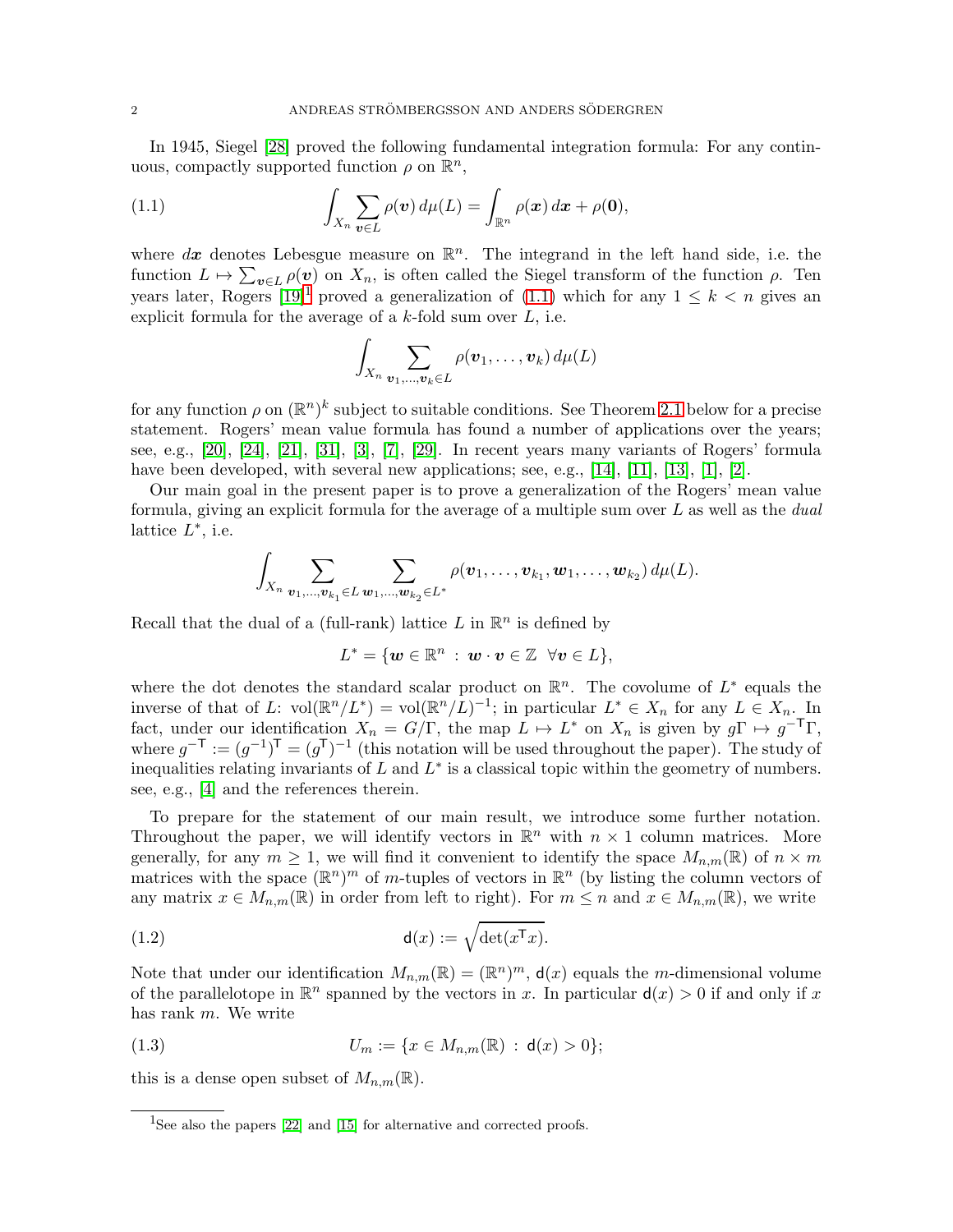Given any positive integers  $m_1, m_2$  satisfying  $m := m_1 + m_2 < n$ , and given any  $\beta \in$  $M_{m_1,m_2}(\mathbb{R})$ , we set

(1.4) 
$$
S(\beta) := \{ \langle x, y \rangle \in U_{m_1} \times U_{m_2} : x^{\mathsf{T}} y = \beta \}.
$$

This is a closed, regular submanifold of  $U_{m_1} \times U_{m_2}$  of dimension  $mn - m_1m_2$ , since the map  $\langle x, y \rangle \mapsto x^{\mathsf{T}} y$  from  $U_{m_1} \times U_{m_2}$  to  $M_{m_1, m_2}(\mathbb{R})$  has everywhere full rank  $m_1 m_2$ . We equip  $S(\beta)$ with a natural Borel measure  $\eta_\beta$  as follows. For any  $x \in U_{m_1}$  we set

(1.5) 
$$
S(\beta)'_x := \{ y \in M_{n,m_2}(\mathbb{R}) : x^{\mathsf{T}} y = \beta \}
$$

and

(1.6) 
$$
S(\beta)_x := S(\beta)'_x \cap U_{m_2} = \{y \in M_{n,m_2}(\mathbb{R}) : \langle x, y \rangle \in S(\beta)\}.
$$

Note that  $S(\beta)'_x$  is an affine linear subspace of  $M_{n,m_2}(\mathbb{R})$  of dimension  $m_2(n-m_1)$ ; we equip  $S(\beta)'_x$  with its structure as Euclidean subspace of  $M_{n,m_2}(\mathbb{R}) \cong \mathbb{R}^{nm_2}$  with its standard Euclidean structure, and let  $\eta_{\beta,x}$  be the corresponding  $m_2(n-m_1)$ -dimensional Lebesgue volume measure on  $S(\beta)'_x$ . Note that  $S(\beta)'_x \setminus S(\beta)_x$  has measure zero with respect to  $\eta_{\beta,x}$ ; we write  $\eta_{\beta,x}$  also for the restriction of  $\eta_{\beta,x}$  to  $S(\beta)_x$ . Finally we define, for any Borel set  $E \subset S(\beta)$ :

<span id="page-2-0"></span>(1.7) 
$$
\eta_{\beta}(E) := \int_{U_{m_1}} \int_{S(\beta)_x} \chi_E(x, y) d\eta_{\beta, x}(y) \frac{dx}{\mathsf{d}(x)^{m_2}},
$$

where dx is the standard  $nm_1$ -dimensional Lebesgue measure on  $M_{n,m_1}(\mathbb{R})$ , restricted to  $U_{m_1}$ . For any  $B \in M_{k,m}(\mathbb{R})$  we write

$$
V_B := B\mathbb{R}^m = \{B\mathbf{v} \,:\, \mathbf{v} \in \mathbb{R}^m\}
$$

for the image of B viewed as a linear map from  $\mathbb{R}^m$  to  $\mathbb{R}^k$ . Next, for any  $k \geq m$ , we let  $M_{k,m}(\mathbb{Z})^*$ be the set of all  $B \in M_{k,m}(\mathbb{Z})$  satisfying  $d(B) > 0$  and  $V_B \cap \mathbb{Z}^k = B\mathbb{Z}^m = \{Bv : v \in \mathbb{Z}^m\}.$ The group  $GL_m(\mathbb{Z})$  acts on  $M_{k,m}(\mathbb{Z})^*$  by multiplication from the right. We fix a subset  $A_{k,m} \subset M_{k,m}(\mathbb{Z})^*$  containing exactly one representative from each orbit in  $M_{k,m}(\mathbb{Z})^*/\operatorname{GL}_m(\mathbb{Z})$ . Then, under our identification of  $M_{k,m}(\mathbb{R})$  with  $(\mathbb{R}^k)^m$ ,  $M_{k,m}(\mathbb{Z})^*$  is the set of all m-tuples of vectors in  $\mathbb{Z}^k$  which span a primitive m-dimensional sublattice of  $\mathbb{Z}^k$  (a sublattice  $L \subset \mathbb{Z}^k$  is said to be primitive if  $\text{Span}_{\mathbb{R}}(L) \cap \mathbb{Z}^k = L$ . Furthermore, two matrices  $B, B' \in M_{k,m}(\mathbb{Z})^*$  lie in the same GL<sub>m</sub>(Z)-orbit if and only if  $V_B = V_{B'}$ . It follows that the map  $B \mapsto V_B$  gives a bijection from  $A_{k,m}$  onto the set of *rational m*-dimensional linear subspaces of  $\mathbb{R}^k$  (a linear subspace  $V \subset \mathbb{R}^k$  is said to be rational if  $V = \text{Span}_{\mathbb{R}}(V \cap \mathbb{Z}^k)$ .

For any  $\beta \in M_{m_1,m_2}(\mathbb{Z})$  we define a 'weight'  $\widetilde{W}(\beta)$  as follows: Let  $\mathfrak{W}_{m_1}$  be the set of matrices  $A = (a_{ij}) \in M_{m_1,m_1}(\mathbb{Z})$  such that  $a_{ij} = 0$  for all  $1 \leq j \leq i \leq m_1$ ,  $a_{ii} > 0$  for all  $1 \leq i \leq m_1$ , and  $0 \leq a_{ij} < a_{jj}$  for all  $1 \leq i < j \leq m_1$ . Let  $\mathfrak{W}_{\beta}$  be the following subset:

<span id="page-2-1"></span>(1.8) 
$$
\mathfrak{W}_{\beta} = \{ A \in \mathfrak{W}_{m_1} : A^{-\mathsf{T}}\beta \in M_{m_1,m_2}(\mathbb{Z}) \}.
$$

Finally set:

<span id="page-2-2"></span>(1.9) 
$$
W(\beta) := \frac{\sum_{A \in \mathfrak{W}_{\beta}} (\det A)^{m_2 - n}}{\zeta(n)\zeta(n - 1) \cdots \zeta(n - m_1 + 1)}.
$$

We are now ready to state the main result of the paper: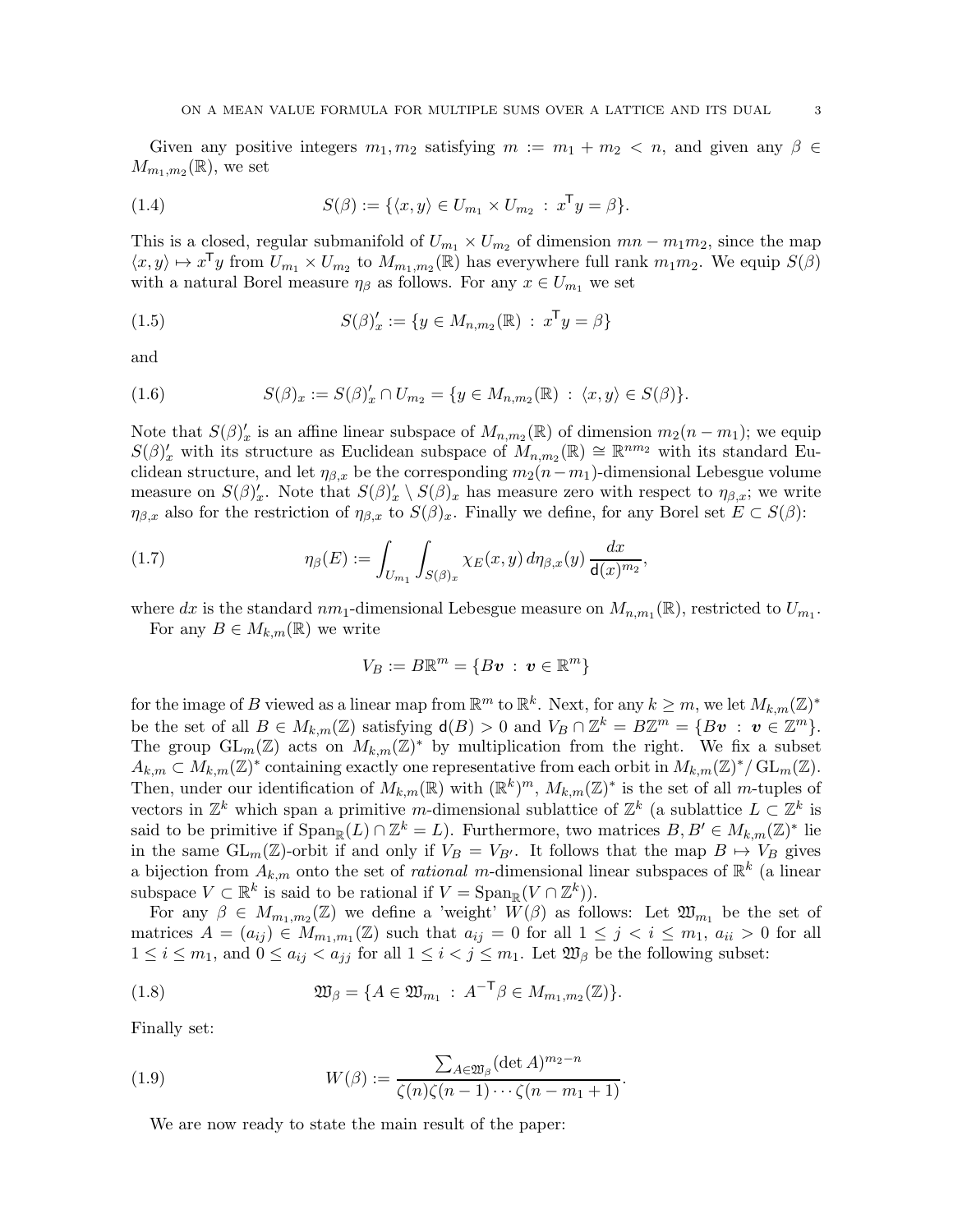<span id="page-3-1"></span>**Theorem 1.1.** Let  $k_1, k_2 \in \mathbb{Z}^+$ ,  $n > k_1 + k_2$ , and let  $\rho : (\mathbb{R}^n)^{k_1} \times (\mathbb{R}^n)^{k_2} \to \mathbb{R}_{\geq 0}$  be a nonnegative Borel measurable function (which we identify with a function  $M_{n,k_1}(\mathbb{R}) \times M_{n,k_2}(\mathbb{R}) \to$  $\mathbb{R}_{\geq 0}$ ). Then

<span id="page-3-0"></span>
$$
(1.10)
$$

$$
\int_{X_n} \sum_{\mathbf{v}_1,\dots,\mathbf{v}_{k_1} \in L} \sum_{\mathbf{w}_1,\dots,\mathbf{w}_{k_2} \in L^*} \rho(\mathbf{v}_1,\dots,\mathbf{v}_{k_1},\mathbf{w}_1,\dots,\mathbf{w}_{k_2}) d\mu(L)
$$
\n
$$
= \sum_{m_1=1}^{k_1} \sum_{B_1 \in A_{k_1,m_1}} \sum_{m_2=1}^{k_2} \sum_{B_2 \in A_{k_2,m_2}} \sum_{\beta \in M_{m_1,m_2}(\mathbb{Z})} W(\beta) \int_{S(\beta)} \rho(xB_1^{\mathsf{T}}, yB_2^{\mathsf{T}}) d\eta_{\beta}(x,y)
$$
\n
$$
+ \sum_{m_1=1}^{k_1} \sum_{B_1 \in A_{k_1,m_1}} \int_{M_{n,m_1}(\mathbb{R})} \rho(xB_1^{\mathsf{T}}, 0) dx + \sum_{m_2=1}^{k_2} \sum_{B_2 \in A_{k_2,m_2}} \int_{M_{n,m_2}(\mathbb{R})} \rho(0, yB_2^{\mathsf{T}}) dy + \rho(0, 0),
$$

where both sides are finite whenever  $\rho$  is bounded and has bounded support.

<span id="page-3-3"></span>Remark 1.2. By introducing certain natural conventions concerning "empty matrices" of dimensions  $a \times 0$  and  $0 \times a$ " (any  $a \ge 0$ ), and agreeing that for any  $k \ge 1$ ,  $A_{k,0}$  is the singleton set containing the empty matrix of dimension  $k \times 0$ , one may incorporate the last line of  $(1.10)$ in the double sum, so that the *whole* of the right hand side of  $(1.10)$  can be expressed as

$$
(1.11) \qquad \sum_{m_1=0}^{k_1} \sum_{B_1 \in A_{k_1,m_1}} \sum_{m_2=0}^{k_2} \sum_{B_2 \in A_{k_2,m_2}} \sum_{\beta \in M_{m_1,m_2}(\mathbb{Z})} W(\beta) \int_{S(\beta)} \rho(xB_1^{\mathsf{T}}, yB_2^{\mathsf{T}}) d\eta_{\beta}(x,y).
$$

Remark 1.3. It follows from the statement of Theorem [1.1](#page-3-1) that the first sum in the right hand side of [\(1.10\)](#page-3-0) is independent of the choice of the sets of representatives  $A_{k_1,m_1}$  and  $A_{k_2,m_2}$ . This fact is also fairly easy to verify directly. Indeed, note that it suffices to verify that for any given  $B_1 \in M_{k_1,m_1}(\mathbb{Z})^*$  and  $B_2 \in M_{k_2,m_2}(\mathbb{Z})^*$ , the sum

$$
\sum_{\beta \in M_{m_1, m_2}(\mathbb{Z})} W(\beta) \int_{S(\beta)} \rho(xB_1^\mathsf{T}, yB_2^\mathsf{T}) d\eta_\beta(x, y)
$$

remains the same when  $B_1$  and  $B_2$  are replaced by  $B_1\gamma_1$  and  $B_2\gamma_2$ , respectively, for any  $\gamma_1 \in GL_{m_1}(\mathbb{Z})$  and  $\gamma_2 \in GL_{m_2}(\mathbb{Z})$ . This claim follows from Lemma [3.9](#page-11-0) below, together with the fact that the map  $\beta \mapsto \gamma_1 \beta \gamma_2^{-1}$  is a bijection of  $M_{m_1,m_2}(\mathbb{Z})$  onto itself which preserves the weight  $W$ ; cf. Lemma [3.16.](#page-15-0)

<span id="page-3-2"></span>Remark 1.4. The map  $L \mapsto L^*$  is a diffeomorphism of  $X_n$  onto itself which preserves the measure  $\mu$ ; hence the left hand side of the formula [\(1.10\)](#page-3-0) is invariant under replacing  $\langle k_1, k_2, \rho \rangle$ by  $\langle k_2, k_1, \tilde{\rho} \rangle$  where  $\tilde{\rho}(x, y) := \rho(y, x)$ . In the right hand side of [\(1.10\)](#page-3-0) this invariance is directly visible via the following symmetry relations, which we prove in Section [3.4](#page-14-0) below: For any  $m_1, m_2 \in \mathbb{Z}^+$  and  $\beta \in M_{m_1,m_2}(\mathbb{Z})$  we have  $W(\beta^{\mathsf{T}}) = W(\beta)$  and  $\eta_{\beta^{\mathsf{T}}} = J_*\eta_{\beta}$ , where J is the diffeomorphism  $\langle x, y \rangle \mapsto \langle y, x \rangle$  from  $S(\beta)$  onto  $S(\beta^{\mathsf{T}})$ .

The formula in Theorem [1.1](#page-3-1) is also valid if either  $k_1 = 0$  or  $k_2 = 0$ , if appropriately interpreted. Indeed, in this case the formula becomes the following slightly reformulated version of Rogers' original formula: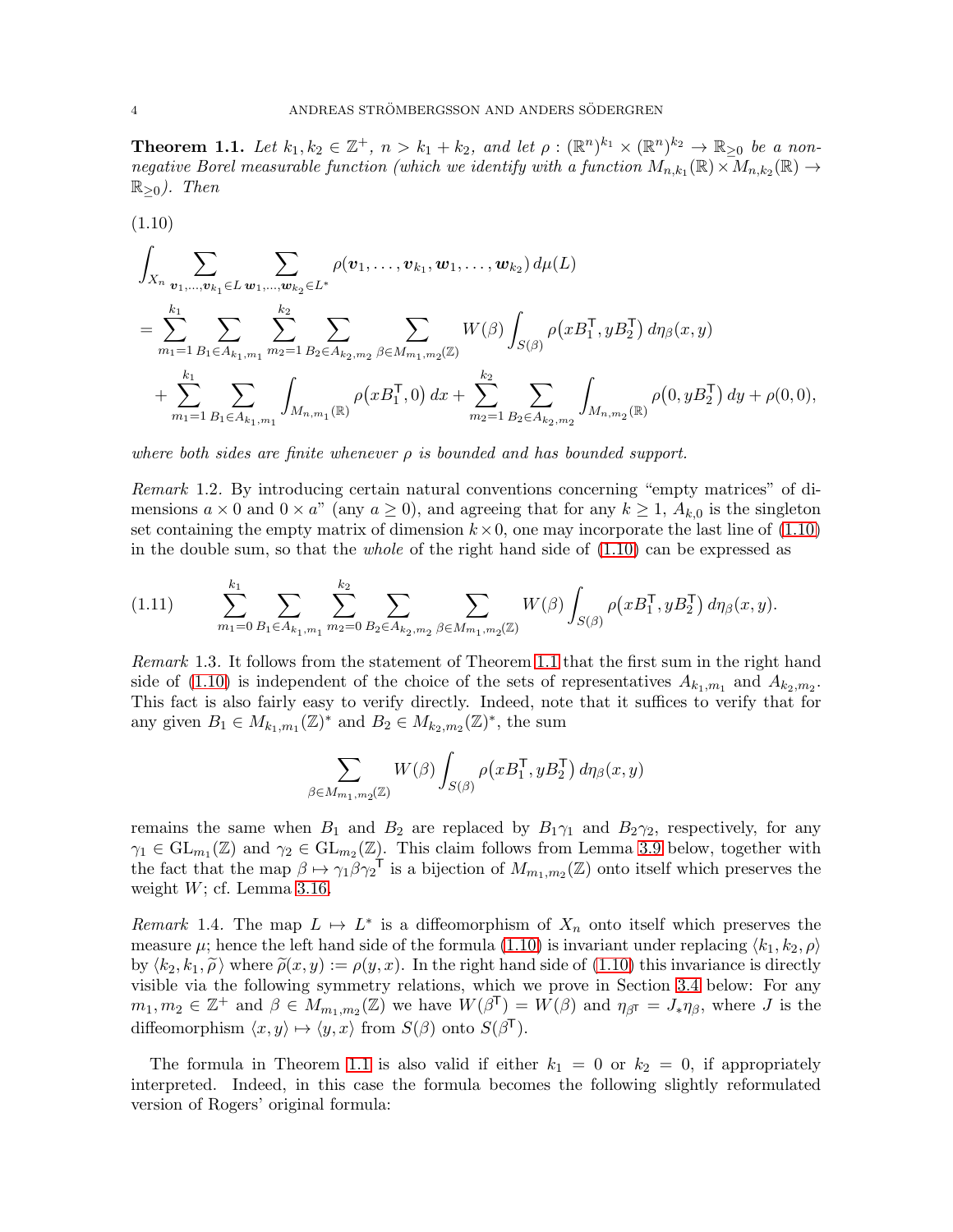<span id="page-4-0"></span>**Theorem 1.5.** (Rogers [\[19\]](#page-33-1).) Let  $1 \leq k < n$  and let  $\rho : (\mathbb{R}^n)^k \to \mathbb{R}_{\geq 0}$  be a non-negative Borel measurable function. Then

<span id="page-4-1"></span>
$$
(1.12) \qquad \int_{X_n} \sum_{\mathbf{v}_1,\dots,\mathbf{v}_k \in L} \rho(\mathbf{v}_1,\dots,\mathbf{v}_k) \, d\mu(L) = \sum_{m=1}^k \sum_{B \in A_{k,m}} \int_{M_{n,m}(\mathbb{R})} \rho(xB^{\mathsf{T}}) \, dx + \rho(0).
$$

(We discuss in Section [2](#page-5-0) the translation between the statement in [\[19\]](#page-33-1) and Theorem [1.5.](#page-4-0))

Next we discuss some applications of our main theorem.

Our main motivation for developing the formula in Theorem [1.1](#page-3-1) comes from questions concerning the Epstein zeta function of a random lattice  $L \in X_n$  as  $n \to \infty$ ; cf. [\[21,](#page-33-4) [32,](#page-33-13) [33,](#page-33-14) [29\]](#page-33-7). Recall that for  $\text{Re } s > \frac{n}{2}$  and  $L \in X_n$  the Epstein zeta function is defined by the absolutely convergent series

$$
E_n(L,s):=\sum_{\boldsymbol{m}\in L\setminus\{\boldsymbol{0}\}}|\boldsymbol{m}|^{-2s}.
$$

The function  $E_n(L, s)$  can be meromorphically continued to C and satisfies a functional equation of "Riemann type" relating  $E_n(L, s)$  and  $E_n(L^*, \frac{n}{2} - s)$ . An outstanding question from [\[33\]](#page-33-14) is whether  $E_n(L, s)$  for s on or near the central point  $s = \frac{n}{4}$  $\frac{n}{4}$ , possesses, after appropriate normalization, a limit distribution as  $n \to \infty$ ? It seems clear that Theorem [1.1](#page-3-1) should be an important ingredient when seeking to extend the methods of [\[33\]](#page-33-14) to handle this question. We hope to return to these matters in future work.

Next we describe an application of Theorem [1.1](#page-3-1) to the limit distribution of shortest vector lengths of L and  $L^*$ , for L random in  $(X_n, \mu)$ , as the dimension n tends to infinity. Given a lattice  $L \in X_n$ , we order its non-zero vectors by increasing lengths as  $\pm v_1, \pm v_2, \pm v_3, \ldots$  and define, for each  $j \geq 1$ ,

$$
\mathcal{V}_j(L):=\mathfrak{V}_n|\boldsymbol{v}_j|^n,
$$

where  $\mathfrak{V}_n$  denotes the volume of the unit ball in  $\mathbb{R}^n$ . In [\[31\]](#page-33-5), the second author of the present paper proved that for L random in  $(X_n, \mu)$ , the sequence  $\{V_j(L)\}_{j=1}^{\infty}$  converges in distribution, as  $n \to \infty$ , to the points of a Poisson process on  $\mathbb{R}^+$  with constant intensity  $\frac{1}{2}$ . Of course the same limit result holds for the sequence  $\{\mathcal{V}_j(L^*)\}_{j=1}^{\infty}$ , since the map  $L \mapsto L^*$  preserves the measure  $\mu_n$ . The following result generalizes these facts by describing the *joint* limiting distribution of the normalized vector lengths of both  $L$  and  $L^*$ .

<span id="page-4-2"></span>**Theorem 1.6.** For L random in  $(X_n, \mu)$ , the two sequences  $\{\mathcal{V}_j(L)\}_{j=1}^{\infty}$  and  $\{\mathcal{V}_j(L^*)\}_{j=1}^{\infty}$ converge jointly in distribution, as  $n \to \infty$ , to the sequences  $\{T_j\}_{j=1}^{\infty}$  and  $\{T'_j\}_{j=1}^{\infty}$ , where  $0 < T_1 < T_2 < T_3 < \cdots$  and  $0 < T'_1 < T'_2 < T'_3 < \cdots$  denote the points of two independent Poisson processes on  $\mathbb{R}^+$  with constant intensity  $\frac{1}{2}$ .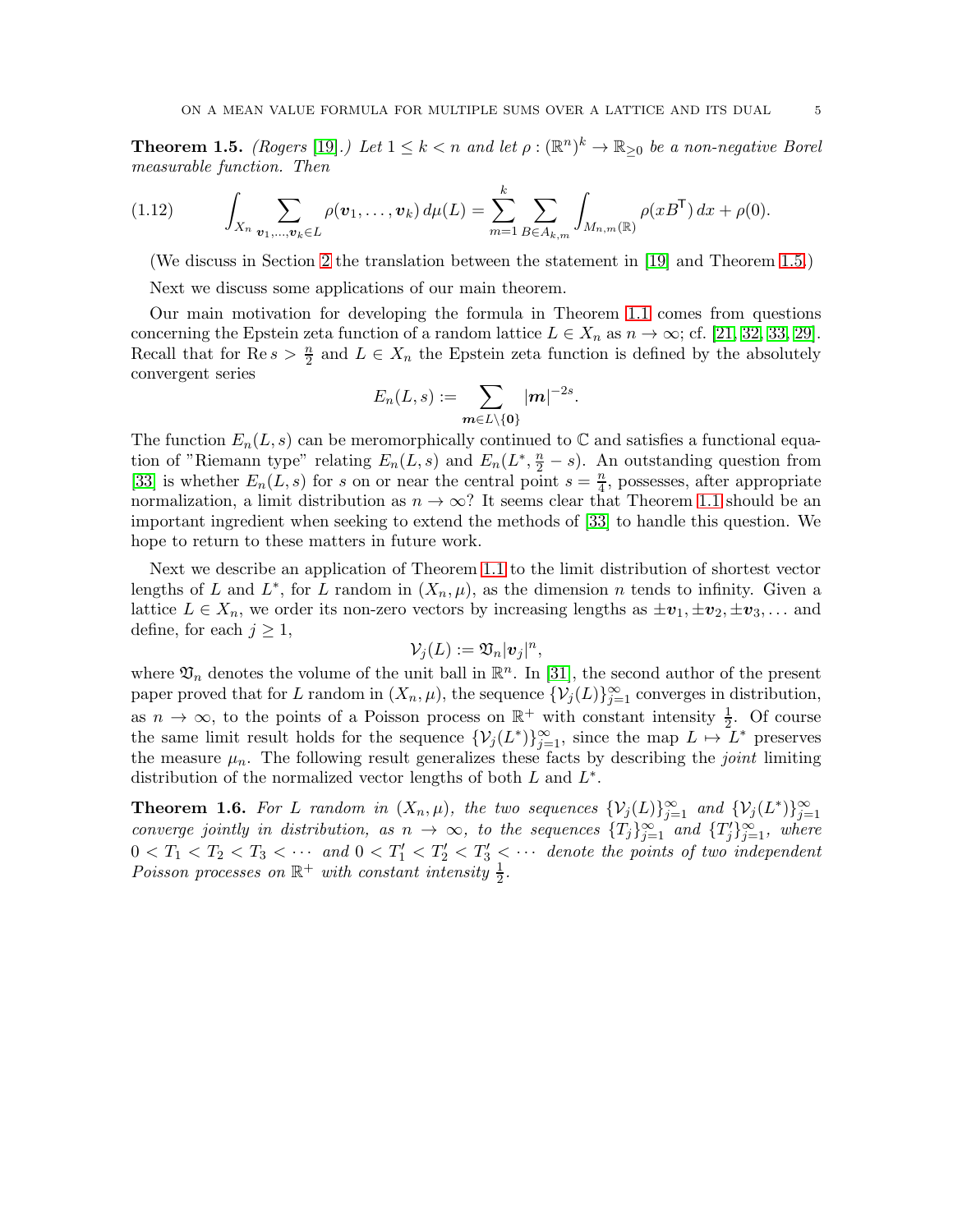### 2. Rogers' formula

<span id="page-5-0"></span>In this section we explain the translation between Rogers' original formulation of his mean value formula, [\[19\]](#page-33-1), and the statement in Theorem [1.5.](#page-4-0) The following is Rogers' original formulation:

<span id="page-5-1"></span>**Theorem 2.1.** Let  $1 \leq k < n$  and let  $\rho : (\mathbb{R}^n)^k \to \mathbb{R}_{\geq 0}$  be a non-negative Borel measurable function. Then

<span id="page-5-2"></span>
$$
(2.1) \qquad \int_{X_n} \sum_{\mathbf{v}_1,\dots,\mathbf{v}_k \in L} \rho(\mathbf{v}_1,\dots,\mathbf{v}_k) d\mu(L) = \rho(0,\dots,0) + \sum_D \left(\frac{e_1}{q} \cdots \frac{e_m}{q}\right)^n \int_{\mathbb{R}^n} \cdots \int_{\mathbb{R}^n} \rho\left(\sum_{i=1}^m \frac{d_{i1}}{q} x_i,\dots,\sum_{i=1}^m \frac{d_{ik}}{q} x_i\right) dx_1 \dots dx_m,
$$

where the inner sum is over all integer matrices  $D = (d_{ij}) \in M_{m,k}(\mathbb{Z})$  with m arbitrary in  $\{1,\ldots,k\}$ , satisfying the following properties: No column of D vanishes identically; the entries of D have greatest common divisor equal to 1; and finally there exists a division  $(\nu;\mu)=(\nu_1,\ldots,\nu_m;\mu_1,\ldots,\mu_{k-m})$  of the numbers  $1,\ldots,k$  into two sequences  $\nu_1,\ldots,\nu_m$  and  $\mu_1, \ldots, \mu_{k-m}$ , satisfying

(2.2) 
$$
1 \leq \nu_1 < \nu_2 < \ldots < \nu_m \leq k, 1 \leq \mu_1 < \mu_2 < \ldots < \mu_{k-m} \leq k, \nu_i \neq \mu_j, \text{ if } 1 \leq i \leq m, 1 \leq j \leq k-m,
$$

such that, for some  $q = q(D) \in \mathbb{Z}^+$ ,

(2.3) 
$$
d_{i\nu_j} = q\delta_{ij}, \quad i = 1, ..., m, \ j = 1, ..., m, \n d_{i\mu_j} = 0, \quad if \ \mu_j < \nu_i, \ i = 1, ..., m, \ j = 1, ..., k - m.
$$

Finally  $e_i = \gcd(\varepsilon_i, q), i = 1, \ldots, m$ , where  $\varepsilon_1, \ldots, \varepsilon_m$  are the elementary divisors of the matrix D.

<span id="page-5-4"></span>*Remark* 2.2. Regarding convergence in  $(2.1)$ , Schmidt in [\[23\]](#page-33-15) proved that both sides of  $(2.1)$ are finite whenever  $\rho$  is bounded and has bounded support in  $(\mathbb{R}^n)^k$ . In fact, Schmidt's proof applies verbatim to any non-negative  $\rho$  of sufficiently rapid polynomial decay. It therefore follows that  $(2.1)$  holds, with absolute convergence in both sides, for all complex valued  $\rho$  of sufficiently rapid polynomial decay, and in particular for any Schwartz function  $\rho$  on  $(\mathbb{R}^n)^k$ .

Remark 2.3. In the formula [\(2.1\)](#page-5-2) in Theorem [2.1,](#page-5-1) vector notation is used in both the left and the right hand side. However in the right hand side of [\(1.12\)](#page-4-1) in Theorem [1.5,](#page-4-0) the identification  $M_{n,m}(\mathbb{R}) = (\mathbb{R}^n)^m$  is used to instead view  $\rho$  as a function on  $M_{n,m}(\mathbb{R})$ ; in particular the "0" in " $\rho(0)$ " stands for the zero matrix in  $M_{n,m}(\mathbb{R})$ . It should also be noted that the right hand side of [\(1.12\)](#page-4-1) is trivially independent of the choice of the set of representatives  $A_{k,m}$ . Indeed, for any  $B \in M_{n,m}(\mathbb{Z})^*$  and any  $\gamma \in GL_m(\mathbb{Z})$ , by substituting  $x_{new} = x\gamma^{\mathsf{T}}$  we get  $\int_{M_{n,m}(\mathbb{R})} \rho(xB^{\mathsf{T}}) dx = \int_{M_{n,m}(\mathbb{R})} \rho(x(B\gamma)^{\mathsf{T}}) dx.$ 

As a preparation for the translation between Theorem [2.1](#page-5-1) and Theorem [1.5](#page-4-0) we first prove the following lemma, which implies that in Theorem [2.1](#page-5-1) we have in fact  $e_i = \varepsilon_i$  for all i and all D.

<span id="page-5-3"></span>**Lemma 2.4.** For any matrix D as in Theorem [2.1,](#page-5-1) with associated  $q = q(D)$  and elementary divisors  $\varepsilon_1, \ldots, \varepsilon_m$ , we have  $\varepsilon_i | q$  for all i.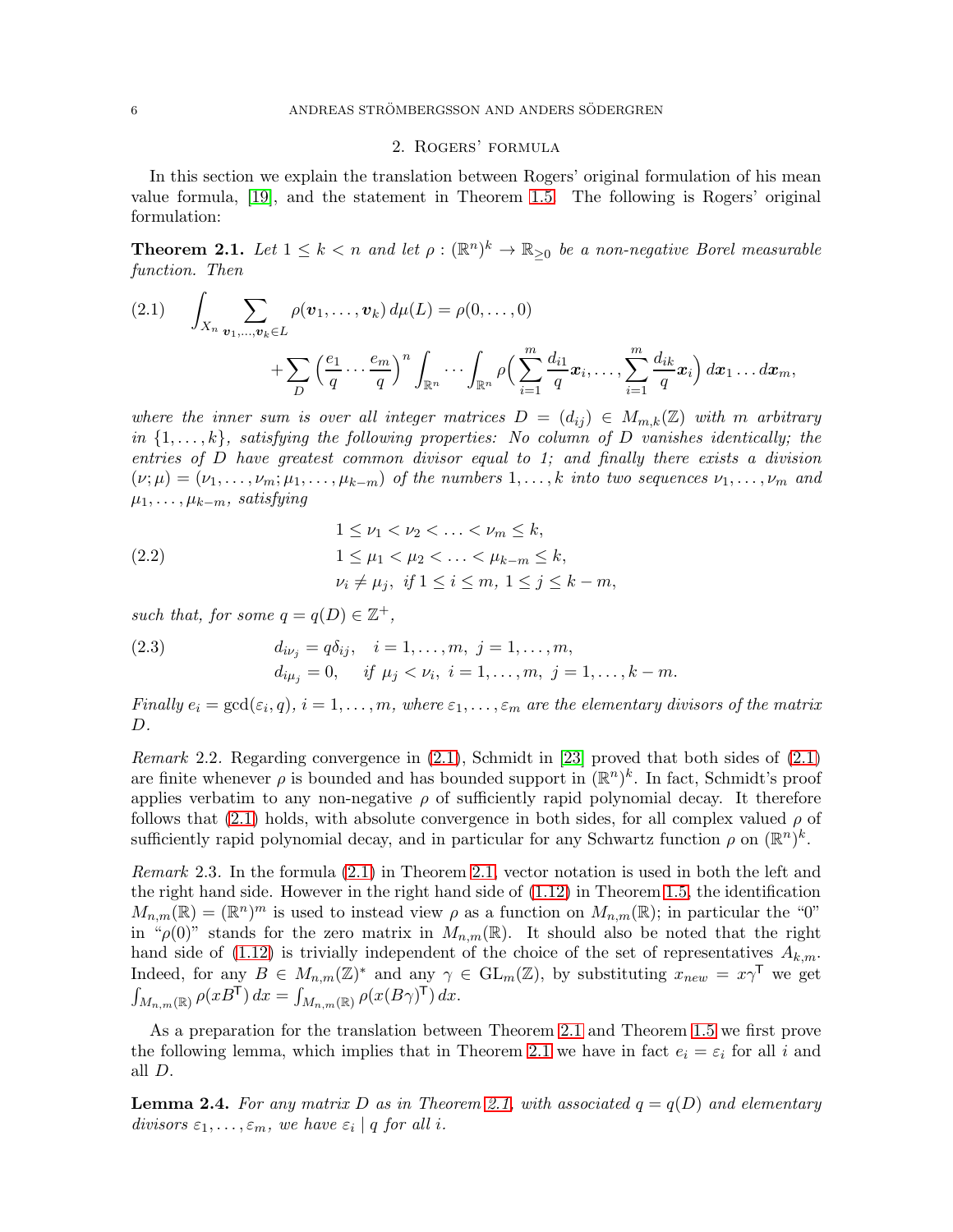*Proof.* Given D, by the Smith normal form theorem, there exist  $\gamma_1 \in GL_m(\mathbb{Z})$  and  $\gamma_2 \in GL_k(\mathbb{Z})$ such that

<span id="page-6-1"></span>(2.4) 
$$
D = \gamma_1 \operatorname{diag}[\varepsilon_1, \ldots, \varepsilon_m] (I_m 0) \gamma_2,
$$

where  $(I_m 0)$  is block notation for an  $m \times k$  matrix. By considering only columns number  $\nu_1, \ldots, \nu_m$  of the matrix D, it follows that

<span id="page-6-0"></span>(2.5) 
$$
q\gamma_1^{-1} = \text{diag}[\varepsilon_1, \ldots, \varepsilon_m]B,
$$

where  $B \in M_m(\mathbb{Z})$  is the submatrix of  $\gamma_2$  formed by removing the bottom  $k - m$  rows and the columns of indices  $\mu_1, \ldots, \mu_{k-m}$ . It follows from  $\gamma_1^{-1} \in GL_m(\mathbb{Z})$  that for each  $i \in \{1, \ldots, m\}$ , the entries in row number i of the matrix  $q\gamma_1^{-1}$  have greatest common divisor q. On the other hand, [\(2.5\)](#page-6-0) implies that all these entries are divisible by  $\varepsilon_i$ . Hence  $\varepsilon_i$  $| q. \Box$ 

*Proof that Theorem [1.5](#page-4-0) is a reformulation of Theorem [2.1.](#page-5-1)* For each  $m \in \{1, \ldots, k\}$ , let  $\mathfrak{A}(m)$ be the set of matrices of fixed size  $m \times k$  appearing in the sum in [\(2.1\)](#page-5-2). For each  $D \in \mathfrak{A}(m)$ , we fix a choice of  $\gamma_1 = \gamma_1(D) \in GL_m(\mathbb{Z})$  and  $\gamma_2 = \gamma_2(D) \in GL_k(\mathbb{Z})$  such that [\(2.4\)](#page-6-1) holds. It is easy to prove that the map  $D \mapsto D^{\mathsf{T}} \mathbb{R}^m$  is a bijection from  $\mathfrak{A}(m)$  onto the family of non-zero rational linear subspaces of  $\mathbb{R}^k$ . Note also that [\(2.4\)](#page-6-1) implies  $D^{\dagger} \mathbb{R}^m = \gamma_2' \mathbb{R}^m$ , where  $\gamma_2' = \gamma_2'(D) := ((I_m 0)\gamma_2)^{\mathsf{T}}$  (in other words,  $\gamma_2'$  is the transpose of the top  $m \times k$  submatrix of  $\gamma_2$ ; and since  $\gamma_2 \in GL_k(\mathbb{Z})$ , we have  $\gamma_2' \in M_{k,m}(\mathbb{Z})^*$ . It follows that we may choose the set of representatives  $A_{k,m}$  (cf. p. [3\)](#page-2-0) to be given by

$$
A_{k,m} := \{ \gamma_2'(D) \, : \, D \in \mathfrak{A}(m) \}.
$$

For each  $D \in \mathfrak{A}(m)$ , in terms of our matrix notation, the multiple integral appearing in the right hand side of [\(2.1\)](#page-5-2) equals

<span id="page-6-3"></span>
$$
(2.6)\quad \int_{M_{n,m}(\mathbb{R})} \rho(xq^{-1}D) dx = q^{nm} \int_{M_{n,m}(\mathbb{R})} \rho(xD) dx = \left(\frac{q}{\varepsilon_1} \cdots \frac{q}{\varepsilon_m}\right)^n \int_{M_{n,m}(\mathbb{R})} \rho(y\gamma_2^{\prime\mathsf{T}}) dy,
$$

where we used [\(2.4\)](#page-6-1) and substituted  $x = y\gamma_1 \text{diag}[\varepsilon_1, \ldots, \varepsilon_m]$ . Hence, using also Lemma [2.4,](#page-5-3) we conclude that the second line of [\(2.1\)](#page-5-2) equals

$$
\sum_{m=1}^k \sum_{B \in A_{k,m}} \int_{M_{n,m}(\mathbb{R})} \rho(yB^{\mathsf{T}}) \, dy,
$$

and it follows that the right hand side of  $(2.1)$  equals the right hand side of  $(1.12)$ .

Finally, for later reference, we also state a formula which is more basic than Theorem [2.1](#page-5-1) and which can be used in the proof of Theorem [2.1.](#page-5-1) For any lattice  $L \in X_n$  and  $1 \leq k < n$ , we write  $P_{L,k}$  for the set of primitive k-tuples in  $L^k$ .

<span id="page-6-2"></span>**Theorem 2.5.** Let  $1 \leq k < n$  and let  $\rho : (\mathbb{R}^n)^k \to \mathbb{R}_{\geq 0}$  be a non-negative Borel measurable function. Then

$$
(2.7) \qquad \int_{X_n} \sum_{\langle \mathbf{v}_1,\ldots,\mathbf{v}_k\rangle \in P_{L,k}} \rho(\mathbf{v}_1,\ldots,\mathbf{v}_k) d\mu(L) = \frac{1}{\prod_{j=n-k+1}^n \zeta(j)} \int_{(\mathbb{R}^n)^k} \rho \, dx_1 \cdots dx_k.
$$

*Proof.* See Macbeath and Rogers, [\[15,](#page-33-12) Theorem 1 and formula (13)].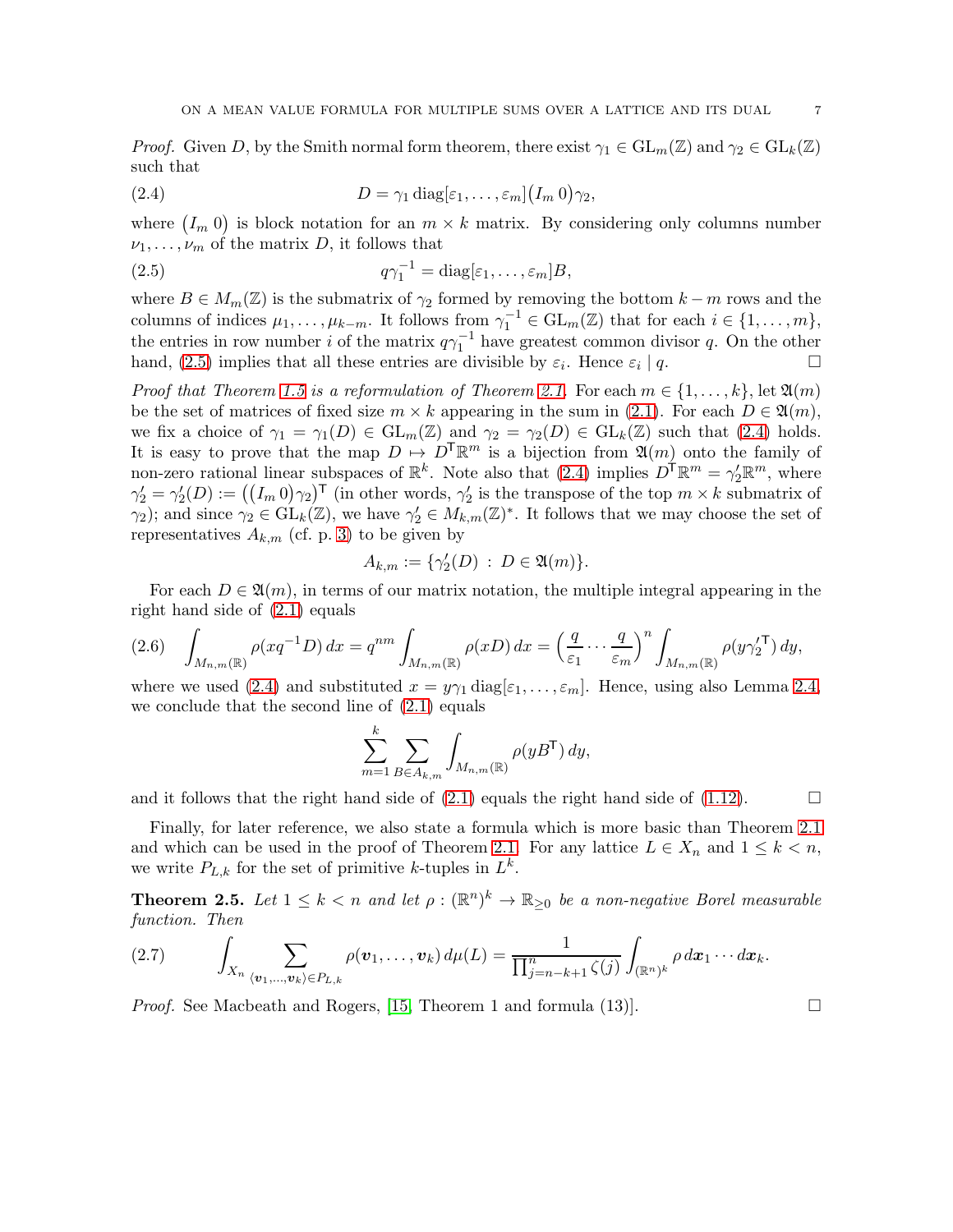#### 3. Proof of the main theorem

<span id="page-7-0"></span>In this section we prove Theorem 1.1.

<span id="page-7-1"></span>3.1. Initial decompositions. Recall that for any positive integer m, we identify  $(\mathbb{R}^n)^m$  with  $M_{n,m}(\mathbb{R})$ . In particular, for any lattice  $L \in X_n$ , the set  $L^m$  is identified with a lattice in  $M_{n,m}(\mathbb{R})$ , and the left hand side of [\(1.10\)](#page-3-0) can be expressed as follows:

<span id="page-7-2"></span>(3.1) 
$$
\int_{X_n} \sum_{x \in L^{k_1}} \sum_{y \in (L^*)^{k_2}} \rho(x, y) d\mu(L),
$$

where  $\rho$  is now a function on the space

$$
\mathcal{M}=\mathcal{M}_{n,k_1,k_2}:=M_{n,k_1}(\mathbb{R})\times M_{n,k_2}(\mathbb{R}).
$$

We will study the expression in [\(3.1\)](#page-7-2) as a functional on the space  $C_c(\mathcal{M})$  of continuous functions  $\rho$  on M of compact support. A key observation is that if we let the group  $G = SL_n(\mathbb{R})$ act on  $M$  in the following way:

<span id="page-7-7"></span>(3.2) 
$$
g\langle x,y\rangle := \langle gx,g^{-T}y\rangle, \quad \text{for any } g \in G, \ \langle x,y\rangle \in \mathcal{M},
$$

then this functional is G-invariant:

<span id="page-7-6"></span>**Lemma 3.1.** The map  $F: C_c(\mathcal{M}) \to \mathbb{C}$  given by

<span id="page-7-3"></span>(3.3) 
$$
F(\rho) = \int_{X_n} \sum_{x \in L^{k_1}} \sum_{y \in (L^*)^{k_2}} \rho(x, y) d\mu(L)
$$

is a G-invariant positive linear functional on  $C_c(\mathcal{M})$ .

*Proof.* We first prove that the functional  $F$  is well-defined, by verifying that the expression in [\(3.3\)](#page-7-3) is absolutely convergent in the sense that  $\int_{X_n} \sum_{x \in L^{k_1}} \sum_{y \in (L^*)^{k_2}} |\rho(x, y)| d\mu(L) < \infty$  for any  $\rho \in C_c(\mathcal{M})$ . To do so, it suffices to verify that

<span id="page-7-5"></span>(3.4) 
$$
\int_{X_n} \sum_{x \in L^{k_1}} \sum_{y \in (L^*)^{k_2}} \chi_K(x, y) d\mu(L) < \infty
$$

for any compact subset K of M. To this end, set  $k = k_1 + k_2$  and consider the Schwartz function  $\varphi(\boldsymbol{x}_1,\ldots,\boldsymbol{x}_k) := \prod_{j=1}^k e^{-\pi ||\boldsymbol{x}_j||^2}$  on M, where we have identified M with  $(\mathbb{R}^n)^k$  via our identifications  $M_{n,k_1}(\mathbb{R}) = (\mathbb{R}^n)^{k_1}$ . It follows from Remark [2.2](#page-5-4) that

<span id="page-7-4"></span>(3.5) 
$$
\int_{X_n} \sum_{x \in L^{k_1}} \sum_{y \in L^{k_2}} \varphi(x, y) d\mu(L) < \infty.
$$

But for any fixed lattice  $L \in X_n$  we have  $\sum_{x \in L} e^{-\pi ||x||^2} = \sum_{x \in L^*} e^{-\pi ||x||^2}$ , by the Poisson summation formula, and since the function  $\boldsymbol{x} \mapsto e^{-\pi ||\boldsymbol{x}||^2}$   $(\boldsymbol{x} \in \mathbb{R}^n)$  is its own Fourier transform. Hence also  $\sum_{x \in L^{k_1}} \sum_{y \in L^{k_2}} \varphi(x, y) = \sum_{x \in L^{k_1}} \sum_{y \in (L^*)^{k_2}} \varphi(x, y)$  for every  $L \in X_n$ . Using this fact in [\(3.5\)](#page-7-4), together with the fact that  $\inf_K \varphi > 0$  for any given compact set  $K \subset \mathcal{M}$ , we obtain [\(3.4\)](#page-7-5), thus completing the proof of the absolute convergence in [\(3.3\)](#page-7-3).

Finally we prove that F is G-invariant. Given  $\rho \in C_c(\mathcal{M})$  and  $g \in G$ , let us write  $\rho_q(x, y) :=$  $\rho(g\langle x,y\rangle)$ . For any  $L \in X_n$  we have  $g^{-\mathsf{T}}L^* = (gL)^*$ , and hence

$$
\sum_{x \in L^{k_1}} \sum_{y \in (L^*)^{k_2}} \rho_g(x, y) = \sum_{x \in (gL)^{k_1}} \sum_{y \in ((g^{-\mathsf{T}}L)^*)^{k_2}} \rho(x, y) = \sum_{x \in (gL)^{k_1}} \sum_{y \in ((gL)^*)^{k_2}} \rho(x, y).
$$

Using this formula in [\(3.3\)](#page-7-3), and the fact that  $\mu$  is G-invariant, it follows that  $F(\rho_g) = F(\rho)$ , which is the desired G-invariance of F.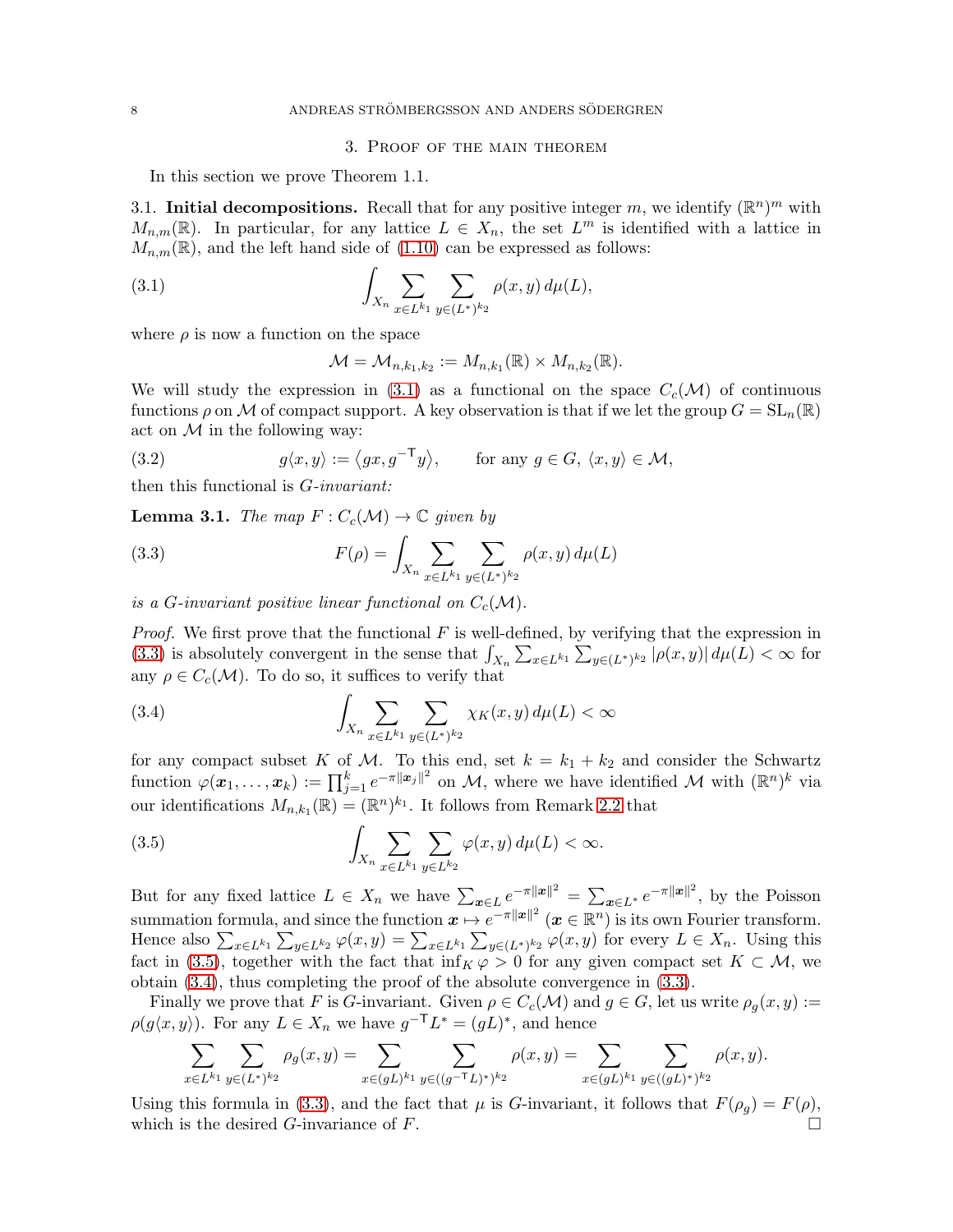Our strategy will now be to combinatorially decompose the above functional as a sum of several "smaller" G-invariant terms, which are in a certain sense more basic and which we will be able to identify in an explicit way. The first decomposition step is standard: In the expression  $(3.1)$ , we restrict the summation ranges for x and y to the set of linearly independent tuples of vectors in  $L$  and  $L^*$ . (This is in analogy with, e.g., the discussion in [\[19,](#page-33-1) between (36) and (42)].) For this we use the following basic fact.

<span id="page-8-0"></span>**Lemma 3.2.** For any  $1 \le m \le k \le n$ , the map  $\langle \gamma, B \rangle \mapsto \gamma B^{\mathsf{T}}$  is a bijection from  $(M_{n,m}(\mathbb{Z}) \cap$  $U_m) \times A_{k,m}$  onto the set of matrices in  $M_{n,k}(\mathbb{Z})$  of rank m.

*Proof.* Let C be a matrix in  $M_{n,k}(\mathbb{Z})$  of rank m. Let V be the column space of  $C^{\mathsf{T}}$ ; this is an m-dimensional subspace of  $\mathbb{R}^k$  spanned by integer vectors; hence rational; hence there exists a unique  $B \in A_{k,m}$  such that  $V = V_B = BR^m$ , that is,  $\mathbb{R}^n C = \mathbb{R}^m B^T$ . It also follows from  $B \in A_{k,m}$  that each vector  $w$  in  $\mathbb{R}^m B^{\mathsf{T}}$  equals  $vB^{\mathsf{T}}$  for a *unique* vector  $v \in \mathbb{R}^m$ , with  $v \in \mathbb{Z}^m$ if and only if  $w \in \mathbb{Z}^k$ . Applying this fact to each row vector of C, it follows that there exists a unique matrix  $\gamma \in M_{n,m}(\mathbb{Z})$  such that  $C = \gamma B^T$ , and this  $\gamma$  must have full rank m since C has full rank m: in other words  $\gamma \in M_{n,m}(\mathbb{Z}) \cap U_m$ . has full rank m; in other words  $\gamma \in M_{n,m}(\mathbb{Z}) \cap U_m$ .

For any  $g \in G$ , letting  $L := g\mathbb{Z}^n$  in  $X_n$ , we have  $L^k = (g\mathbb{Z}^n)^k = g \cdot M_{n,k}(\mathbb{Z})$ . Hence it follows from Lemma [3.2](#page-8-0) that the map  $\langle x, B \rangle \mapsto xB^{\mathsf{T}}$  is a bijection from  $(L^m \cap U_m) \times A_{k,m}$  onto the set of tuples in  $L^k$  whose linear span in  $\mathbb{R}^n$  has dimension m. Applying this to both the sums in  $(3.1)$ , it follows that  $(3.1)$  can be rewritten as

<span id="page-8-1"></span>(3.6) 
$$
\sum_{m_1=1}^{k_1} \sum_{B_1 \in A_{k_1,m_1}} \sum_{m_2=1}^{k_2} \sum_{B_2 \in A_{k_2,m_2}} \int_{X_n} \sum_{x \in L^{m_1} \cap U_{m_1}} \sum_{y \in (L^*)^{m_2} \cap U_{m_2}} \rho(xB_1^{\mathsf{T}}, yB_2^{\mathsf{T}}) d\mu(L) + \int_{X_n} \sum_{y \in (L^*)^{k_2}} \rho(0, y) d\mu(L) - \rho(0, 0).
$$

By applying Theorem [1.5](#page-4-0) to the two integrals in the last line (where for the last integral we use the fact that the map  $L \mapsto L^*$  is a diffeomorphism of  $X_n$  preserving the measure  $\mu$ ), we find that the last line in  $(3.6)$  exactly matches the last line in  $(1.10)$ . Hence it remains to handle the first line in [\(3.6\)](#page-8-1). Clearly, it will suffice to find an appropriate explicit expression for the following integral, for any given  $m_1, m_2 \in \mathbb{Z}^+$  with  $m_1 + m_2 < n$  and any given  $\rho \in C_c(\mathcal{M})$ (where now  $\mathcal{M} = \mathcal{M}_{n,m_1,m_2}$ ):

<span id="page-8-2"></span>(3.7) 
$$
\int_{X_n} \sum_{x \in L^{m_1} \cap U_{m_1}} \sum_{y \in (L^*)^{m_2} \cap U_{m_2}} \rho(x, y) d\mu(L).
$$

Note that the proof of Lemma [3.1](#page-7-6) carries over immediately to show that also the expression in [\(3.7\)](#page-8-2) is a G-invariant positive linear functional on  $C_c(\mathcal{M})$ .

The next decomposition step is to note that for each  $\beta \in M_{m_1,m_2}(\mathbb{R})$ , the G-action in [\(3.2\)](#page-7-7) preserves the submanifold  $S(\beta)$  of M.<sup>[2](#page-8-3)</sup> We also note that for any  $L \in X_n$  and any  $x \in L^{m_1}$ and  $y \in (L^*)^{m_2}$  we have  $x^{\mathsf{T}}y \in M_{m_1,m_2}(\mathbb{Z})$ , i.e. the pair  $\langle x, y \rangle$  belongs to  $S(\beta)$  for some *integer* matrix  $\beta \in M_{m_1,m_2}(\mathbb{Z})$ . It is therefore natural to decompose [\(3.7\)](#page-8-2) according to the values of  $\beta = x^{\mathsf{T}}y$ , i.e., to rewrite [\(3.7\)](#page-8-2) as the sum over all  $\beta \in M_{m_1,m_2}(\mathbb{Z})$  of the following expression:

<span id="page-8-4"></span>(3.8) 
$$
\int_{X_n} \sum_{x \in L^{m_1} \cap U_{m_1}} \sum_{y \in (L^*)^{m_2} \cap U_{m_2}} \rho(x, y) d\mu(L).
$$

<span id="page-8-3"></span><sup>&</sup>lt;sup>2</sup>Note that  $S(\beta) \subset U_{m_1} \times U_{m_2} \subset \mathcal{M}$ .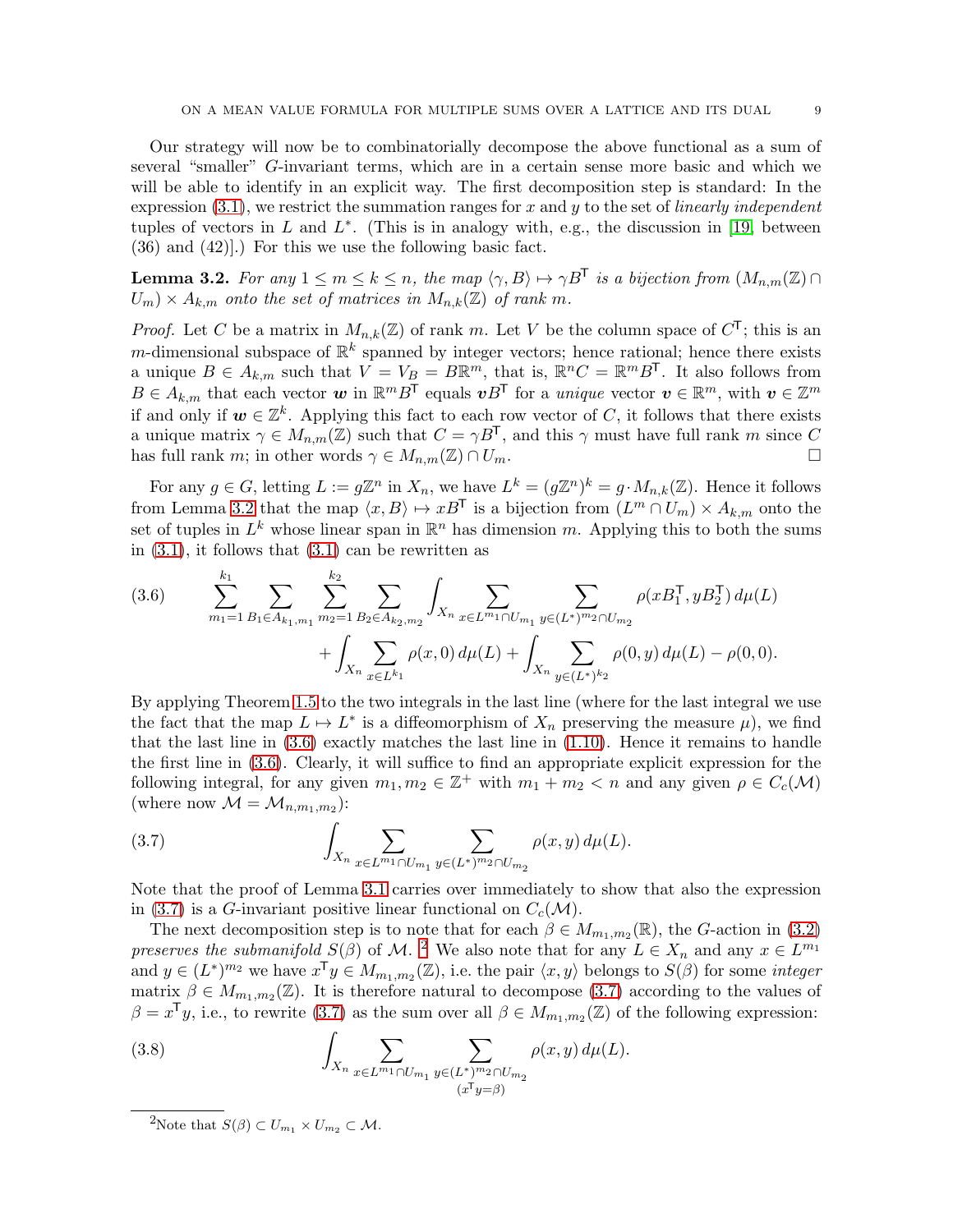It turns out that for each fixed  $\beta$  the corresponding term in [\(3.8\)](#page-8-4) is a G-invariant positive linear functional on  $C_c(S(\beta))$  (this follows from [\(3.10\)](#page-9-1) and Lemma [3.4](#page-9-2) below). We will also prove that the action of G on  $S(\beta)$  is transitive, and therefore such a G-invariant functional is unique up to scalar multiplication. This will allow us to identify the functional in [\(3.8\)](#page-8-4) in a completely explicit way.

The identification just mentioned will go via one last decomposition step: In [\(3.8\)](#page-8-4), we restrict the summation over x to primitive  $m_1$ -tuples in  $L^{m_1}$ , i.e. tuples which can be extended to a  $\mathbb{Z}$ -basis of  $L$ . That is, we consider the following expression:

<span id="page-9-3"></span>(3.9) 
$$
F_{\beta}(\rho) := \int_{X_n} \sum_{x \in P_{L,m_1}} \sum_{y \in (L^*)^{m_2} \cap U_{m_2}} \rho(x, y) d\mu(L),
$$

where we recall that  $P_{L,m_1} \subset L^{m_1} \cap U_{m_1}$  denotes the subset of primitive  $m_1$ -tuples in  $L^{m_1}$ . The proof that [\(3.8\)](#page-8-4) can be expressed in terms of [\(3.9\)](#page-9-3) goes via the following (standard) lemma.

<span id="page-9-4"></span>**Lemma 3.3.** For any lattice  $L \subset \mathbb{R}^n$  and any  $1 \leq m < n$ , the map  $\langle x, A \rangle \mapsto xA$  is a bijection from  $P_{L,m} \times \mathfrak{W}_m$  onto  $L^m \cap U_m$ .

(Here  $\mathfrak{W}_m$  is the set introduced just above [\(1.8\)](#page-2-1), with  $m = m_1$ .)

*Proof.* Immediate from [\[15,](#page-33-12) Lemma 9].  $\square$ 

It follows from Lemma [3.3](#page-9-4) that for any  $\beta \in M_{m_1,m_2}(\mathbb{Z})$  and  $\rho \in C_c(S(\beta))$ , the expression in [\(3.8\)](#page-8-4) can be rewritten as

<span id="page-9-1"></span>(3.10) 
$$
\int_{X_n} \sum_{A \in \mathfrak{W}_{m_1}} \sum_{x \in P_{L,m_1}} \sum_{y \in (L^*)^{m_2} \cap U_{m_2}} \rho(xA, y) d\mu(L) = \sum_{A \in \mathfrak{W}_{\beta}} F_{A^{-\mathsf{T}}\beta}(\rho_A),
$$

where  $\rho_A \in C_c(S(A^{-T}\beta))$  is defined by  $\rho_A(x,y) = \rho(xA, y)$ , and  $F_\beta$  is given by [\(3.9\)](#page-9-3); recall also that  $\mathfrak{W}_{\beta}$  denotes the set of all  $A \in \mathfrak{W}_{m_1}$  satisfying  $A^{-\top} \beta \in M_{m_1,m_2}(\mathbb{Z})$ . The change of order of summation in [\(3.10\)](#page-9-1) is justified by absolute convergence; indeed the left hand side of  $(3.10)$ , with  $|\rho|$  in the place of  $\rho$ , is majorized by the expression in  $(3.4)$  with  $K = \text{supp}(\rho)$ .

<span id="page-9-0"></span>3.2. G-invariant measures on  $S(\beta)$ .

<span id="page-9-2"></span>**Lemma 3.4.** For any  $\beta \in M_{m_1,m_2}(\mathbb{Z})$ , the function  $F_\beta$  defined in [\(3.9\)](#page-9-3) is a G-invariant positive linear functional on  $C_c(S(\beta))$ .

*Proof.* For any  $\rho \in C_c(S(\beta))$ , the expression giving  $F_\beta(|\rho|)$  is majorized by the expression in [\(3.4\)](#page-7-5) with  $K = \text{supp}(\rho)$ ; hence  $F_\beta$  is a well-defined positive linear functional on  $C_c(S(\beta))$ . The G-invariance is verified by the same type of computation as in the proof of Lemma [3.1,](#page-7-6) the main point being that for any  $g \in G$  and  $L \in X_n$  we have

$$
\sum_{x \in P_{L,m_1}} \sum_{y \in (L^*)^m 2 \cap U_{m_2}} \rho(gx, g^{-\mathsf{T}}y) = \sum_{x \in P_{gL,m_1}} \sum_{y \in ((gL)^*)^m 2 \cap U_{m_2}} \rho(x, y).
$$
\n
$$
\sum_{(x^{\mathsf{T}}y = \beta)} \rho(x, y) = \sum_{x \in P_{gL,m_1}} \sum_{y \in ((gL)^*)^m 2 \cap U_{m_2}} \rho(x, y).
$$

Next we will prove that also the measure  $\eta_\beta$  introduced in [\(1.7\)](#page-2-0) is G-invariant. For this we will require the following simple auxiliary lemma. We equip  $\mathbb{R}^n$  with its standard Euclidean structure; then any non-zero linear subspace V of  $\mathbb{R}^n$  inherits a structure as a Euclidean subspace, and we denote by  $vol_V$  the corresponding Lebesgue volume measure on V. For any  $g \in GL_n(\mathbb{R})$  we let  $\delta(g, V) > 0$  be the volume scaling factor of the linear map  $g|_V : v \mapsto gv$ from V onto gV, i.e. the number  $\delta$  such that  $\text{vol}_{qV}(gE) = \delta \cdot \text{vol}_V(E)$  for any Borel set  $E \subset V$ .

 $\Box$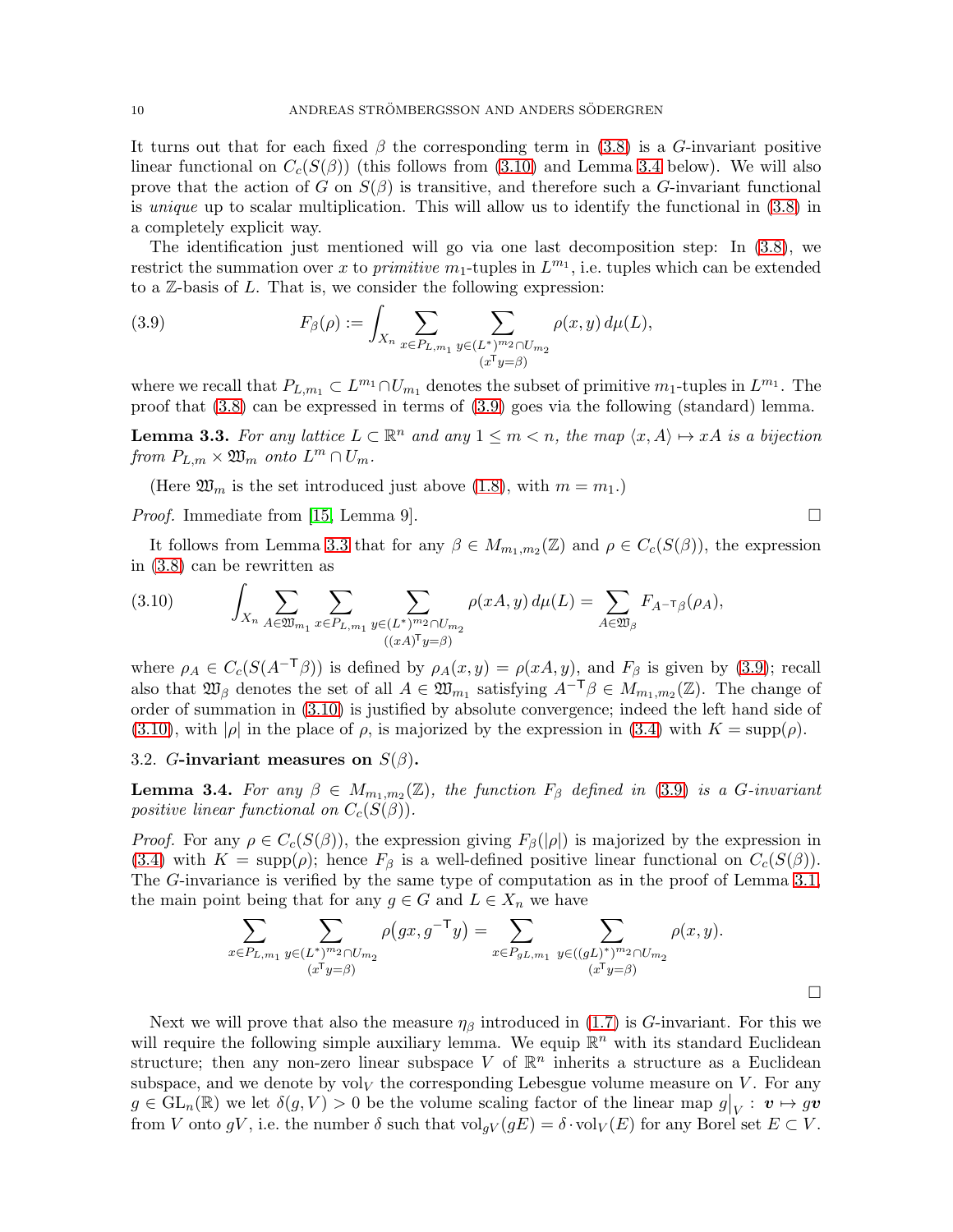<span id="page-10-0"></span>**Lemma 3.5.** For any  $g \in G$  and any non-trivial subspace  $V \subset \mathbb{R}^n$ ,  $\delta(g^{\mathsf{T}}, (gV)^{\perp}) = \delta(g, V)^{-1}$ .

*Proof.* Note that  $\delta(k, W) = 1$  for any  $k \in O(n)$  and any non-zero subspace  $W \subset \mathbb{R}^n$ . Using this fact one verifies that for any  $k_1, k_2 \in O(n)$  we have  $\delta(g, V) = \delta(k_1 g k_2, k_2^{-1} V)$  and  $\delta(g^{\mathsf{T}},(gV)^{\perp}) = \delta(k_2^{-1}g^{\mathsf{T}}k_1^{-1},k_1(gV)^{\perp}),$  and here  $k_2^{-1}g^{\mathsf{T}}k_1^{-1} = \tilde{g}^{\mathsf{T}}$  and  $k_1(gV)^{\perp} := (\tilde{g}\tilde{V})^{\perp}$  with  $\tilde{g} := k_1 g k_2$  and  $\tilde{V} := k_2^{-1} V$ . Hence it suffices to prove the lemma with  $\tilde{g}$  and  $\tilde{V}$  in the place of g and V. By choosing  $k_1, k_2$  appropriately, we may assume that  $\tilde{V}$  equals the span of the first  $d = \dim V$  standard basis vectors of  $\mathbb{R}^n$  and also  $\tilde{g}\tilde{V} = \tilde{V}$ ; this means that in block matrix notation we have  $\tilde{g} = \begin{pmatrix} \alpha & \beta \\ 0 & \gamma \end{pmatrix}$ 0  $\gamma$ for some  $\alpha \in GL_d(\mathbb{R}), \beta \in M_{d,n-d}(\mathbb{R}), \gamma \in GL_{n-d}(\mathbb{R})$ . Now  $\delta(\tilde{g}, \tilde{V}) = |\det \alpha|$  and  $\delta(\tilde{g}^{\mathsf{T}}, (\tilde{g} \tilde{V})^{\perp}) = |\det(\gamma^{\mathsf{T}})| = |\det \gamma|$ , and the lemma follows from the fact that det  $\alpha$  det  $\gamma = \det \tilde{g} = \det g = 1$ .

<span id="page-10-3"></span>**Lemma 3.6.** For any  $\beta \in M_{m_1,m_2}(\mathbb{R})$ , the measure  $\eta_{\beta}$  on  $S(\beta)$  is G-invariant.

*Proof.* Let  $g \in G$  and let E be a Borel subset of  $S(\beta)$ . Then by [\(1.7\)](#page-2-0),

(3.11) 
$$
\eta_{\beta}(g^{-1}E) = \int_{U_{m_1}} \int_{S(\beta)_x} \chi_E(gx, (g^{\mathsf{T}})^{-1}y) d\eta_{\beta,x}(y) \frac{dx}{\mathsf{d}(x)^{m_2}}.
$$

To rewrite this expression, consider any fixed  $x \in U_{m_1}$ , and set  $V = x \mathbb{R}^{m_1} \subset \mathbb{R}^n$ . Then the map  $z \mapsto g^{\mathsf{T}}z$  is a diffeomorphism from  $S(\beta)_{gx}$  onto  $S(\beta)_x$ , and since  $S(\beta)_{gx}$  and  $S(\beta)_x$  are translates of the subspaces  $((gV)^{\perp})^{m_2}$  and  $(V^{\perp})^{m_2}$ , respectively, inside  $M_{n,m_2}(\mathbb{R}) = (\mathbb{R}^n)^{m_2}$ , we have for any Borel subset  $E \subset S(\beta)_{ax}$ :

$$
\eta_{\beta,x}(g^{\mathsf{T}}E) = \delta(g^{\mathsf{T}}, (gV)^{\perp})^{m_2}\eta_{\beta,gx}(E) = \delta(g,V)^{-m_2}\eta_{\beta,gx}(E),
$$

where the last equality holds by Lemma [3.5.](#page-10-0) Hence

<span id="page-10-1"></span>(3.12) 
$$
\int_{S(\beta)_x} \chi_E(gx,(g^{\mathsf{T}})^{-1}y) d\eta_{\beta,x}(y) = \delta(g,V)^{-m_2} \int_{S(\beta)_{gx}} \chi_E(gx,z) d\eta_{\beta,gx}(z).
$$

Using this formula in [\(3.12\)](#page-10-1), together with the fact that  $\delta(g, V) d(x) = d(gx)$ , we conclude:

$$
\eta_{\beta}(g^{-1}E) = \int_{U_{m_1}} \int_{S(\beta)_{gx}} \chi_E(gx, z) d\eta_{\beta, gx}(z) \frac{dx}{\mathrm{d}(gx)^{m_2}} = \eta_{\beta}(E),
$$

where the last equality follows by substiting  $x_{\text{new}} := gx$  and comparing with [\(1.7\)](#page-2-0).

Next our goal is to show that *every G*-invariant regular Borel measure on  $S(\beta)$  is a constant multiple of  $\eta_{\beta}$ . As we explain below, this is a standard consequence of the following lemma.

<span id="page-10-2"></span>**Lemma 3.7.** For any  $\beta \in M_{m_1,m_2}(\mathbb{R})$ , the action of G on  $S(\beta)$  is transitive.

*Proof.* We will use block matrix notation. Fix an arbitrary matrix  $w_1$  in  $M_{n-m_1,m_2}(\mathbb{R})$  of full rank, that is, whose row space equals  $\mathbb{R}^{m_2}$ , and set  $z =$  $\sqrt{I_{m_1}}$ 0  $\overline{ }$  $\in M_{n,m_1}(\mathbb{R})$  and  $w =$  $\int \beta$  $w_1$  $\overline{ }$ ∈  $M_{n,m_2}(\mathbb{R})$ . Then  $\langle z, w \rangle \in S(\beta)$ . It now suffices to prove that given an arbitrary element  $\langle x, y \rangle \in S(\beta)$ , there exists  $g \in G$  such that  $g\langle x, y \rangle = \langle z, w \rangle$ . But the row space of x equals  $\mathbb{R}^{m_1}$ since  $x \in U_{m_1}$ ; hence there exists  $g \in G$  such that  $gx = z$ . Hence we may just as well assume  $x = z$  from the start. It then follows from  $\langle x, y \rangle \in S(\beta)$  that y has the block decomposition  $y =$  $\int$   $\beta$  $y_2$  $\setminus$ for some  $y_2 \in M_{n-m_1,m_2}(\mathbb{R})$ . Let  $V \subset \mathbb{R}^{m_2}$  be the row space of  $\beta$ ; then  $y \in U_{m_2}$ means that the row vectors of  $y_2$  together with V span all  $\mathbb{R}^{m_2}$ . Using also  $n - m_1 > m_2$ , it follows that there is a way to add appropriate vectors from  $V$  to the rows of  $y_2$  so as to obtain a matrix with row space  $\mathbb{R}^{m_2}$ ; in other words, there exists some  $a \in M_{n-m_1,m_1}(\mathbb{R})$ such that the row space of  $y_2 + a\beta$  equals  $\mathbb{R}^{m_2}$ . Then there is some  $b \in SL_{n-m_1}(\mathbb{R})$  such that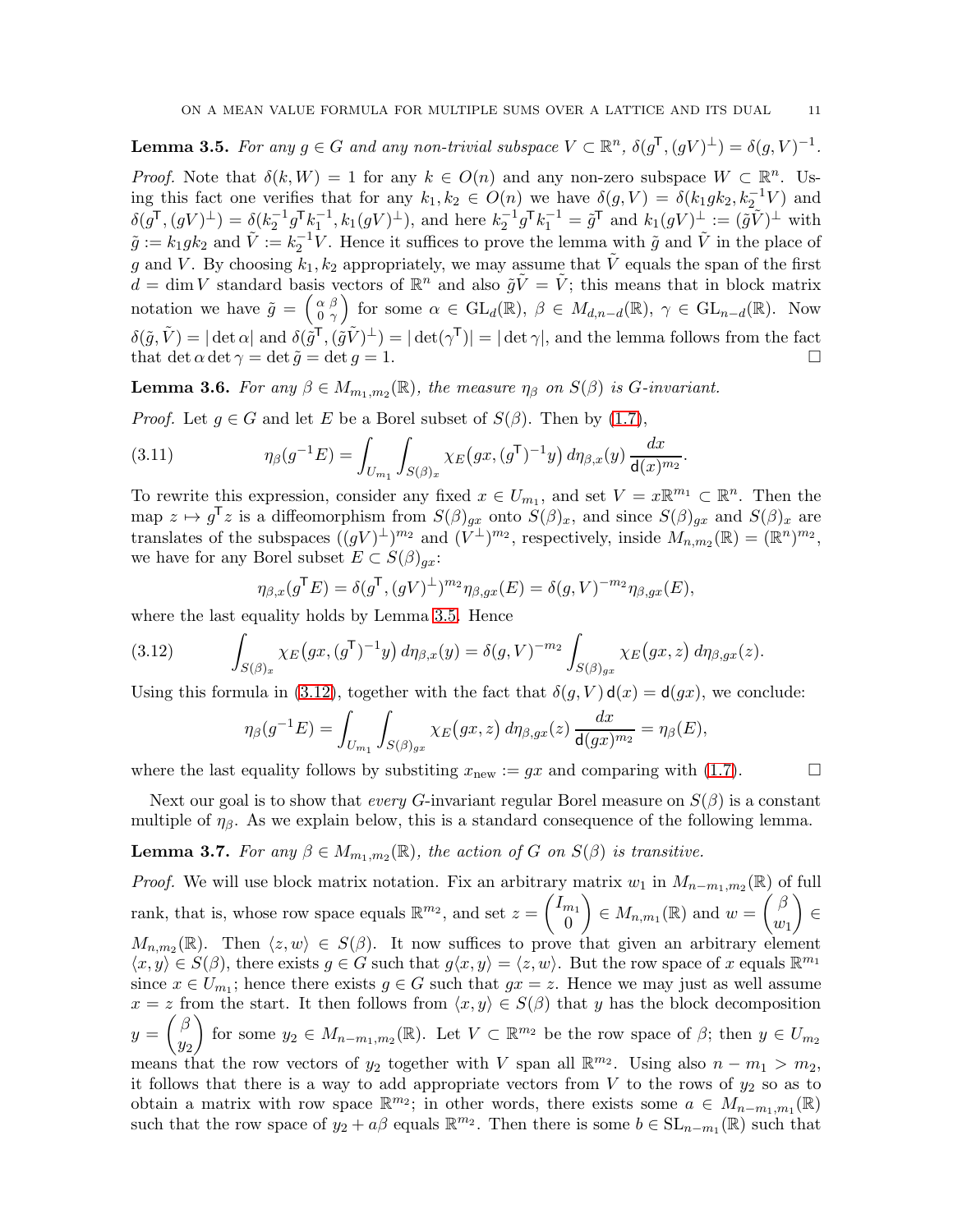$$
y_2 + a\beta = bw_1
$$
. Setting now  $g = \begin{pmatrix} I_{m_1} & -a^T \\ 0 & b^T \end{pmatrix} \in G$ , we have  $gz = z$  and  $g^T w = y$  and hence  $g\langle x, y \rangle = \langle z, w \rangle$ .

It follows from Lemma [3.7](#page-10-2) that for any  $p \in S(\beta)$ , if  $H = H_{\beta,p} = \{g \in G : gp = p\}$  is the isotropy group at p, then the map  $gH \mapsto gp$  is a diffeomorphism from  $G/H$  onto  $S(\beta)$ [\[34,](#page-33-16) Theorem 3.62]. Thus  $F_\beta$  can be viewed as a G-invariant positive linear functional on  $C_c(G/H)$ , or equivalently a G-invariant regular Borel measure on  $G/H$ . Now by a basic result on invariant measures on homogeneous spaces (see e.g. [\[18,](#page-33-17) Lemma 1.4]), it follows that  $F_\beta$  is the *unique G*-invariant regular Borel measure on  $S(\beta)$ , up to a scalar multiple. However, by Lemma [3.6,](#page-10-3) the same is true for  $\eta_{\beta}$ ; hence we conclude that  $F_{\beta}$  is a constant multiple of  $\eta_{\beta}$ , for every  $\beta \in M_{m_1,m_2}(\mathbb{Z})$ .

The next proposition gives the explicit formula for the constant of proportionality; in fact it turns out to be indendent of  $\beta$ :

<span id="page-11-1"></span>**Proposition 3.8.** For any  $\beta \in M_{m_1,m_2}(\mathbb{Z})$  and any  $\rho \in C_c(S(\beta)),$ 

$$
F_{\beta}(\rho) = \frac{1}{\zeta(n)\zeta(n-1)\cdots\zeta(n-m_1+1)}\eta_{\beta}(\rho).
$$

We will prove Proposition [3.8](#page-11-1) in Section [3.3.](#page-12-0) Here we show how the proof of Theorem [1.1](#page-3-1) is completed using Proposition [3.8.](#page-11-1) Let us first note a general transformation formula for the measure  $\eta_{\beta}$ .

<span id="page-11-0"></span>**Lemma 3.9.** For any  $T_1 \in GL_{m_1}(\mathbb{R})$ ,  $T_2 \in GL_{m_2}(\mathbb{R})$  and  $\beta \in M_{m_1,m_2}(\mathbb{R})$ , the map  $\langle x, y \rangle \mapsto$  $\langle xT_1, yT_2 \rangle$  is a diffeomorphism of  $S(\beta)$  onto  $S(T_1^{\tilde{T}} \beta T_2)$ , and for any  $f \in C_c(S(T_1^{\tilde{T}} \beta T_2))$ .

(3.13) 
$$
\int_{S(\beta)} f(xT_1, yT_2) d\eta_{\beta}(x, y) = |\det T_1|^{m_2 - n} |\det T_2|^{m_1 - n} \int_{S(T_1^{\mathsf{T}} \beta T_2)} f d\eta_{T_1^{\mathsf{T}} \beta T_2}.
$$

*Proof.* Immediate from the definition of  $\eta_{\beta}$ , [\(1.7\)](#page-2-0).

It follows from Proposition [3.8](#page-11-1) and the formula in [\(3.10\)](#page-9-1), that for any  $\beta \in M_{m_1,m_2}(\mathbb{Z})$  and  $\rho \in C_c(S(\beta))$ , the expression in [\(3.8\)](#page-8-4) equals

<span id="page-11-2"></span>(3.14) 
$$
\frac{1}{\zeta(n)\zeta(n-1)\cdots\zeta(n-m_1+1)}\sum_{A\in\mathfrak{W}_{\beta}}\int_{S(A^{-\mathsf{T}}\beta)}\rho(xA,y)\,d\eta_{A^{-\mathsf{T}}\beta}(x,y).
$$

Here by Lemma [3.9,](#page-11-0) the integral over  $S(A^{-\mathsf{T}}\beta)$  equals  $(\det A)^{m_2-n}\eta_\beta(\rho)$ . Recalling also [\(1.9\)](#page-2-2), it follows that [\(3.14\)](#page-11-2), and hence also [\(3.8\)](#page-8-4), equals  $W(\beta)\eta_{\beta}(\rho)$ . We have also noted that the expression in [\(3.7\)](#page-8-2) equals [\(3.8\)](#page-8-4) added over all  $\beta \in M_{m_1,m_2}(\mathbb{Z})$ . Hence we conclude:

<span id="page-11-3"></span>(3.15) 
$$
\int_{X_n} \sum_{x \in L^{m_1} \cap U_{m_1}} \sum_{y \in (L^*)^{m_2} \cap U_{m_2}} \rho(x, y) d\mu(L) = \sum_{\beta \in M_{m_1, m_2}(\mathbb{Z})} W(\beta) \eta_{\beta}(\rho).
$$

Finally, using the formula [\(3.15\)](#page-11-3) to evaluate the integral appearing in the first line of [\(3.6\)](#page-8-1), we finally obtain that the expression in  $(3.6)$  equals the right hand side of  $(1.10)$ ; in other words the equality in [\(1.10\)](#page-3-0) holds. We have proved this for any  $\rho \in C_c(\mathcal{M})$ , and it is clear from the proof that all the iterated sums and integrals in [\(1.10\)](#page-3-0) are absolutely convergent for any such  $\rho$ . Hence the equality in [\(1.10\)](#page-3-0) can be viewed as an equality between two regular Borel measures on M, integrated against the function  $\rho$ ; and it is then clear that the equality extends to the class of test functions  $\rho$  appearing in the statement of Theorem 1.1. extends to the class of test functions  $\rho$  appearing in the statement of Theorem [1.1.](#page-3-1)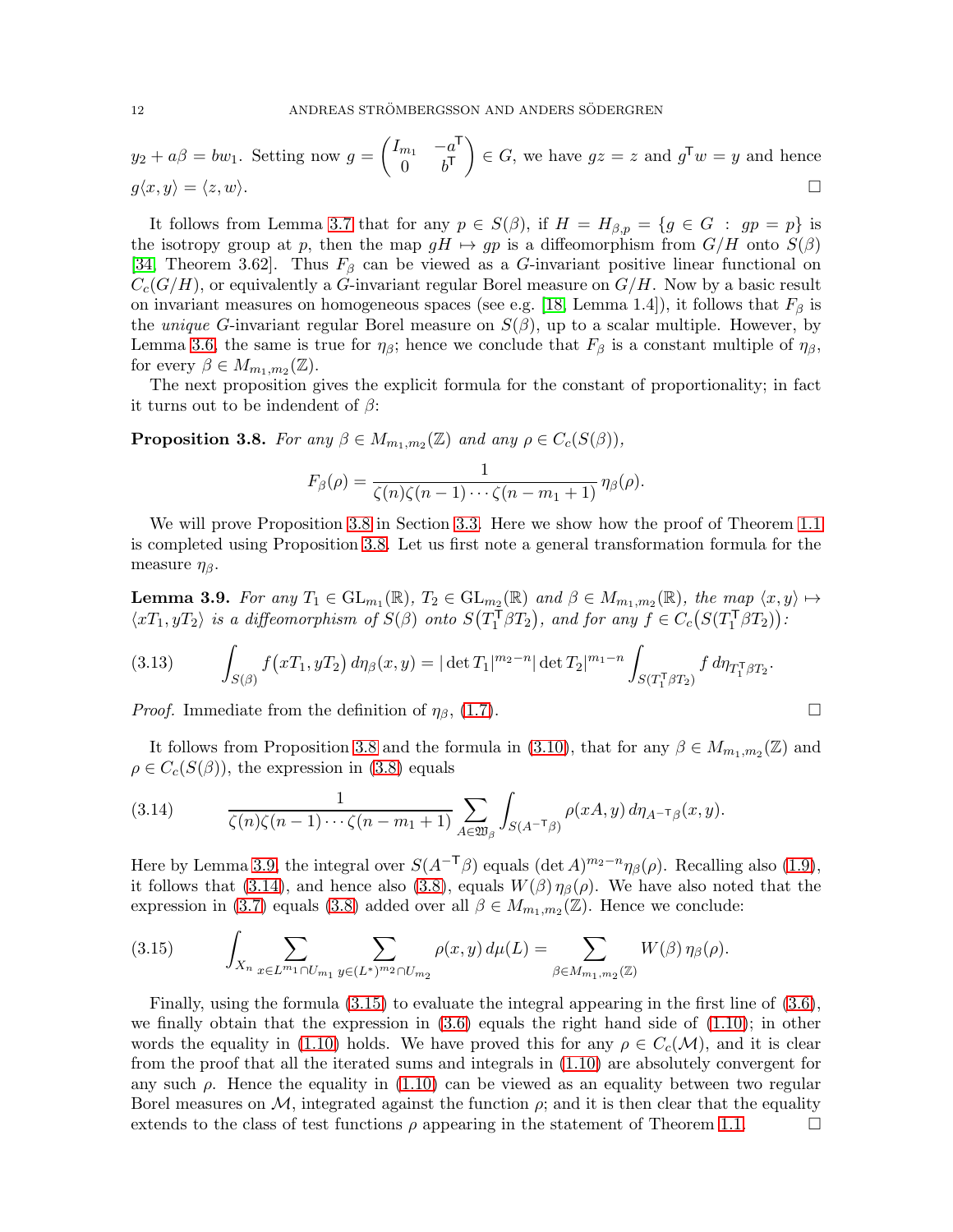<span id="page-12-0"></span>3.3. Proof of the explicit formula for  $F_\beta$ . In this section we prove Proposition [3.8.](#page-11-1) As we have shown, this will also complete the proof of Theorem [1.1.](#page-3-1)

We start by giving three lemmas. For L any lattice in  $\mathbb{R}^n$  (of full rank, but not necessarily of covolume one) we write  $\lambda_i = \lambda_i(L)$   $(i = 1, \ldots, n)$  for its successive minima with respect to the unit ball, i.e.

 $\lambda_i(L) := \min \big\{ \lambda \in \mathbb{R}_{\geq 0} : L \text{ contains } i \text{ linearly independent vectors of length } \leq \lambda \big\}.$ 

<span id="page-12-4"></span>**Lemma 3.10.** For any lattice in L in  $\mathbb{R}^n$  and any  $R > 0$ ,

$$
\#(L \cap \mathcal{B}_R^n) \asymp_n \prod_{i=1}^n \Big(1 + \frac{R}{\lambda_i(L)}\Big).
$$

*Proof.* See [\[12,](#page-33-18) Proposition 6].<sup>[3](#page-12-1)</sup>

<span id="page-12-7"></span>**Lemma 3.11.** For any lattice L in  $\mathbb{R}^n$  and any  $v \in \mathbb{R}^n$  and  $0 < R_1 \leq R_2$ ,

$$
\#(L\cap(\mathcal{B}_{R_2}^n+\boldsymbol{v}))\ll_n \left(\frac{R_2}{R_1}\right)^n\cdot\#(L\cap\mathcal{B}_{R_1}^n).
$$

*Proof.* See [\[12,](#page-33-18) Propositions 4 and 5].

Let us write  $\mathfrak{V}_m = \frac{\pi^{\frac{1}{2}m}}{\Gamma(\frac{1}{2}m+1)}$  $\frac{\pi^{\frac{n}{2}m}}{\Gamma(\frac{1}{2}m+1)}$ , the volume of the unit ball in  $\mathbb{R}^m$ .

<span id="page-12-5"></span>**Lemma 3.12.** For any fixed  $\beta \in M_{m_1,m_2}(\mathbb{Z})$ ,  $L \in X_n$  and  $x \in P_{L,m_1}$ , we have

<span id="page-12-2"></span>(3.16) 
$$
\lim_{R \to \infty} R^{-(n-m_1)m_2} \# \big( (L^*)^{m_2} \cap S(\beta)_x \cap (\mathcal{B}_R^n)^{m_2} \big) = \frac{\mathfrak{V}_{n-m_1}^{m_2}}{\mathsf{d}(x)^{m_2}}.
$$

*Proof.* Set  $V = x \mathbb{R}^{m_1} \subset \mathbb{R}^n$ . Since the columns of x form a primitive  $m_1$ -tuple in L, x can be extended to a matrix  $g \in G$  with block decomposition  $g = (x * )$  such that  $L = g\mathbb{Z}^n$ . Set  $\beta' := \begin{pmatrix} \beta \\ 0 \end{pmatrix}$  $\begin{array}{rcl} \beta \ (\delta) \in M_{n,m_2}(\mathbb{Z}) \end{array}$  and  $y := g^{-\mathsf{T}}\beta'$ ; then  $y \in (L^*)^{m_2} \cap S(\beta)'_x$ . It follows that  $S(\beta)'_x = y + (V^{\perp})^{m_2}$ , and so

<span id="page-12-6"></span>
$$
\#((L^*)^{m_2} \cap S(\beta)'_x \cap (\mathcal{B}_R^n)^{m_2}) = \#((y + (L^* \cap V^\perp)^{m_2}) \cap (\mathcal{B}_R^n)^{m_2})
$$
  
= 
$$
\prod_{j=1}^{m_2} \#((L^* \cap V^\perp) \cap (\mathcal{B}_R^n - y_j)),
$$

where  $y_1, \ldots, y_{m_2} \in L^*$  are the column vectors of y.

Next note that  $V = gW$  where W is the linear span of the first  $m_1$  standard unit vectors in  $\mathbb{R}^n$ ; hence  $L^* \cap V^{\perp} = g^{-\mathsf{T}}(\mathbb{Z}^n \cap W^{\perp})$ , and since the lattice  $\mathbb{Z}^n \cap W^{\perp}$  has covolume one in  $W^{\perp}$ , it follows that the lattice  $L^* \cap V^{\perp}$  has covolume  $\delta(g^{-\mathsf{T}}, W^{\perp}) = \delta(g, W)$  in  $V^{\perp}$  (the last equality holds by Lemma [3.5\)](#page-10-0). Since  $g = (x *)$ , this covolume equals  $d(x)$ . Note also that for each j and for R large, the ball  $\mathcal{B}_R^n - y_j$  intersects  $V^{\perp}$  in a  $(n - m_1)$ -dimensional ball, whose radius is  $R(1 - o(1))$  as  $R \to \infty$ . Hence we conclude that  $\#((L^* \cap V^{\perp}) \cap (\mathcal{B}_R^n - y_j)) \sim$  $\mathfrak{V}_{n-m_1} R^{n-m_1} \mathsf{d}(x)^{-1}$  as  $R \to \infty$ , and so

<span id="page-12-3"></span>(3.18) 
$$
\lim_{R \to \infty} R^{-(n-m_1)m_2} \# \big( (L^*)^{m_2} \cap S(\beta)'_x \cap (\mathcal{B}_R^n)^{m_2} \big) = \frac{\mathfrak{V}_{n-m_1}^{m_2}}{\mathsf{d}(x)^{m_2}}.
$$

Hence the lemma will be proved if we can only prove that the limits in [\(3.16\)](#page-12-2) and [\(3.18\)](#page-12-3) are equal. Note that  $(L^*)^{m_2} \cap S(\beta)'_x \setminus S(\beta)_x = (y + (L^* \cap V^{\perp})^{m_2}) \setminus U_{m_2}$ ; hence for any given R, the difference between the cardinalities appearing in [\(3.16\)](#page-12-2) and in [\(3.18\)](#page-12-3) is bounded above by

<span id="page-12-1"></span><sup>&</sup>lt;sup>3</sup>Note that there is an obvious misprint in the statement of this proposition; " $\lambda_1 \cdots \lambda_k/M(K)$ " should read "λ<sub>1</sub> · · · λ<sub>k</sub> $M(K)$ "; similarly, in the last line of the proof, "∼  $V(K_0)$ " should be corrected to "∼  $V(K_0)^{-1}$ ".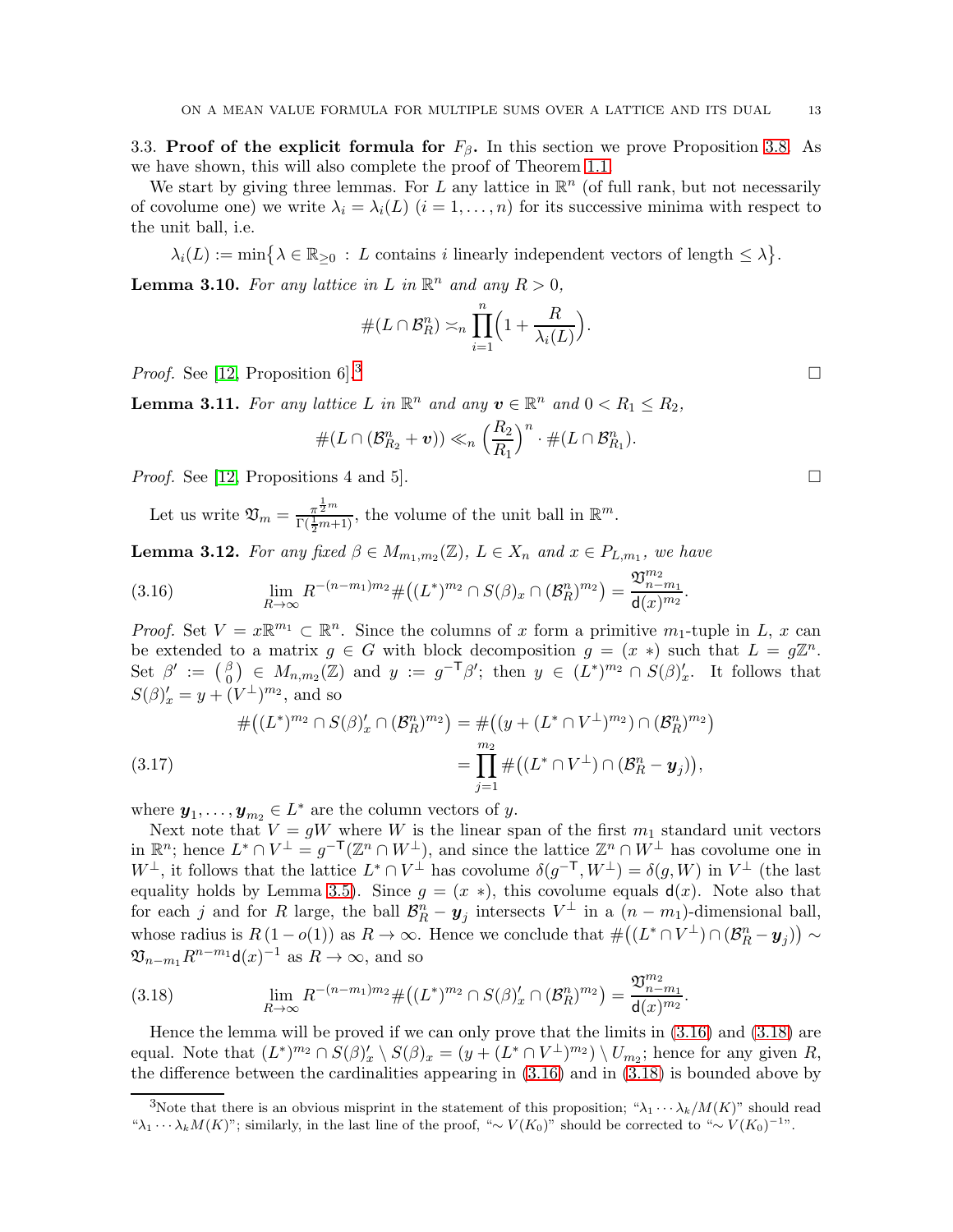$\sum_{\ell=1}^{m_2} E_{\ell}(R)$  where  $E_{\ell}(R)$  is the number of matrices  $z \in (y + (L^* \cap V^{\perp})^{m_2}) \cap (\mathcal{B}_R^n)^{m_2}$  such that the  $\ell$ th column of z lies in the (R-)linear span of the other columns. We will in fact prove that  $E_{\ell}(R) = O(R^{(n-m_1)m_2-2})$  for each  $\ell$ ; this clearly implies the desired equality of the limits.

Given  $\ell$ , the columns of index  $\neq \ell$  of a matrix  $z \in (y + (L^* \cap V^{\perp})^{m_2}) \cap (\mathcal{B}_R^n)^{m_2}$  can be fixed in  $O(R^{(n-m_1)(m_2-1)})$  ways, since the *i*th column must lie in  $(\mathbf{y}_i + (L^* \cap V^{\perp})) \cap \mathcal{B}_R^n$ . Hence it now suffices to prove that for every linear subspace U of  $\mathbb{R}^n$  which is spanned by vectors in  $L^*$ and has dimension  $\leq m_2 - 1$ , and for every  $R \geq 1$ , there exist at most  $O(R^{n-m_1-2})$  vectors in  $U \cap (\mathbf{y}_\ell + (L^* \cap V^{\perp})) \cap \mathcal{B}_R^n$ , where the implied constant is independent of U and R. In fact we will prove the stronger fact that  $\#(L^* \cap U \cap \mathcal{B}_R^n) \ll R^{n-m_1-2}$ . Note that  $L^* \cap U$  is a full rank lattice in the Euclidean space  $U$ , and its successive minima are bounded from below by the successive minima of  $L^*$ , i.e.  $\lambda_i(L^* \cap U) \geq \lambda_i(L^*)$  for each  $i \leq \dim U$ . Hence by Lemma [3.10,](#page-12-4) applied with U in place of  $\mathbb{R}^n$ , and using  $R \geq 1$ , we have  $\#(L^* \cap U \cap \mathcal{B}_R^n) \ll_L R^{\dim U}$ . Also  $R^{\dim U} \leq R^{m_2-1} \leq R^{n-m_1-2}$ , since  $m_1 + m_2 \leq n-1$ . The proof is complete.

We now give the proof of Proposition [3.8.](#page-11-1) Let  $\beta \in M_{m_1,m_2}(\mathbb{Z})$  be given. As we have noted, it follows from Lemmas [3.4,](#page-9-2) [3.7](#page-10-2) and [3.6](#page-10-3) that there exists a constant  $c_\beta \geq 0$  such that

<span id="page-13-0"></span>
$$
(3.19) \tF\beta(\rho) = c\beta \cdot \eta_{\beta}(\rho)
$$

for all  $\rho \in C_c(S(\beta))$ . Also, as we have noted, the above equality can be viewed as an equality between two regular Borel measures on  $S(\beta)$ ; hence the equality in [\(3.19\)](#page-13-0) holds more generally for any bounded Borel measurable function  $\rho$  on  $S(\beta)$  of compact support. In particular, given any bounded Borel subset  $E \subset U_{m_1}$  and  $R > 0$ , the formula [\(3.19\)](#page-13-0) holds for the following function:

<span id="page-13-3"></span>(3.20) 
$$
\rho_R(x,y) := I\big(x \in E\big) \cdot \mathsf{d}(x)^{m_2} \cdot I\big(y \in (\mathcal{B}_R^n)^{m_2}\big).
$$

We also have

$$
\eta_{\beta}(\rho_R) = \int_{U_{m_1}} \int_{S(\beta)_x} \rho_R(x, y) d\eta_{\beta, x}(y) \frac{dx}{\mathsf{d}(x)^{m_2}} \n= R^{m_2(n-m_1)} \int_{U_{m_1}} \int_{S(R^{-1}\beta)_x} \rho_1(x, y) d\eta_{R^{-1}\beta, x}(y) \frac{dx}{\mathsf{d}(x)^{m_2}} = R^{m_2(n-m_1)} \eta_{R^{-1}\beta}(\rho_1).
$$

(We substituted  $y = Ry_{\text{new}}$ .) Hence, recalling also [\(3.9\)](#page-9-3), we have:

<span id="page-13-2"></span>
$$
(3.21) \t c_{\beta} \cdot \eta_{R^{-1}\beta}(\rho_1) = R^{-m_2(n-m_1)} \int_{X_n} \sum_{x \in P_{L,m_1}} \sum_{y \in (L^*)^m \geq \cap S(\beta)_x} \rho_R(x,y) d\mu(L)
$$

For E fixed, we will let  $R \to \infty$  in the above equality. The following lemma will be used to see that we may then change the order of limit and integration. For any  $x \in M_{n,m_1}(\mathbb{R})$ , let us write  $x^{\perp}$  for the orthogonal complement in  $\mathbb{R}^n$  of  $x\mathbb{R}^{m_1}$  (viz., the column span of x).

<span id="page-13-4"></span>**Lemma 3.13.** Define the function  $\mathfrak{M}: X_n \to \mathbb{R}_{\geq 0}$  by

$$
\mathfrak{M}(L) = \sum_{x \in P_{L,m_1}} \sum_{y \in (L^* \cap x^\perp)^{m_2}} \rho_1(x, y).
$$

Then  $\int_{X_n} \mathfrak{M} d\mu < \infty$ , and for all  $L \in X_n$  and  $R \ge 1$  we have

<span id="page-13-1"></span>(3.22) 
$$
R^{-m_2(n-m_1)} \sum_{x \in P_{L,m_1}} \sum_{y \in (L^*)^{m_2} \cap S(\beta)_x} \rho_R(x,y) \ll_n \mathfrak{M}(L).
$$

Note that the function  $\mathfrak{M}$  depends on our choice of the fixed set E. Note also that the implied constant in  $(3.22)$  depends only on n; in particular it is independent of L and R.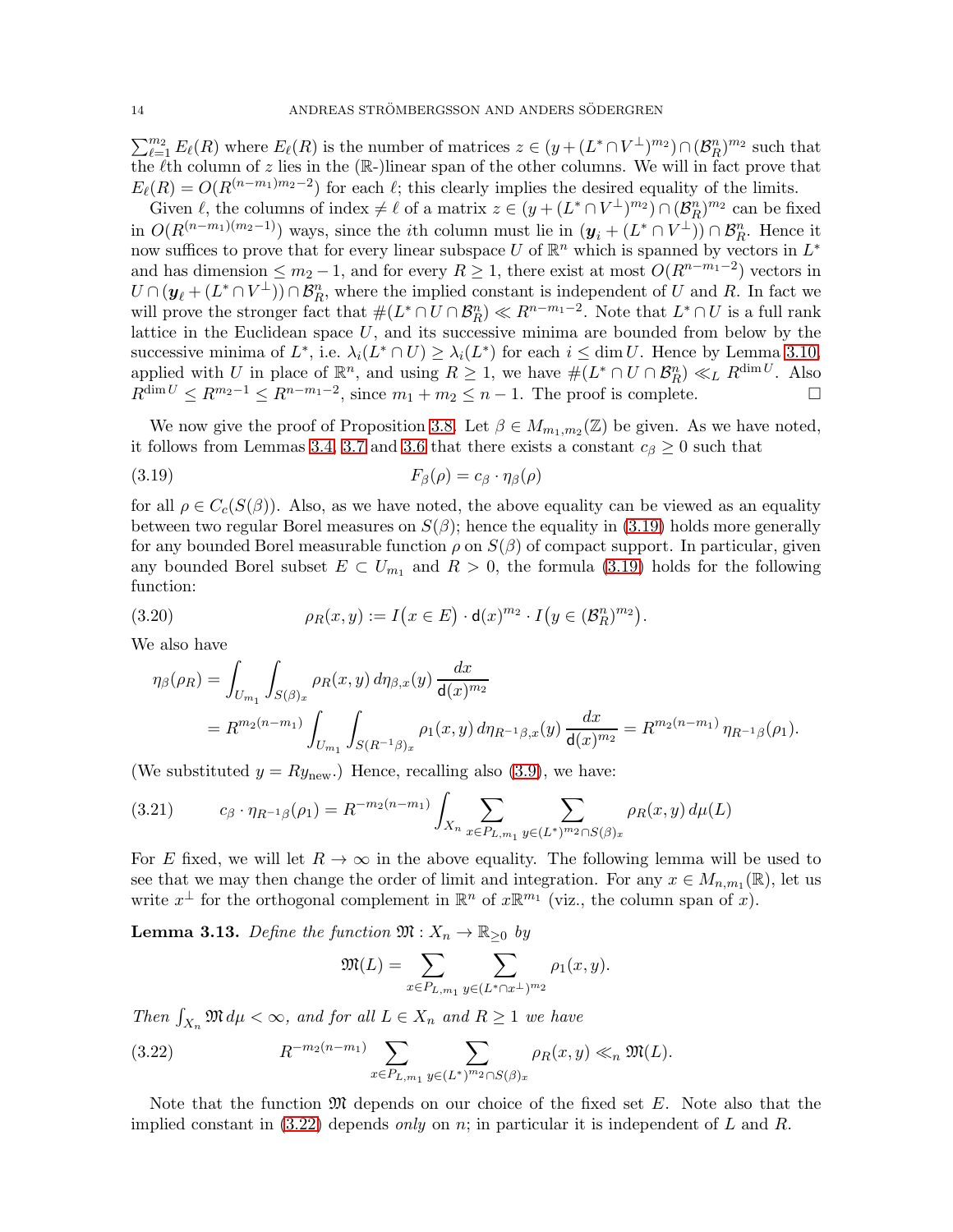*Proof.* Since E is bounded, there is a constant  $B > 0$  such that  $d(x)^{m_2} \leq B$  for all  $x \in E$ , and hence  $\rho_1(x, y) \leq B$  on all  $S(\beta)$ . Using this, together with the bound in [\(3.4\)](#page-7-5), applied with  $k_1 = m_1, k_2 = m_2$  and K as  $\overline{E} \times (\overline{\mathcal{B}_1^n})^{m_2}$ , it follows that  $\int_{X_n} \mathfrak{M} d\mu$  is finite.

In order to prove [\(3.22\)](#page-13-1) it suffices to prove

<span id="page-14-1"></span>
$$
(3.23) \t R^{-m_2(n-m_1)} \# \big( (L^*)^{m_2} \cap S(\beta)_x \cap (\mathcal{B}_R^n)^{m_2} \big) \ll_n \# \big( L^* \cap x^\perp \cap \mathcal{B}_1^n \big)^{m_2}
$$

for all  $L \in X_n$ ,  $x \in P_{L,m_1}$  and  $R \ge 1$ . Indeed, [\(3.22\)](#page-13-1) follows by multiplying the inequality in [\(3.23\)](#page-14-1) by  $\mathsf{d}(x)^{m_2}$  and then adding over all  $x \in P_{L,m_1} \cap E$ .

In order to prove [\(3.23\)](#page-14-1), recall that  $S(\beta)_x \subset S(\beta)'_x$ , and as in the proof of Lemma [3.12](#page-12-5) there exist vectors  $y_1, \ldots, y_{m_2} \in \mathbb{R}^n$  (depending on  $x, \beta$ ) such that [\(3.17\)](#page-12-6) holds. Hence it suffices to prove that

<span id="page-14-2"></span>
$$
(3.24) \t R^{-(n-m_1)} \#(L^* \cap x^\perp \cap (\mathcal{B}_R^n - \mathbf{y})) \ll_n L^* \cap x^\perp \cap \mathcal{B}_1^n
$$

for all  $L \in X_n$ ,  $x \in P_{L,m_1}$ ,  $R \ge 1$  and  $y \in \mathbb{R}^n$ .

But  $L^* \cap x^{\perp}$  is a (full rank) lattice in the Euclidean space  $x^{\perp}$ , which has dimension  $n - m_1$ , and for every  $y \in \mathbb{R}^n$ ,  $\mathcal{B}_R^n - y$  intersects  $x^{\perp}$  in a ball of radius  $\leq R$  (or the empty set). Hence [\(3.24\)](#page-14-2) follows from Lemma [3.11,](#page-12-7) applied with  $x^{\perp}$  in the place of  $\mathbb{R}^n$ .

Now we let  $R \to \infty$  in [\(3.21\)](#page-13-2). In this limit we have

$$
\eta_{R^{-1}\beta}(\rho_1) = \int_E \eta_{R^{-1}\beta,x} \big( S(R^{-1}\beta)_x \cap (\mathcal{B}_1^n)^{m_2} \big) dx \to \mathfrak{V}_{n-m_1}^{m_2} \text{vol}(E),
$$

by the Lebesgue dominated convergence theorem, since for each fixed  $x \in U_{m_1}$ , the measure  $\eta_{R^{-1}\beta,x}(S(R^{-1}\beta)_x\cap(\mathcal{B}_1^n)^{m_2})$  tends to  $\mathfrak{V}_{n-m_1}^{m_2}$  from below as  $R\to\infty$ . On the other hand, for each fixed  $L \in X_n$  we have, by Lemma [3.12](#page-12-5) (using [\(3.20\)](#page-13-3) and the fact that  $P_{L,m_1} \cap E$  is finite, since  $E$  is bounded):

$$
\lim_{R \to \infty} R^{-m_2(n-m_1)} \sum_{x \in P_{L,m_1}} \sum_{y \in (L^*)^{m_2} \cap U_{m_2}} \rho_R(x, y) = \mathfrak{V}_{n-m_1}^{m_2} \# (P_{L,m_1} \cap E).
$$

Hence, by changing order of the limit and the integration over  $X_n$  in [\(3.21\)](#page-13-2), which is justified by the Lebesgue dominated convergence theorem and Lemma [3.13,](#page-13-4) we obtain:

$$
(3.25) \t c_{\beta} \cdot \mathfrak{V}_{n-m_1}^{m_2} \text{vol}(E) = \mathfrak{V}_{n-m_1}^{m_2} \int_{X_n} \#(P_{L,m_1} \cap E) \, d\mu(L) = \frac{\mathfrak{V}_{n-m_1}^{m_2} \text{vol}(E)}{\zeta(n) \cdots \zeta(n-m_1+1)},
$$

where the last equality holds by Theorem [2.5.](#page-6-2) Hence we obtain  $c_{\beta} = \frac{1}{\zeta(n)\cdots(\zeta(n-m_1+1)}$ , and thus, via [\(3.19\)](#page-13-0), Proposition [3.8](#page-11-1) is proved. Hence also Theorem [1.1](#page-3-1) is proved.

<span id="page-14-0"></span>3.4. Symmetries under transposition of  $\beta$ . We here prove the symmetry relations for  $W(\beta)$  and  $\eta_{\beta}$  mentioned in Remark [1.4;](#page-3-2) see Lemma [3.15](#page-15-1) and Lemma [3.17.](#page-16-1)

We first prove an auxiliary lemma:

<span id="page-14-5"></span>**Lemma 3.14.** For any fixed  $m_1, m_2 \in \mathbb{Z}^+$  and  $\beta \in M_{m_1,m_2}(\mathbb{Z})$ ,

<span id="page-14-3"></span>
$$
(3.26) \quad \eta_{\beta}\Big(S(\beta)\cap\big((\mathcal{B}_{R}^{n})^{m_{1}}\times(\mathcal{B}_{R}^{n})^{m_{2}}\big)\Big) \sim C(n; m_{1}, m_{2})\cdot R^{n(m_{1}+m_{2})-2m_{1}m_{2}} \qquad as \ \ R\to\infty,
$$

where

<span id="page-14-4"></span>(3.27) 
$$
C(n; m_1, m_2) = \frac{\prod_{j=n-m_1+1}^n (j \mathfrak{V}_j)}{\prod_{j=n-m_1-m_2+1}^{n-m_2} (j \mathfrak{V}_j)} \mathfrak{V}_{n-m_1}^{m_2} \mathfrak{V}_{n-m_2}^{m_1}.
$$

(Here  $\mathfrak{V}_d^m$  stands for  $(\mathfrak{V}_d)^m$ , i.e.  $\mathfrak{V}_d$  raised to  $m$ .)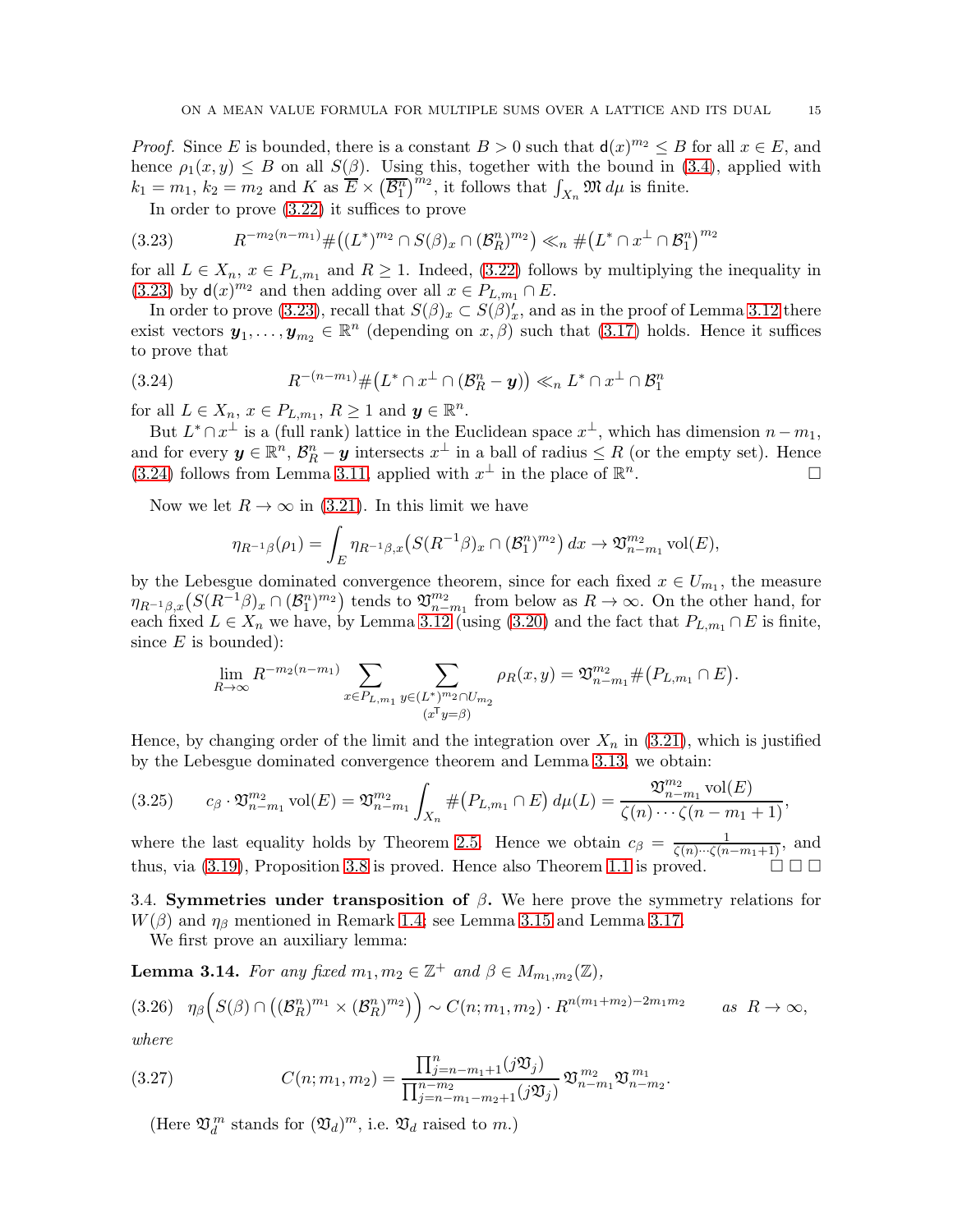*Proof.* Using the definition [\(1.7\)](#page-2-0) and substituting  $y = Ry_{\text{new}}$  in the inner integral, it follows that the left hand side of [\(3.26\)](#page-14-3) equals

$$
R^{m_2(n-m_1)} \int_{(\mathcal{B}_R^n)^{m_1}} \eta_{R^{-1}\beta,x} \Big( S(R^{-1}\beta)_x \cap (\mathcal{B}_1^n)^{m_1} \Big) \frac{dx}{\mathsf{d}(x)^{m_2}}.
$$

Substituting here  $x = Rx_{\text{new}}$ , and using the fact that  $S(R^{-1}\beta)_{Rx} = S(R^{-2}\beta)_x$  with  $\eta_{R^{-1}\beta,Rx} =$  $\eta_{R^{-2}\beta,x}$ , the above expression becomes

$$
R^{n(m_1+m_2)-2m_1m_2}\int_{(\mathcal{B}_1^n)^{m_1}}\eta_{R^{-2}\beta,x}\Big(S(R^{-2}\beta)_x\cap(\mathcal{B}_1^n)^{m_1}\Big)\,\frac{dx}{\mathsf{d}(x)^{m_2}}.
$$

Here for each fixed  $x \in U_{m_1}$ , the integrand tends to  $\eta_{0,x}(S(0)_x \cap (B_1^n)^{m_1}) \cdot d(x)^{-m_2} =$  $\mathfrak{V}_{n-m_2}^{m_1} \mathsf{d}(x)^{-m_2}$  from below as  $R \to \infty$ . Hence by the Monotone Convergence Theorem, we obtain [\(3.26\)](#page-14-3) with  $C(n; m_1, m_2) = \mathfrak{V}_{n-m_2}^{m_1} \int_{(\mathcal{B}_1^n)^{m_1}} \frac{dx}{d(x)^{m_2}}$ . Finally, by applying [\[29,](#page-33-7) Lemma 5.2] two times, we obtain  $(3.27)$ .

<span id="page-15-1"></span>**Lemma 3.15.** Let  $m_1, m_2 \in \mathbb{Z}^+$  and  $\beta \in M_{m_1,m_2}(\mathbb{Z})$ , and let J be the diffeomorphism  $\langle x, y \rangle \mapsto$  $\langle y, x \rangle$  from  $S(\beta)$  onto  $S(\beta^{\mathsf{T}})$ . Then  $\eta_{\beta^{\mathsf{T}}} = J_* \eta_{\beta}$ .

*Proof.* Using the fact that the measure  $\eta_{\beta}$  on  $S(\beta)$  is G-invariant, by Lemma [3.6,](#page-10-3) together with the relation  $J(gp) = g^{-T}J(p)$  ( $\forall g \in G, p \in S(\beta)$ ), it follows that  $J_*\eta_\beta$  is a G-invariant measure on  $S(\beta^{\mathsf{T}})$ . Lemma [3.6](#page-10-3) also implies that  $\eta_{\beta^{\mathsf{T}}}$  is a *G*-invariant measure on  $S(\beta^{\mathsf{T}})$ . Hence as in the discussion below Lemma [3.7,](#page-10-2) the two measures  $J_*\eta_\beta$  and  $\eta_{\beta\bar{I}}$  are constant multiples of each other, and to complete the proof of the lemma, it now suffices to prove that  $J_*\eta_\beta(E_R) \sim \eta_{\beta^{\sf T}}(E_R)$  as  $R \to \infty$ , when  $E_R := S(\beta^{\sf T}) \cap ((\mathcal{B}_R^n)^{m_2} \times (\mathcal{B}_R^n)^{m_1})$ . However, by Lemma [3.14](#page-14-5) we have

$$
J_* \eta_\beta(E_R) = \eta_\beta(J^{-1}E_R) \sim C(n; m_1, m_2) \cdot R^{n(m_1 + m_2) - 2m_1 m_2}
$$

and also

$$
\eta_{\beta^{\sf T}}(E_R) \sim C(n; m_2, m_1) \cdot R^{n(m_1+m_2)-2m_1m_2}
$$

as  $R \to \infty$ . Hence the lemma follows from the fact that  $C(n; m_1, m_2) = C(n; m_2, m_1)$ .

Next we discuss the weight function  $W(\beta)$ . Let us first note a basic invariance relation.

<span id="page-15-0"></span>**Lemma 3.16.** Let  $m_1, m_2 \in \mathbb{Z}^+$  and  $\beta \in M_{m_1,m_2}(\mathbb{Z})$ . Then

(3.28) 
$$
W(\gamma_1 \beta \gamma_2) = W(\beta) \qquad \forall \gamma_1 \in \text{GL}_{m_1}(\mathbb{Z}), \ \gamma_2 \in \text{GL}_{m_2}(\mathbb{Z}).
$$

*Proof.* Let U be the set of non-singular matrices in  $M_{m_1,m_1}(\mathbb{Z})$ , let  $\Delta = GL_{m_1}(\mathbb{Z}) \subset U$ , and let  $\Delta \setminus U = {\Delta A : A \in U}$  be the set of all right  $\Delta$ -cosets contained in U. Note that the set  $\mathfrak{W}_{m_1}$  contains exactly one element in each coset  $x \in \Delta \backslash U$ . Furthermore, for each  $x \in \Delta \backslash U$ , the relation  $A^{-\mathsf{T}}\beta \in M_{m_1,m_2}(\mathbb{Z})$  either holds for all or no element  $A \in \mathcal{X}$ , and we denote by  $(\Delta \backslash U)_{\beta}$  the subset  $\{x \in \Delta \backslash U : A^{-\mathsf{T}}\beta \in M_{m_1,m_2}(\mathbb{Z}) \,\forall A \in x\}$ . We also write  $|\det x|$  for the common value of the absolute determinant  $|\det A|$  for all  $A \in \mathcal{X}$ . With this notation, the formula in [\(1.9\)](#page-2-2) may be expressed as

$$
W(\beta) = \frac{\sum_{x \in (\Delta \setminus U)_{\beta}} |\det x|^{m_2 - n}}{\prod_{j=n-m_1+1}^{n} \zeta(j)}
$$

.

.

Now  $\Delta$  acts on  $\Delta \setminus U$  by right multiplication;  $(\Delta A)\gamma := \Delta(A\gamma)$  for any  $A \in U$  and  $\gamma \in \Delta$ . One verifies that  $(\Delta \backslash U)_{\gamma_1 \beta \gamma_2} = \{x \gamma_1^{\mathsf{T}} : x \in (\Delta \backslash U)_{\beta}\}\$ for any  $\gamma_1 \in \Delta$  and  $\gamma_2 \in \text{GL}_{m_2}(\mathbb{Z})$ . Thus

$$
\sum_{x \in (\Delta \setminus U)_{\gamma_1 \beta \gamma_2}} |\det x|^{m_2 - n} = \sum_{x \in (\Delta \setminus U)_{\beta}} |\det (x \gamma_1^{\mathsf{T}})|^{m_2 - n} = \sum_{x \in (\Delta \setminus U)_{\beta}} |\det x|^{m_2 - n}
$$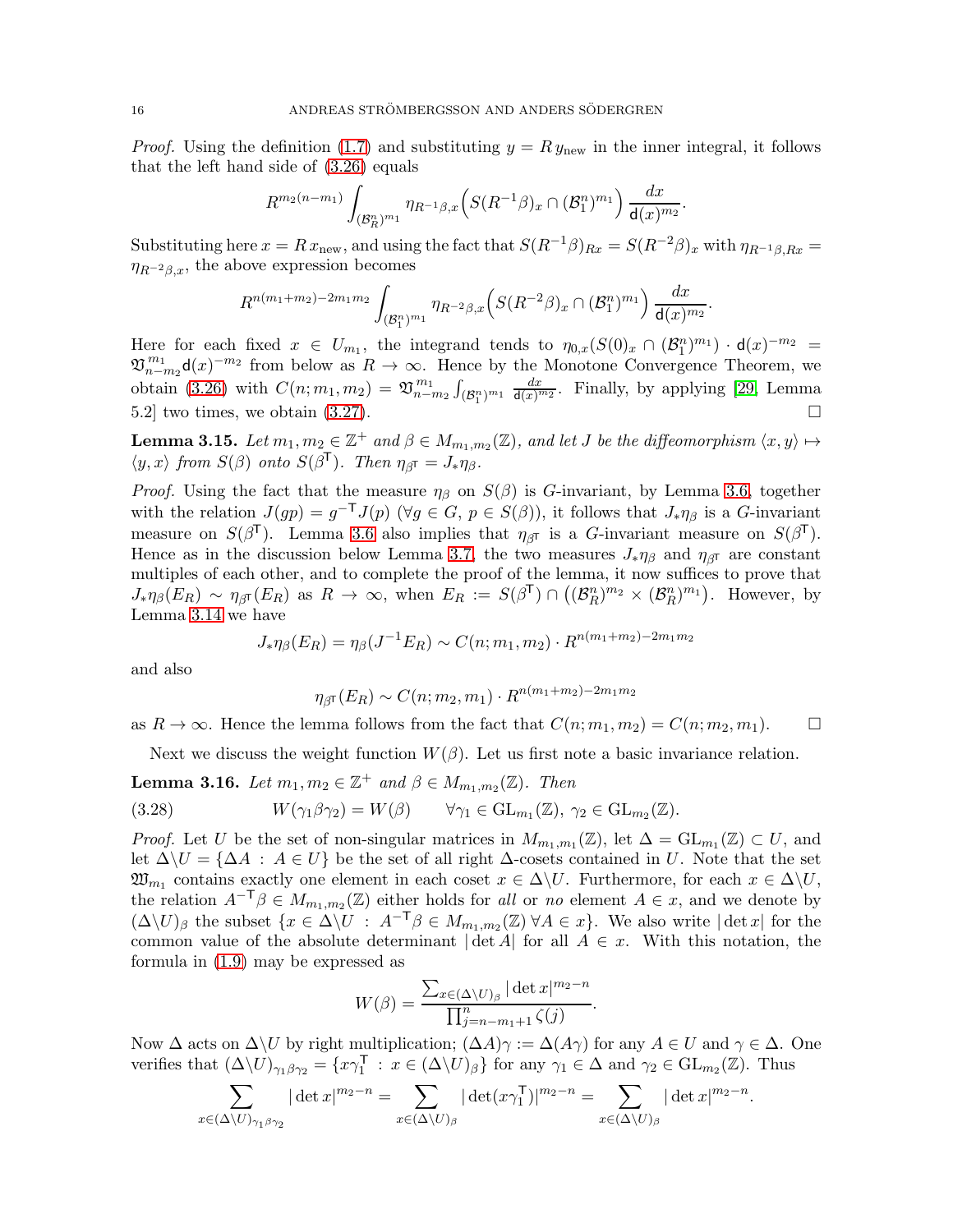Hence  $W(\gamma_1 \beta \gamma_2) = W(\beta)$ .

<span id="page-16-1"></span>**Lemma 3.17.** For any  $m_1, m_2 \in \mathbb{Z}^+$  and  $\beta \in M_{m_1,m_2}(\mathbb{Z})$ ,  $W(\beta^{\mathsf{T}}) = W(\beta)$ .

*Proof.* Replacing  $\beta$  by  $\beta^{\mathsf{T}}$  if necessary, we may assume that  $m_1 \leq m_2$ . By the Smith Normal Form Theorem, there exist  $\gamma_1 \in GL_{m_1}(\mathbb{Z})$  and  $\gamma_2 \in GL_{m_2}(\mathbb{Z})$  such that, in block matrix notation,  $\gamma_1 \beta \gamma_2 = (D 0)$  for some diagonal matrix  $D \in M_{m_1,m_1}(\mathbb{Z})$ . If  $m_1 = m_2$  then  $\gamma_1\beta\gamma_2=D=D^\mathsf{T}=\gamma_2^\mathsf{T}\beta^\mathsf{T}\gamma_1^\mathsf{T}$  $_1^{\mathsf{T}}$ , and so  $W(\beta^{\mathsf{T}}) = W(\beta)$  by Lemma [3.16.](#page-15-0)

Hence from now on we assume  $m_1 < m_2$ . Transposing the relation  $\gamma_1 \beta \gamma_2 = (D \ 0)$  and multiplying from the left by an appropriate permutation matrix, it follows that there exists  $\gamma_3 \in \mathrm{GL}_{m_2}(\mathbb{Z})$  such that  $\gamma_3 \beta^T \gamma_1^T =$  $\tilde{U}$  $\overline{D}$  $\Big)$  =: D' in  $M_{m_2,m_1}(\mathbb{Z})$ , so that  $W(\beta^{\mathsf{T}}) = W(D')$ by Lemma [3.16.](#page-15-0) Now for any  $A =$  $A_1$   $A_{12}$  $0 \quad A_2$  $\Big) \in \mathfrak{W}_{m_2}$  (with blocks  $A_1, A_{12}, A_2$  of sizes  $(m_2 - m_1) \times (m_2 - m_1), (m_2 - m_1) \times m_1$  and  $m_1 \times m_1$ , respectively), one verifies that  $A \in \mathfrak{W}_{D'}$ if and only if  $A_2 \in \mathfrak{W}_D$ ; furthermore, for any given  $A_2 \in \mathfrak{W}_D$  there are exactly  $(\det A_2)^{m_2-m_1}$ possibilities for  $A_{12}$  which, together with  $A_1$  freely chosen in  $\mathfrak{W}_{m_2-m_1}$ , makes  $A \in \mathfrak{W}_{D'}$ . Hence

$$
\sum_{A \in \mathfrak{W}_{D'}} (\det A)^{m_1 - n} = \sum_{A_2 \in \mathfrak{W}_D} (\det A_2)^{m_2 - m_1} \sum_{A_1 \in \mathfrak{W}_{m_2 - m_1}} (\det A_1 \det A_2)^{m_1 - n}
$$
  
= 
$$
\sum_{A_2 \in \mathfrak{W}_D} (\det A_2)^{m_2 - n} \prod_{j = n - m_2 + 1}^{n - m_1} \zeta(j).
$$

Using this, and the fact that  $\mathfrak{W}_{(D\,0)} = \mathfrak{W}_D$ , we get

$$
W(\beta^{\mathsf{T}}) = W(D') = \frac{\sum_{A \in \mathfrak{W}_{D'}} (\det A)^{m_1 - n}}{\prod_{j=n-m_2+1}^{n} \zeta(j)} = \frac{\sum_{A \in \mathfrak{W}_{D}} (\det A)^{m_2 - n}}{\prod_{j=n-m_1+1}^{n} \zeta(j)} = W((D \ 0)) = W(\beta).
$$

#### 4. Outline of an alternative proof using Poisson summation

<span id="page-16-0"></span>In this section we give an outline of an alternative proof of our main result, Theorem [1.1.](#page-3-1) The main idea of the proof is to apply the Poisson summation formula in both sides of [\(1.10\)](#page-3-0). The manipulations which we will describe can be justified for any function  $\rho : (\mathbb{R}^n)^{k_1} \times$  $(\mathbb{R}^n)^{k_2} \to \mathbb{C}$  such that  $\rho$  and all its derivatives up to a sufficiently high order are of rapid polynomial decay (cf. Remark [2.2\)](#page-5-4). Once the equality in [\(1.10\)](#page-3-0) has been proved for this family of test functions, it follows that we have a corresponding equality of regular Borel measures on  $(\mathbb{R}^n)^{k_1} \times (\mathbb{R}^n)^{k_2}$  (cf. Lemma [3.1\)](#page-7-6), and in particular [\(1.10\)](#page-3-0) also holds for the class of functions appearing in the statement of Theorem [1.1.](#page-3-1)

In the left hand side of  $(1.10)$ , we apply Poisson summation to the sums over  $L^*$ , to obtain

<span id="page-16-2"></span>(4.1) 
$$
\int_{X_n} \sum_{\mathbf{v}_1,\ldots,\mathbf{v}_k \in L} \widetilde{\rho}(\mathbf{v}_1,\ldots,\mathbf{v}_k) d\mu(L),
$$

with

<span id="page-16-3"></span>(4.2) 
$$
\widetilde{\rho}(x,v) := \int_{M_{n,k_2}(\mathbb{R})} \rho(x,y) e(-\operatorname{Tr}(v^{\mathsf{T}}y)) dy.
$$

The integral in [\(4.1\)](#page-16-2) may be evaluated using Rogers' mean value formula, Theorem [1.5.](#page-4-0) The main work of the proof now consists in applying Poisson summation to the sum over  $\beta$  in the right hand side of [\(1.10\)](#page-3-0), and seeking to match the resulting expressions.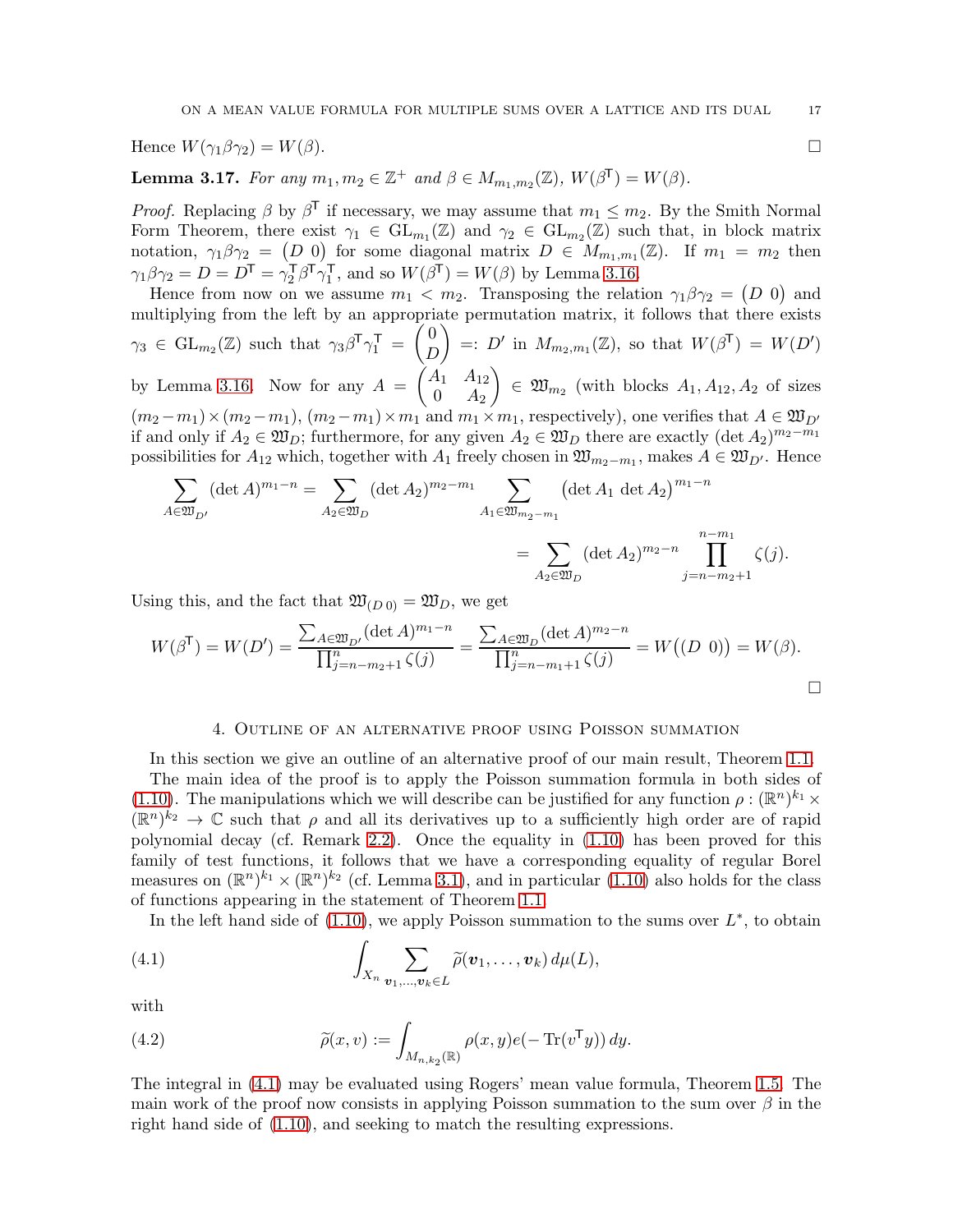Let us fix an arbitrary choice of  $m_1, B_1, m_2, B_2$  appearing in [\(1.10\)](#page-3-0). In the following we will assume  $m_1 > 0$  and  $0 < m_2 < k_2$ , but with appropriate interpretations, the argument which we present can be seen to also cover the remaining cases (cf. also Remark [1.2\)](#page-3-3). Using the definitions of  $\eta_\beta$  and  $W(\beta)$  (cf. [\(1.9\)](#page-2-2) and [\(1.7\)](#page-2-0)), and substituting  $\beta = A^T \gamma$  (with  $A \in \mathfrak{W}$ and  $\gamma \in M_{m_1,m_2}(\mathbb{Z})$ , we find that the sum over  $\beta$  in [\(1.10\)](#page-3-0) can be rewritten as

<span id="page-17-0"></span>(4.3) 
$$
\sum_{A \in \mathfrak{W}} \sum_{\gamma \in M_{m_1, m_2}(\mathbb{Z})} \frac{(\det A)^{m_2 - n}}{\zeta(n)\zeta(n-1)\cdots\zeta(n-m_1+1)} \int_{U_{m_1}} F_x(A^{\mathsf{T}}\gamma) \frac{dx}{\mathsf{d}(x)^{m_2}},
$$

where, for any  $x \in U_{m_1}$ , the function  $F_x$  is given by

<span id="page-17-1"></span>(4.4) 
$$
F_x: M_{m_1,m_2}(\mathbb{R}) \to \mathbb{C}; \qquad F_x(\beta) = \int_{S(\beta)_x} \rho(xB_1^\mathsf{T}, yB_2^\mathsf{T}) d\eta_{\beta,x}(y).
$$

In [\(4.3\)](#page-17-0) we move the sum over  $\gamma$  inside the integral, and apply the Poisson summation formula to the resulting inner sum,  $\sum_{\gamma} F_x(A^{\mathsf{T}} \gamma)$ . For this we need to compute the Fourier transform of  $F_x$ ,

$$
\widehat{F}_x(\xi) := \int_{M_{m_1,m_2}(\mathbb{R})} F_x(\beta) e(-\operatorname{Tr}(\xi^{\mathsf{T}} \beta)) d\beta \qquad (\xi \in M_{m_1,m_2}(\mathbb{R})).
$$

Noticing that  $S(\beta)'_x = x(x^{\mathsf{T}} x)^{-1} \beta + (x^{\perp})^{m_2}$  we may rewrite the definition of  $F_x$  in [\(4.4\)](#page-17-1) as an integral over  $y' \in x^{\perp}$ , with the integrand being  $\rho(xB_1^{\mathsf{T}},(x(x^{\mathsf{T}}x)^{-1}\beta+y')B_2^{\mathsf{T}})$ . One verifies that the map taking  $\langle \beta, y' \rangle$  to  $(x(x^Tx)^{-1}\beta + y')B_2^T$  is a linear bijection from  $M_{m_1,m_2}(\mathbb{R}) \oplus (x^{\perp})^{m_2}$ onto the subspace  $(V_{B_2}^n)^{\mathsf{T}}$  of  $M_{n,k_2}(\mathbb{R})$ , and we thus obtain

$$
\widehat{F}_x(\xi) := \mathrm{d}(x)^{m_2} \mathrm{d}(B_2)^{-n} \int_{(V_{B_2}^n)^{\text{T}}} \rho\big(xB_1^{\text{T}}, w\big) \, e\big(-\operatorname{Tr}\big(\xi^{\text{T}} x^{\text{T}} w B_2 (B_2^{\text{T}} B_2)^{-1}\big)\big) \, dw.
$$

Here note that  $\text{Tr}(\xi^{\mathsf{T}} x^{\mathsf{T}} w B_2 (B_2^{\mathsf{T}} B_2)^{-1}) = \text{Tr}((x\xi(B_2^{\mathsf{T}} B_2)^{-1} B_2^{\mathsf{T}})^{\mathsf{T}} w)$ ; hence the last integral is the Fourier transform of the function  $\rho(xB_1^{\mathsf{T}},\cdot)$  restricted to  $(V_{B_2}^n)^{\mathsf{T}}$ , evaluated at the point  $x\xi(B_2^{\mathsf{T}}B_2)^{-1}B_2^{\mathsf{T}}$ . In view of [\[9,](#page-33-19) Thm. 4.42 and the ensuing remark], this can be re-expressed as an integral over a translate of the orthogonal complement of  $(V_{B_2}^n)$ <sup>T</sup> in  $M_{n,k_2}(\mathbb{R})$ , viz.,  $((V_{B_2}^{\perp})^n)^{\mathsf{T}}$ , of the 'full' Fourier transform  $\widetilde{\rho}$  (cf. [\(4.2\)](#page-16-3)):

(4.5) 
$$
\widehat{F}_x(\xi) := \mathsf{d}(x)^{m_2} \mathsf{d}(B_2)^{-n} \int_{((V_{B_2}^{\perp})^n)^T} \widetilde{\rho}(x B_1^{\mathsf{T}}, x \xi (B_2^{\mathsf{T}} B_2)^{-1} B_2^{\mathsf{T}} + u) \, du.
$$

Hence, by the Poisson summation formula, we conclude that [\(4.3\)](#page-17-0) equals:

<span id="page-17-2"></span>(4.6) 
$$
\sum_{A \in \mathfrak{W}} \frac{(\det A)^{-n}}{\zeta(n)\zeta(n-1)\cdots\zeta(n-m_1+1)} d(B_2)^{-n}
$$

$$
\times \int_{M_{n,m_1}(\mathbb{R})} \sum_{\xi \in M_{m_1,m_2}(\mathbb{Z})} \int_{((V_{B_2}^{\perp})^n)^{\mathsf{T}}} \widetilde{\rho} \Big(xB_1^{\mathsf{T}}, xA^{-1}\xi(B_2^{\mathsf{T}}B_2)^{-1}B_2^{\mathsf{T}} + u\Big) du dx.
$$

Next, in [\(4.6\)](#page-17-2), we substitute  $\xi := A \xi'$ , and then move the summation over  $\xi'$  to the leftmost position. Then  $\xi'$  runs through  $M_{m_1,m_2}(\mathbb{Q})$ , and for each given  $\xi' \in M_{m_1,m_2}(\mathbb{Q})$ , A runs through all  $A \in \mathfrak{W}$  satisfying  $A\xi' \in M_{m_1,m_2}(\mathbb{Z})$ . For any  $\xi \in M_{m_1,m_2}(\mathbb{Q})$  we write  $q_{\xi} \in \mathbb{Z}^+$ for the least common denominator of the entries of  $\xi$ , that is, the smallest positive integer q such that  $q\xi \in M_{m_1,m_2}(\mathbb{Z})$ . Then the last relation,  $A\xi' \in M_{m_1,m_2}(\mathbb{Z})$ , is equivalent with  $A q_{\xi'} \xi' \equiv 0 \mod q_{\xi'}$ . We will need the following lemma, applied with  $\theta := q_{\xi'} \xi' \mod q_{\xi'}$ .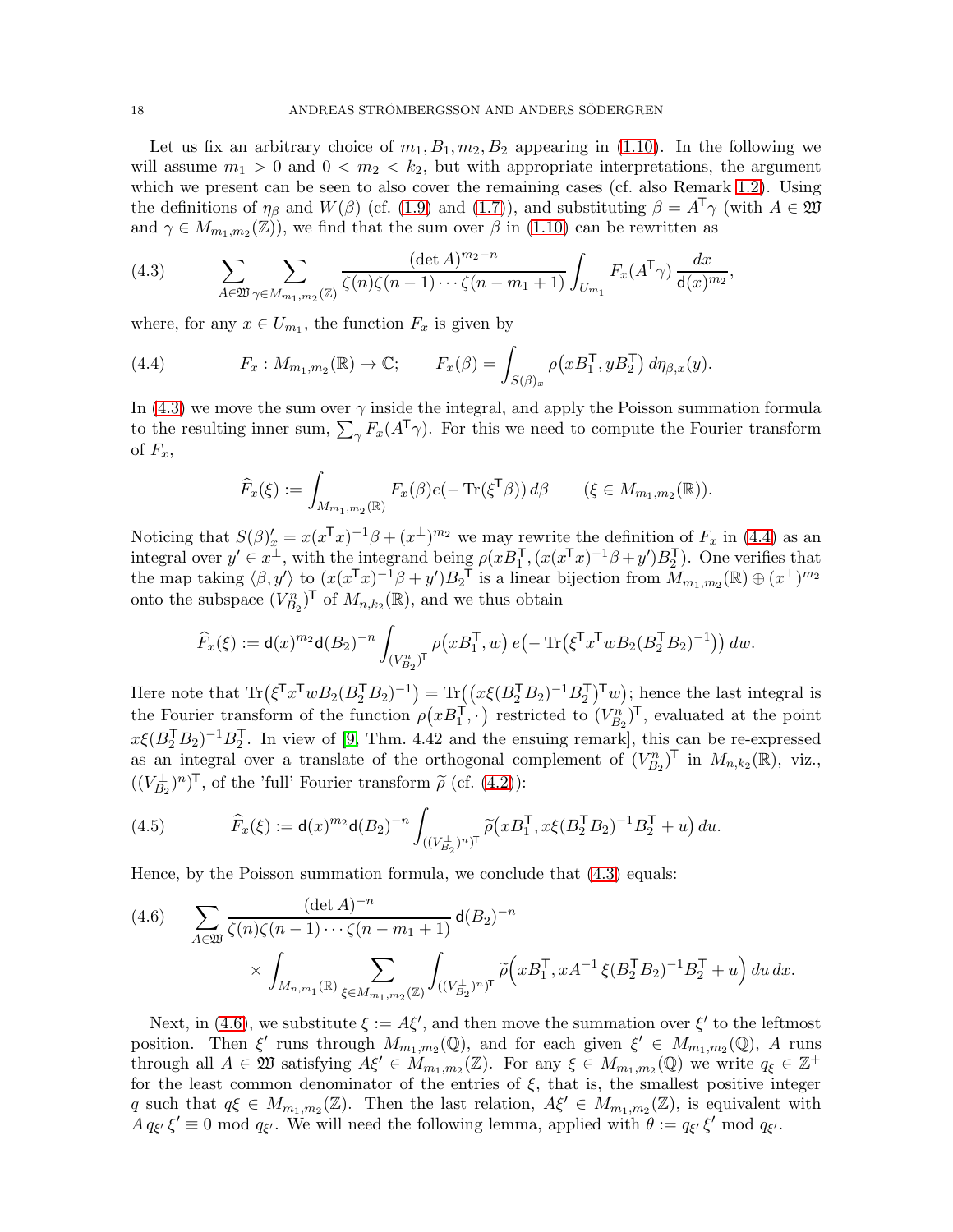<span id="page-18-4"></span>**Lemma 4.1.** Let q be a positive integer and let  $\theta \in M_{m_1,m_2}(\mathbb{Z}/q\mathbb{Z})$ . Then

<span id="page-18-2"></span>(4.7) 
$$
\sum_{\substack{A \in \mathfrak{W} \\ A\theta \equiv 0 \bmod q}} \frac{(\det A)^{-n}}{\zeta(n)\zeta(n-1)\cdots\zeta(n-m_1+1)} = \left(\frac{N}{q^{m_1}}\right)^n,
$$

where

<span id="page-18-0"></span>(4.8) 
$$
N = \#\big\{\boldsymbol{a} \in (\mathbb{Z}/q\mathbb{Z})^{m_1} : \boldsymbol{\theta}^{\mathsf{T}}\boldsymbol{a} = \boldsymbol{0} \text{ in } (\mathbb{Z}/q\mathbb{Z})^{m_2}\big\}.
$$

*Proof.* Let R be the ring  $\mathbb{Z}/q\mathbb{Z}$ . The lemma follows from a study of the solution set

$$
S:=\big\{\boldsymbol{a}\in R^{m_1}\ :\ \boldsymbol{a}\theta=\boldsymbol{0}\ \text{in}\ R^{m_2}\big\}.
$$

(Note that the equation  $a\theta = 0$  is equivalent with the equation  $\theta^{\mathsf{T}} a = 0$  appearing in [\(4.8\)](#page-18-0), up to switching between row and column vectors;  $\mathbf{a} \leftrightarrow \mathbf{a}^{\mathsf{T}}$ .) For  $j \in \{1, \ldots, m_1\}$ , set

$$
I_j := \big\{ a_j \in R \, : \, \exists a_{j+1}, \dots, a_{m_1} \in R \text{ such that } (0 \cdots 0 a_j a_{j+1} \cdots a_{m_1}) \in S \big\}.
$$

Then  $I_j$  is a subgroup of  $\langle R, + \rangle$ ; hence there is some  $d_j | q$  such that  $I_j = d_j R$ . For any  $d | q$ let us write  $A_d := \{0, 1, \ldots, d-1\} \subset R$ . It is now straightforward to verify that

<span id="page-18-1"></span>(4.9) {for any 
$$
j \in \{1, \ldots, m_1\}
$$
, any  $b_j \in d_j R$  and any  $b_{j+1}, \ldots, b_{m_1} \in R$ , there is a unique solution  $\mathbf{a} \in S$  in the 'box'  $\{0\}^{j-1} \times \{b_j\} \times (b_{j+1} + A_{d_{j+1}}) \times \cdots \times (b_{m_1} + A_{d_{m_1}}).$ 

In particular, noticing that  $R^{m_1-1}$  can be partitioned into  $\prod_{j=2}^{m_1}(q/d_j)$  boxes of the form  $(b_2 + A_{d_2}) \times \cdots \times (b_{m_1} + A_{d_{m_1}})$ , it follows from [\(4.9\)](#page-18-1) applied with  $j = 1$  that

<span id="page-18-3"></span>(4.10) 
$$
N = \#S = \#(d_j R) \cdot \prod_{j=2}^{m_1} (q/d_j) = \frac{q^{m_1}}{\prod_{j=1}^{m_1} d_j}.
$$

Next we consider the sum in [\(4.7\)](#page-18-2). Note that the equation  $A\theta \equiv 0 \text{ mod } q$  means that for each j, row number j of A satisfies the equation appearing in the definition of  $I_j$ . It follows that for any matrix A appearing in the sum in  $(4.7)$ , the diagonal entries of A must be  $d_1c_1, d_2c_2, \ldots, d_{m_1}c_{m_1}$  for some positive integers  $c_1, \ldots, c_{m_1}$ , and having fixed this diagonal, it follows via [\(4.9\)](#page-18-1) that for each j, the jth row of A can be choosen in  $\prod_{i=j+1}^{m_1} c_j$  ways, and so the total number of matrices A with this diagonal is  $\prod_{j=1}^{m_1} \prod_{i=j+1}^{m_1} c_j = \prod_{j=2}^{m_1} c_j^{j-1}$  $j^{-1}$ . Hence the left hand side of [\(4.7\)](#page-18-2) equals

$$
\sum_{c_1=1}^{\infty} \cdots \sum_{c_{m_1}=1}^{\infty} \left( \prod_{j=2}^{m_1} c_j^{j-1} \right) \times \frac{\prod_{j=1}^{m_1} (c_j d_j)^{-n}}{\zeta(n) \zeta(n-1) \cdots \zeta(n-m_1+1)} = \left( \prod_{j=1}^{m_1} d_j \right)^{-n}.
$$

Combining this with  $(4.10)$  we obtain  $(4.7)$ .

By Lemma [4.1](#page-18-4) and the discussion preceding it, [\(4.6\)](#page-17-2) equals:

<span id="page-18-5"></span>
$$
(4.11) \sum_{\xi \in M_{m_1,m_2}({\mathbb Q})} \left(\frac{N_{\xi}}{q_{\xi}^{m_1}}\right)^n \mathbf{d}(B_2)^{-n} \, \int_{M_{n,m_1}({\mathbb R})} \int_{((V_{B_2}^{\perp})^n)^{\mathsf{T}}} \widetilde{\rho}\Big(xB_1^{\mathsf{T}}, x\xi (B_2^{\mathsf{T}} B_2)^{-1} B_2^{\mathsf{T}} + u\Big) \, du \, dx,
$$

where

<span id="page-18-6"></span>(4.12) 
$$
N_{\xi} := \#\{\boldsymbol{a} \in (\mathbb{Z}/q_{\xi}\mathbb{Z})^{m_1} : q_{\xi}\xi^{\mathsf{T}}\boldsymbol{a} \equiv \boldsymbol{0} \bmod q_{\xi}\}.
$$

Set  $m'_2 := k_2 - m_2$ . Recall that we are assuming  $0 < m_2 < k_2$ ; thus  $0 < m'_2 < k_2$ . Using the fact that the map  $V \mapsto V^{\perp}$  gives a bijection from the family of  $m_2$ -dimensional rational subspaces of  $\mathbb{R}^{k_2}$  onto the family of  $m'_2$ -dimensional rational subspaces of  $\mathbb{R}^{k_2}$ , it follows that for every  $B_2 \in A_{k_2,m_2}$  there exists a unique matrix  $B_2 \in A_{k_2,m'_2}$  satisfying  $V_{B_2}^{\perp} = V_{\widetilde{B}_2}$ , and the map  $B_2 \mapsto \widetilde{B}_2$  is a bijection from  $A_{k_2,m_2}$  onto  $A_{k_2,m_2'}$ . With this notation, the map  $y \mapsto y \widetilde{B}_2$ <sup>T</sup>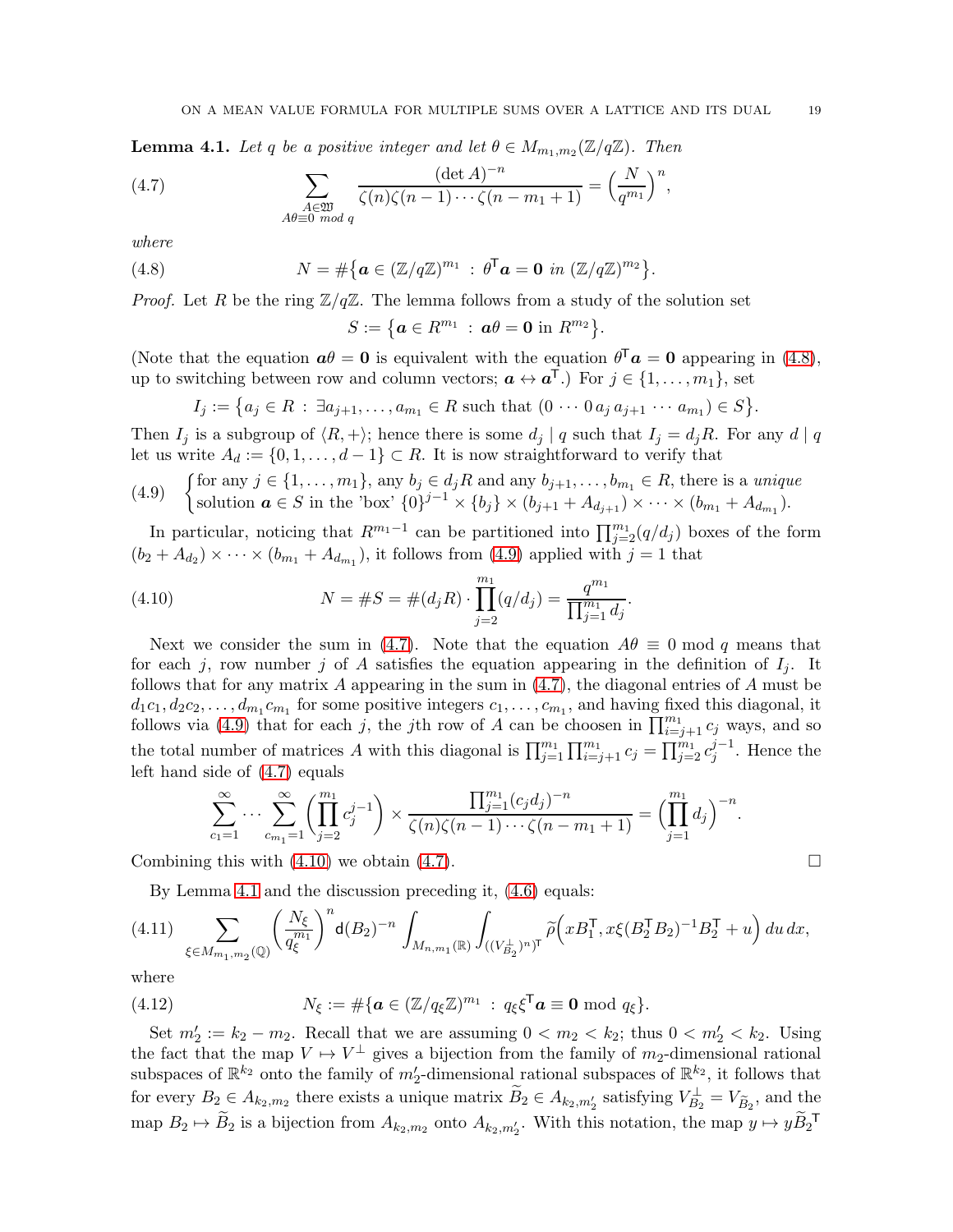is a linear bijection from  $M_{n,m'_2}(\mathbb{R})$  onto  $((V_{B_2}^{\perp})^n)^{\mathsf{T}}$ , which scales volume by a factor  $d(\widetilde{B}_2)^n$ , and by [\[26,](#page-33-20) Sec. 2 (Corollary)] we have  $d(\tilde{B}_2) = d(B_2)$ . Hence [\(4.11\)](#page-18-5) equals

<span id="page-19-0"></span>
$$
(4.13) \qquad \sum_{\xi \in M_{m_1, m_2}(\mathbb{Q})} \left( \frac{N_{\xi}}{q_{\xi}^{m_1}} \right)^n \int_{M_{n, m_1}(\mathbb{R})} \int_{M_{n, m_2'}(\mathbb{R})} \widetilde{\rho} \Big( x B_1^{\mathsf{T}}, x \xi (B_2^{\mathsf{T}} B_2)^{-1} B_2^{\mathsf{T}} + y \widetilde{B}_2^{\mathsf{T}} \Big) \, dy \, dx,
$$

Set  $k := k_1 + k_2$ , and view  $\tilde{\rho}$  as a function on  $M_{n,k}(\mathbb{R})$  by identifying any pair  $\langle u, v \rangle$  in  $M_{n,k_1}(\mathbb{R}) \times M_{n,k_2}(\mathbb{R})$  with the block matrix  $(u v)$  in  $M_{n,k}(\mathbb{R})$ . We also set

<span id="page-19-3"></span>(4.14) 
$$
\alpha := (B_2^{\mathsf{T}} B_2)^{-1} \xi^{\mathsf{T}} \in M_{m_2, m_1}(\mathbb{Q}).
$$

Using this notation, [\(4.13\)](#page-19-0) equals

<span id="page-19-1"></span>(4.15) 
$$
\sum_{\xi \in M_{m_1,m_2}(\mathbb{Q})} \left(\frac{N_{\xi}}{q_{\xi}^{m_1}}\right)^n \int_{M_{n,m_1+m_2'}(\mathbb{R})} \widetilde{\rho}\left(z \begin{pmatrix} B_1 & 0 \\ B_2 \alpha & \widetilde{B}_2 \end{pmatrix}^{\mathsf{T}}\right) dz.
$$

To sum up, we have prove that the sum over  $\beta$  in [\(1.10\)](#page-3-0) equals [\(4.15\)](#page-19-1). Next, as in (1.10), this expression should be added over all  $B_1 \in A_{k_1,m_1}$  and  $B_2 \in A_{k_2,m_2}$ . The following lemma will allow us to rearrange in a convenient way the triple sum over  $B_1, B_2, \xi$  which then appears. Let us set  $P_1 := (I_{k_1} \ 0) \in M_{k_1,k}(\mathbb{Z})$ , so that  $P_1(v_1,\ldots,v_k)^\mathsf{T} = (v_1,\ldots,v_{k_1})^\mathsf{T}$  for all  $v =$  $(v_1, \ldots, v_k)^\mathsf{T} \in \mathbb{R}^k$ .

<span id="page-19-6"></span>**Lemma 4.2.** Given any  $B_1 \in A_{k_1,m_1}$ ,  $B_2 \in A_{k_2,m_2}$  and  $\alpha \in M_{m_2,m_1}(\mathbb{Q})$ , there exist unique matrices  $B_3 \in A_{k,m_1+m'_2}$  and  $J \in GL_{m_1+m'_2}(\mathbb{R})$  satisfying

<span id="page-19-4"></span>(4.16) 
$$
\begin{pmatrix} B_1 & 0 \ B_2 \alpha & \widetilde{B}_2 \end{pmatrix} = B_3 J,
$$

and the map  $\langle B_1, B_2, \alpha \rangle \mapsto B_3$  defined by this relation is a bijection from  $A_{k_1,m_1} \times A_{k_2,m_2} \times$  $M_{m_2,m_1}(\mathbb{Q})$  onto the set of all  $B_3 \in A_{k,m_1+m'_2}$  satisfying  $\dim P_1V_{B_3} = m_1$ . Furthermore, when the above relation holds, we also have

<span id="page-19-2"></span>(4.17) 
$$
|\det J| = N_{\xi}/q_{\xi}^{m_1} \quad \text{with } \xi = \alpha^{\mathsf{T}} B_2^{\mathsf{T}} B_2.
$$

(Note that the formula for  $\xi$  in [\(4.17\)](#page-19-2) is equivalent with [\(4.14\)](#page-19-3).)

*Proof (outline)*. If D is the matrix in the left hand side of [\(4.16\)](#page-19-4), then  $D\mathbb{R}^{m_1+m'_2}$  is a rational linear subspace of  $\mathbb{R}^k$  of dimension  $m_1 + m'_2$ , and thus there exists a unique matrix  $B_3 \in$  $A_{k,m_1+m'_2}$  satisfying  $D\mathbb{R}^{m_1+m'_2} = V_{B_3}$ , and then also the unique existence of J follows. Next, when [\(4.16\)](#page-19-4) holds, we also have  $P_1B_3 = P_1DJ^{-1} = (B_1 \ 0)J^{-1}$  and hence  $P_1V_{B_3} = V_{B_1}$ ; in particular dim  $P_1V_{B_3} = m_1$ .

To complete the proof of the bijectivity statement, it now suffices to prove that if  $V$  is an arbitrary rational  $(m_1 + m_2')$ -dimensional linear subspaces  $V \subset \mathbb{R}^k$  satisfying dim  $P_1V =$  $m_1$ , then there exists unique triple  $\langle B_1, B_2, \alpha \rangle$  in  $A_{k_1,m_1} \times A_{k_2,m_2} \times M_{m_2,m_1}(\mathbb{Q})$  such that  $D\mathbb{R}^{m_1+m_2'}=V$ , where  $D=D(B_1,B_2,\alpha)$  is the matrix in the left hand side of [\(4.16\)](#page-19-4). Given V, we set  $K := \ker P_1|_V$ ; then there exists a uniquely determined matrix  $C \in M_{k_2, k_1}(\mathbb{Q})$  such that  $W := K^{\perp} \cap V = \left\{ \begin{pmatrix} u \\ Cv \end{pmatrix} \right\}$  $Cu$  $\overline{ }$ :  $\mathbf{u} \in P_1 V$  $\mathcal{L}$ . On the other hand, for any  $D = D(B_1, B_2, \alpha)$ as above we have

<span id="page-19-5"></span>(4.18) 
$$
D\mathbb{R}^{m_1+m_2'}=\left\{\begin{pmatrix}B_1x\\B_2\alpha x\end{pmatrix}\,:\,x\in\mathbb{R}^{m_1}\right\}\oplus\left\{\begin{pmatrix}\mathbf{0}\\ \widetilde{B}_2\mathbf{y}\end{pmatrix}\,:\,\mathbf{y}\in\mathbb{R}^{m_2'}\right\},
$$

and this is in fact an orthogonal direct sum, and the second term is equal to ker  $P_1|_{D\mathbb{R}^{m_1+m'_2}}$ . Hence we conclude that  $D\mathbb{R}^{m_1+m_2'}=V$  holds if and only if the two terms in [\(4.18\)](#page-19-5) are equal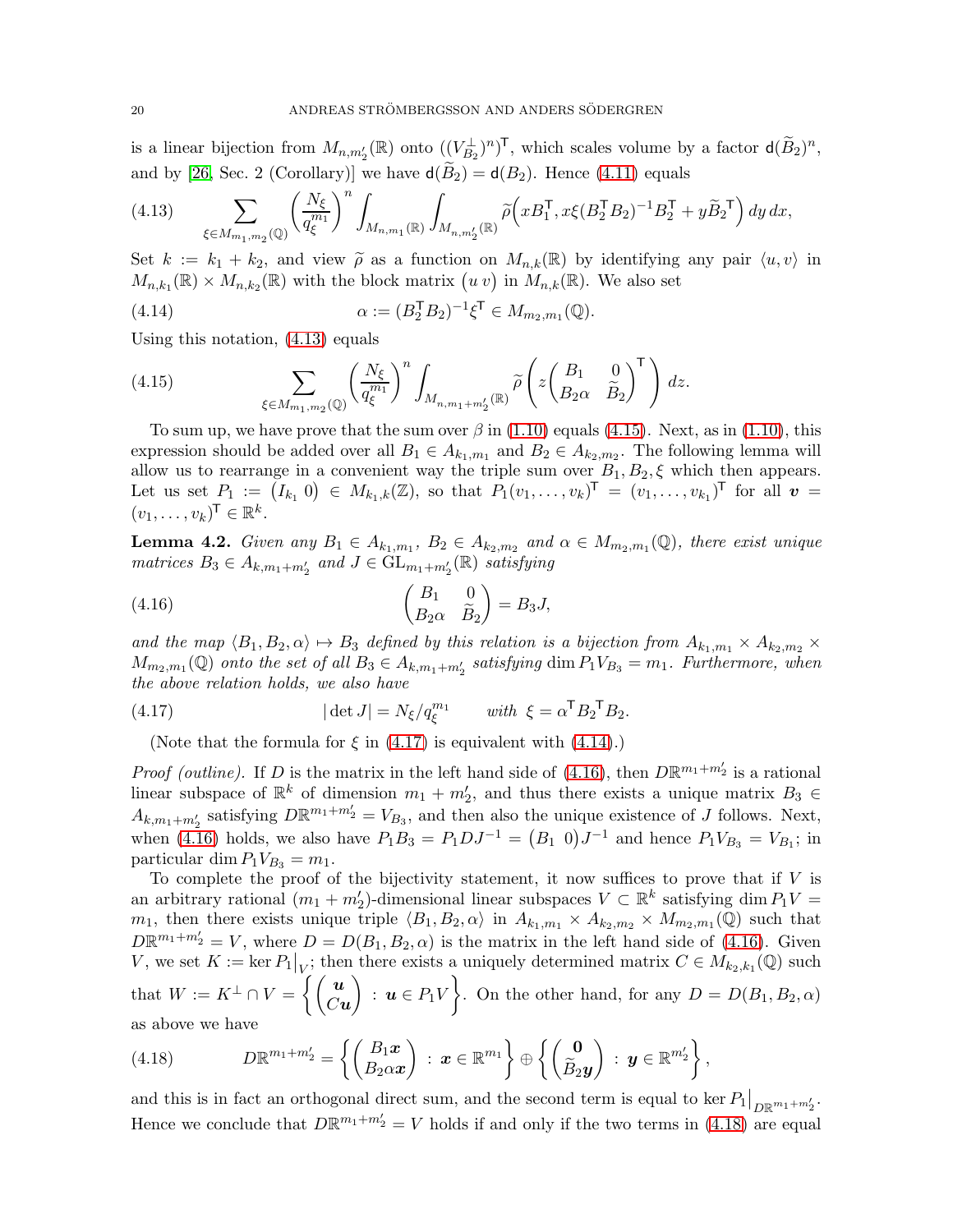to W and K, respectively, and this, in turn, holds if and only if  $V_{B_1} = P_1V$ ,  $V_{\widetilde{B}_2}$  equals the image of  $K \subset \{0\} \oplus \mathbb{R}^{k_2}$  in  $\mathbb{R}^{k_2}$ , and  $B_2 \alpha = CB_1$ . The first two of these relations are satisfied for unique choices of  $B_1 \in A_{k_1,m_1}$  and  $B_2 \in A_{k_2,m_2}$ , respectively, and then the third relation holds for a unique choice of  $\alpha \in M_{m_2,m_1}(\mathbb{Q})$ .

It remains to prove [\(4.17\)](#page-19-2). When [\(4.16\)](#page-19-4) holds, one verifies by a direct computation that

$$
(4.19) \t J^{-1}\mathbb{Z}^{m_1+m_2'}=\left\{\begin{pmatrix}\boldsymbol{x}\\ \boldsymbol{y}\end{pmatrix}\,:\, \boldsymbol{x}\in\mathbb{Z}^{m_1},\boldsymbol{y}\in\mathbb{R}^{m_2'},\ B_2\alpha\boldsymbol{x}+\widetilde{B}_2\boldsymbol{y}\in\mathbb{Z}^{k_2}\right\}.
$$

Let L be the image of  $J^{-1}\mathbb{Z}^{m_1+m'_2}$  under the projection onto the first  $m_1$  coordinates. Using  $\widetilde{B}_2\mathbb{R}^{m'_2} = V_{B_2}^{\perp} = \{w \in \mathbb{R}^{k_2} : B_2^{\mathsf{T}}w = 0\}$ , it follows that L equals the set of those  $x \in \mathbb{Z}^{m_1}$ for which there exists some  $u \in \mathbb{Z}^{k_2}$  satisfying  $B_2^{\mathsf{T}}(u - B_2 \alpha x) = 0$ . In other words, L is the set of  $\mathbf{x} \in \mathbb{Z}^{m_1}$  satisfying  $\xi^{\mathsf{T}}\mathbf{x} \in B_2^{\mathsf{T}}\mathbb{Z}^{k_2}$ , with  $\xi$  as in [\(4.17\)](#page-19-2). Next, using the fact that  $B_2$  can be extended to a matrix  $B'_2 \in GL_{k_2}(\mathbb{Z})$  with block decomposition  $B'_2 = (B_2 *),$  it follows that  $B_2^{\mathsf{T}}\mathbb{Z}^{k_2} = \mathbb{Z}^{m_2}$ . Hence  $\xi^{\mathsf{T}}x \in B_2^{\mathsf{T}}\mathbb{Z}^{k_2}$  is equivalent with  $\xi^{\mathsf{T}}x \in \mathbb{Z}^{k_2}$ , which in turn is equivalent with  $q_{\xi} \xi^{\mathsf{T}} x \equiv 0 \mod q_{\xi}$ . It follows that L is a full-dimensional sub-lattice of  $\mathbb{Z}^{m_1}$  of index  $q_\varepsilon^{m_1}$  $\mathcal{L}_{\xi}^{m_1}/\mathcal{N}_{\xi}$  (cf. [\(4.12\)](#page-18-6)). Furthermore, given any  $\boldsymbol{x} \in \mathbb{Z}^{m_1}$  and  $\boldsymbol{y}_0 \in \mathbb{R}^{m'_2}$  such that  $B_2\alpha x + \widetilde{B}_2y_0 \in \mathbb{Z}^{k_2}$ , we have  $\{y \in \mathbb{R}^{m'_2} : B_2\alpha x + \widetilde{B}_2y \in \mathbb{Z}^{k_2}\} = y_0 + \mathbb{Z}^{m'_2}$ . Using these facts, it follows that

(4.20) 
$$
|\det J^{-1}| = \text{vol}(\mathbb{R}^{m_1+m'_2}/J^{-1}\mathbb{Z}^{m_1+m'_2}) = \text{vol}(\mathbb{R}^{m_1}/L) = q_{\xi}^{m_1}/N_{\xi},
$$
  
and the formula (4.17) is proved.

Recall that we are considering a fixed choice of  $m_1 > 0$  and  $0 < m_2 < k_2$ . Using Lemma [4.2,](#page-19-6) and noticing that when [\(4.16\)](#page-19-4) holds then the integral in [\(4.15\)](#page-19-1) equals  $\int \tilde{\rho}(z J^{\mathsf{T}} B_3^{\mathsf{T}}) dz =$  $(N_{\xi}/q_{\xi}^{m_1})^{-n} \int \widetilde{\rho}(wB_3^{\sf T}) dw$ , it follows that the sum over all  $B_1 \in A_{k_1,m_1}$  and  $B_2 \in A_{k_2,m_2}$ of the expression in [\(4.15\)](#page-19-1) equals

<span id="page-20-2"></span>(4.21) 
$$
\sum_{\substack{B \in A_{k,m_1+m_2'} \\ (\dim P_1 V_B = m_1)}} \int_{M_{n,m_1+m_2'}(\mathbb{R})} \widetilde{\rho}(wB^{\mathsf{T}}) \, dw
$$

By appropriate modifications of the previous argument, the identity just stated can be shown to hold also in the remaining cases when  $m_1 = 0$  and/or  $m_2 \in \{0, k_2\}$ . (In the special case  $m_1 = 0$ ,  $m_2 = k_2$ , the expression in [\(4.21\)](#page-20-2) should be interpreted to mean  $\tilde{\rho}(0)$ .) Finally, adding the expression in [\(4.21\)](#page-20-2) over all combinations of  $m_1 \in \{0, \ldots, k_1\}$  and  $m_2 \in \{0, \ldots, k_2\}$  we arrive at the conclusion that the right hand side of [\(1.10\)](#page-3-0) equals

$$
\sum_{m=1}^k \sum_{B \in A_{k,m}} \int_{M_{n,m}(\mathbb{R})} \widetilde{\rho}(x B^{\mathsf{T}}) \, dx + \widetilde{\rho}(0).
$$

By Rogers' formula, Theorem [1.5,](#page-4-0) this equals [\(4.1\)](#page-16-2), i.e. the left hand side of [\(1.10\)](#page-3-0), and Theorem [1.1](#page-3-1) is proved.  $\square \square$ 

<span id="page-20-0"></span>5. Application to the joint limit distribution of  $\{ \mathcal{V}_j(L) \}_{j=1}^{\infty}$  and  $\{ \mathcal{V}_j(L^*) \}_{j=1}^{\infty}$ 

<span id="page-20-1"></span>5.1. Joint moments of counting functions  $N_j(L)$  and  $N_j(L^*)$ . Given any numbers  $0 <$  $V_1 \leq V_2 \leq \cdots \leq V_{k_1}$  and  $0 \lt W_1 \leq W_2 \leq \cdots \leq W_{k_2}$ , for any  $L \in X_n$  we denote by  $N_j(L)$  the number of non-zero lattice points of L in the open n-ball of volume  $V_i$  centered at the origin, and we denote by  $\widetilde{N}_j(L^*)$  the number of non-zero lattice points of  $L^*$  in the *n*-ball of volume  $W_i$  centered at the origin. The main step in the proof of Theorem [1.6](#page-4-2) is the following theorem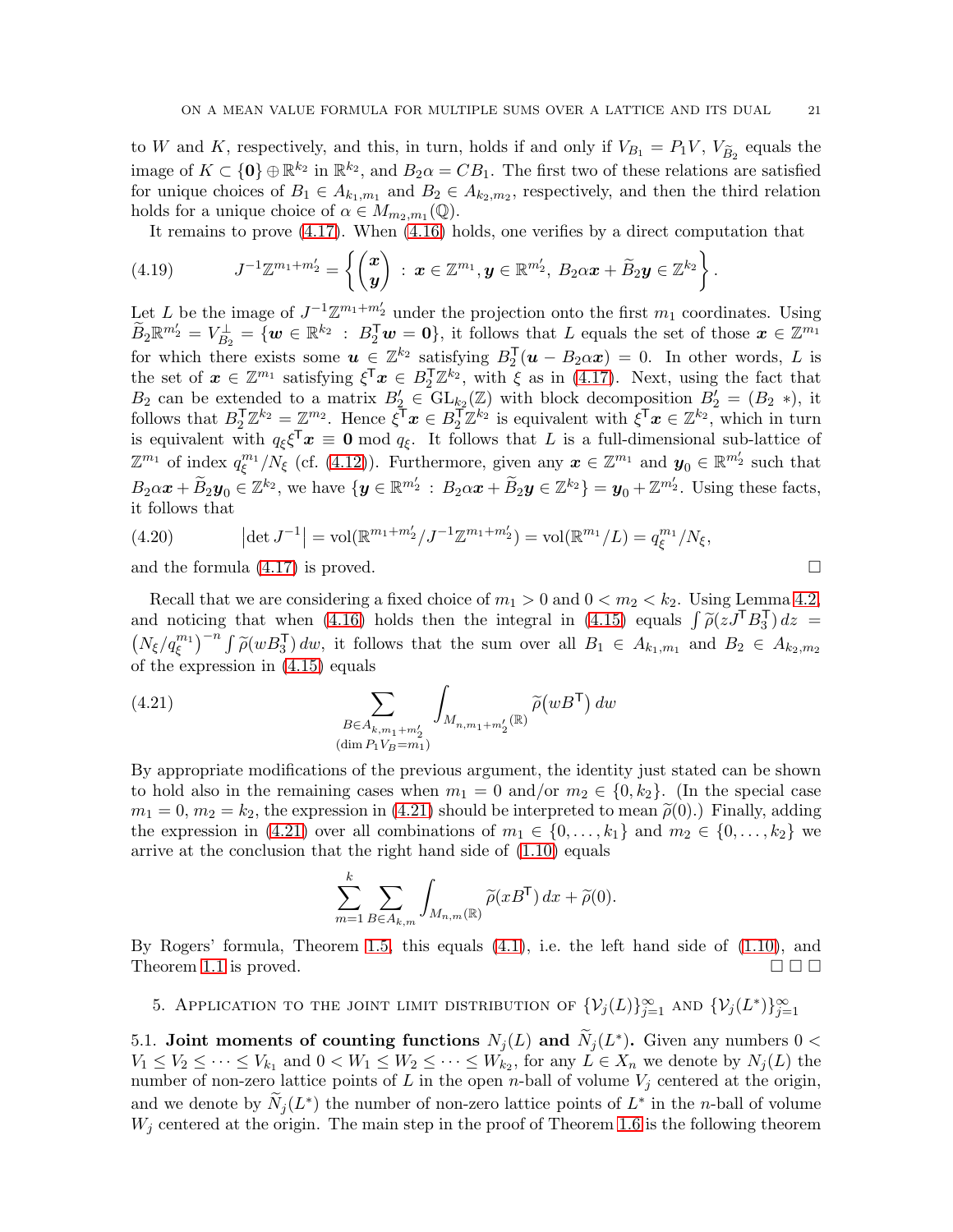concerning the joint moments of the counting functions  $N_j(L)$  and  $\widetilde{N}_j(L^*)$ , for L random in  $(X_n, \mu).$ 

For any  $k \in \mathbb{Z}_{\geq 0}$  we denote by  $\mathcal{P}(k)$  the set of partitions of the set  $\{1, \ldots, k\}$ . Thus, for example,  $\mathcal{P}(1) = \{\{\{1\}\}\}\$ and  $\mathcal{P}(2) = \{\{\{1\},\{2\}\},\{\{1,2\}\}\}\$ , while we agree that  $\mathcal{P}(0) = \{\emptyset\}.$ For any non-empty subset  $B \subset \mathbb{Z}^+$  we write  $\mathsf{m}_B := \min_{j \in B} j$ .

<span id="page-21-1"></span>**Theorem 5.1.** Let  $k_1, k_2 \in \mathbb{Z}_{\geq 0}$  and fix numbers  $0 \lt V_1 \leq V_2 \leq \cdots \leq V_{k_1}$  and  $0 \lt W_1 \leq$  $W_2 \leq \cdots \leq W_{k_2}$ . Let L be a random in  $X_n$  with respect to  $\mu$ . Then

<span id="page-21-0"></span>
$$
(5.1) \mathbb{E}\left(\prod_{j=1}^{k_1} N_j(L)\prod_{j=1}^{k_2} \widetilde{N}_j(L^*)\right) \to \left(\sum_{P \in \mathcal{P}(k_1)} 2^{k_1 - \#P} \prod_{B \in P} V_{\mathsf{m}_B}\right) \left(\sum_{P \in \mathcal{P}(k_2)} 2^{k_2 - \#P} \prod_{B \in P} W_{\mathsf{m}_B}\right)
$$
\nas  $n \to \infty$ .

<span id="page-21-2"></span>*Remark* 5.2. In  $(5.1)$ , it should be noted that an empty product equals 1 by convention; hence (using also  $\mathcal{P}(0) = \{\emptyset\}$ ), for  $k_2 = 0$ , [\(5.1\)](#page-21-0) says

(5.2) 
$$
\mathbb{E}\left(\prod_{j=1}^{k_1} N_j(L)\right) \to \sum_{P \in \mathcal{P}(k_1)} 2^{k_1 - \#P} \prod_{B \in P} V_{\mathsf{m}_B}.
$$

This limit relation is already known from [\[31,](#page-33-5) Thm. 3, eq. (10) and Lemma 3]. Of course, by the  $L \leftrightarrow L^*$  symmetry (see Remark [1.4\)](#page-3-2), also the case  $k_1 = 0$  is covered by the same reference.

We now embark on the proof of Theorem [5.1.](#page-21-1) Because of Remark [5.2,](#page-21-2) we may from start assume that both  $k_1$  and  $k_2$  are positive. In the following we will work with an arbitrary, fixed, dimension  $n > k_1 + k_2$ . Let  $\rho_j$ ,  $1 \leq j \leq k_1$ , be the characteristic function of the open *n*-ball of volume  $V_j$  centered at the origin, with the origin removed. Then

$$
N_j(L) = \sum_{\boldsymbol{v} \in L} \rho_j(\boldsymbol{v}).
$$

Similarly let  $\tilde{\rho}_j$ ,  $1 \leq j \leq k_2$ , be the characteristic function of the open *n*-ball of volume  $W_j$ centered at the origin, with the origin removed. Then

$$
\widetilde{N}_j(L) = \sum_{\bm{v} \in L^*} \widetilde{\rho}_j(\bm{v}).
$$

Also define  $\rho: (\mathbb{R}^n)^{k_1} \times (\mathbb{R}^n)^{k_2} \to \mathbb{R}_{\geq 0}$  through

<span id="page-21-4"></span>(5.3) 
$$
\rho(\boldsymbol{v}_1,\ldots,\boldsymbol{v}_{k_1},\boldsymbol{w}_1,\ldots,\boldsymbol{w}_{k_2}) := \prod_{j=1}^{k_1} \rho_j(\boldsymbol{v}_j) \prod_{j=1}^{k_2} \widetilde{\rho}_j(\boldsymbol{w}_j).
$$

Then by construction,

$$
\mathbb{E}\biggl(\prod_{j=1}^{k_1} N_j(L)\prod_{j=1}^{k_2} \widetilde{N}_j(L^*)\biggr) = \int_{X_n} \sum_{\mathbf{v}_1,\dots,\mathbf{v}_{k_1} \in L} \sum_{\mathbf{w}_1,\dots,\mathbf{w}_{k_2} \in L^*} \rho(\mathbf{v}_1,\dots,\mathbf{v}_{k_1},\mathbf{w}_1,\dots,\mathbf{w}_{k_2}) d\mu(L).
$$

By Theorem [1.1,](#page-3-1) this equals

<span id="page-21-3"></span>(5.4) 
$$
\sum_{m_1=1}^{k_1} \sum_{B_1 \in A_{k_1,m_1}} \sum_{m_2=1}^{k_2} \sum_{B_2 \in A_{k_2,m_2}} \sum_{\beta \in M_{m_1,m_2}(\mathbb{Z})} W(\beta) \int_{S(\beta)} \rho(xB_1^\mathsf{T}, yB_2^\mathsf{T}) d\eta_\beta(x,y).
$$

Indeed, note that all the terms in the last line of [\(1.10\)](#page-3-0) vanish, since by definition we have  $\rho_i(\mathbf{0}) = 0$  and  $\tilde{\rho}_i(\mathbf{0}) = 0$  for all j.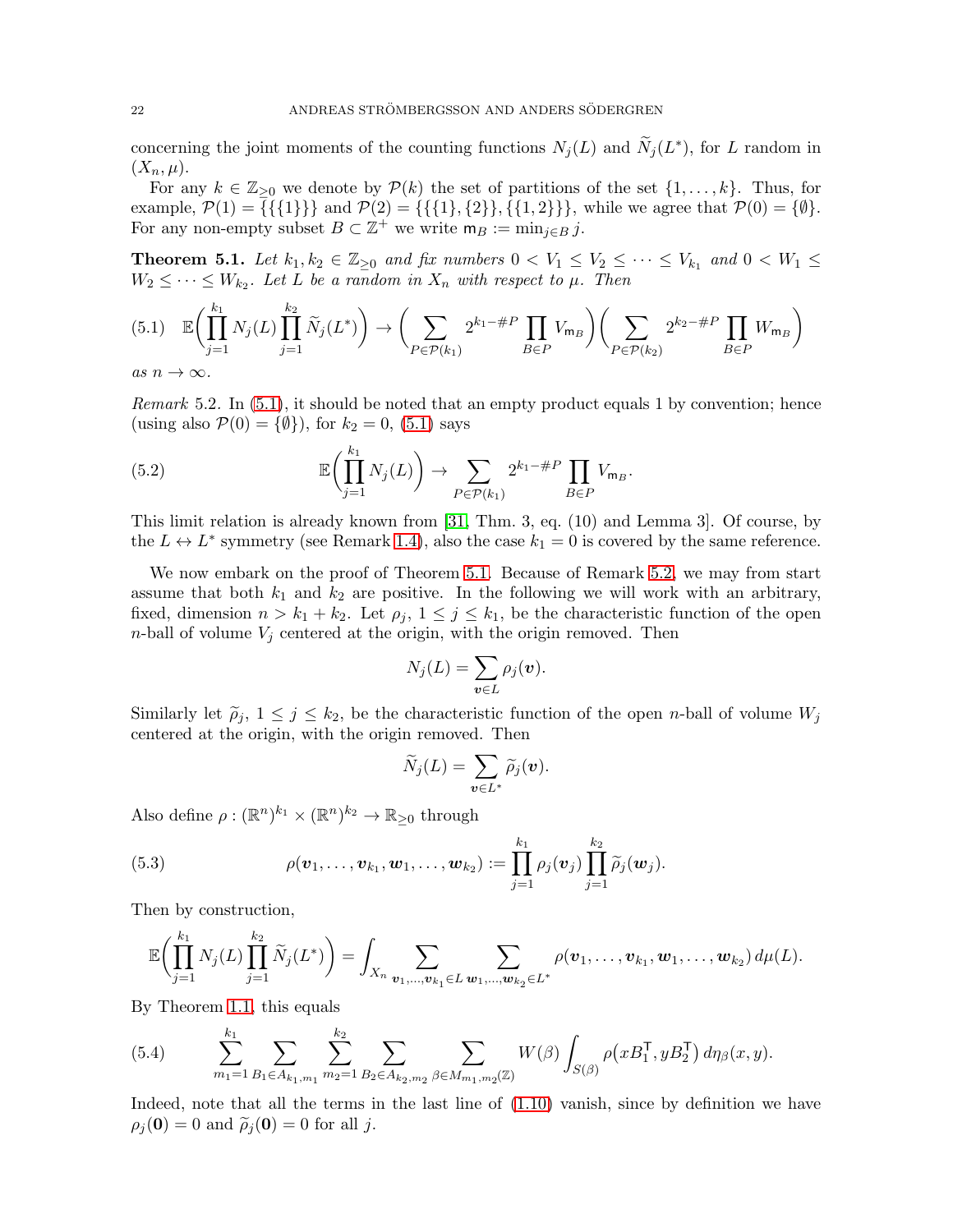<span id="page-22-0"></span>5.2. The main contribution. We will start by considering the sums over  $B_1$  and  $B_2$  in  $(5.4)$  restricted to certain subsets of  $A_{k_1,m_1}$  and  $A_{k_2,m_2}$ , respectively; it will turn out that these restricted sums give the main term contribution as  $n \to \infty$ .

For any  $k \geq m$ , we let  $\mathcal{M}_{k,m}$  be the set of all  $k \times m$  matrices which have all entries in  $\{-1,0,1\}$ , exactly one non-zero entry in each row, and at least one non-zero entry in each column. One verifies that  $\mathcal{M}_{k,m} \subset M_{k,m}(\mathbb{Z})^*$ . Let  $\mathcal{M}'_{k,m}$  be the subset of those matrices  $B = (b_{ij}) \in \mathcal{M}_{k,m}$  which satisfy the following condition: There exist some  $1 = \nu_1 < \nu_2 <$  $\cdots < \nu_m \leq k$  such that for each  $j \in \{1, \ldots, m\}$  we have  $b_{\nu_j, j} = 1$  and  $b_{ij} = 0$  for all  $i < \nu_j$ . Clearly the indices  $\nu_1, \ldots, \nu_m$  are uniquely determined for every  $B \in \mathcal{M}'_{k,m}$ , and we will denote these by  $\nu_1(B), \ldots, \nu_m(B)$ .

Let  $\mathfrak{S}_m \subset \mathrm{GL}_m(\mathbb{Z})$  be the group of  $m \times m$  signed permutation matrices, i.e. matrices which have all entries in  $\{-1, 0, 1\}$  and exactly one non-zero entry in each row and in each column. One verifies that  $\mathfrak{S}_m$  acts freely on  $\mathcal{M}_{k,m}$  by multiplication from the right; in particular each orbit for this action has size  $\#\mathfrak{S}_m = 2^m m!$ . Furthermore, whenever the relation  $B_1 \gamma = B_2$ holds for some  $B_1, B_2 \in \mathcal{M}_{k,m}$  and  $\gamma \in GL_m(\mathbb{Z}), \gamma$  must in fact belong to  $\mathfrak{S}_m$ . Using these observations, one easily verifies that  $\mathcal{M}'_{k,m}$  contains exactly one representative from every  $GL_m(\mathbb{Z})$ -orbit in  $M_{k,m}(\mathbb{Z})^*$  which intersects  $\mathcal{M}_{k,m}$ . Hence we may, without loss of generality, from now on assume that the set of representatives  $A_{k,m}$  has been chosen in such a way that

$$
\mathcal{M}'_{k,m} \subset A_{k,m}.
$$

Let us now consider the contribution in [\(5.4\)](#page-21-3) from a fixed choice of  $m_1 \in \{1, \ldots, k_1\}$ ,  $B_1 \in \mathcal{M}'_{k_1,m_1}, m_2 \in \{1,\ldots,k_2\}, B_2 \in \mathcal{M}'_{k_2,m_2}$ . That is, we consider the following sum:

<span id="page-22-1"></span>(5.5) 
$$
\sum_{\beta \in M_{m_1,m_2}(\mathbb{Z})} W(\beta) \int_{S(\beta)} \rho(xB_1^{\mathsf{T}}, yB_2^{\mathsf{T}}) d\eta_{\beta}(x,y).
$$

It is immediate from the definition in [\(1.9\)](#page-2-2) that, for any  $\beta \in M_{m_1,m_2}(\mathbb{Z})$ ,

(5.6) 
$$
\frac{1}{\zeta(n)\zeta(n-1)\cdots\zeta(n-m_1+1)} \le W(\beta) \le \frac{\zeta(n-m_2)\cdots\zeta(n-m_2-m_1+1)}{\zeta(n)\zeta(n-1)\cdots\zeta(n-m_1+1)},
$$

with the second relation being an equality when  $\beta = 0$ . In particular we have

<span id="page-22-4"></span>(5.7) 
$$
W(\beta) = 1 + O_m(2^{-n}),
$$

where

$$
m:=m_1+m_2.
$$

Since  $\rho \geq 0$ , it follows that [\(5.5\)](#page-22-1) equals

<span id="page-22-2"></span>(5.8) 
$$
(1 + O_m(2^{-n})) \sum_{\beta \in M_{m_1, m_2}(\mathbb{Z})} \int_{S(\beta)} \rho(xB_1^{\mathsf{T}}, yB_2^{\mathsf{T}}) d\eta_{\beta}(x, y).
$$

Let us here write  $\rho$  as

(5.9) 
$$
\rho(\mathbf{v}_1,\ldots,\mathbf{v}_{k_1},\mathbf{w}_1,\ldots,\mathbf{w}_{k_2}) = \rho'(\mathbf{v}_1,\ldots,\mathbf{v}_{k_1})\widetilde{\rho}'(\mathbf{w}_1,\ldots,\mathbf{w}_{k_2})
$$

with

<span id="page-22-3"></span>(5.10) 
$$
\rho'(\boldsymbol{v}_1,\ldots,\boldsymbol{v}_{k_1}) := \prod_{j=1}^{k_1} \rho_j(\boldsymbol{v}_j) \text{ and } \widetilde{\rho}'(\boldsymbol{w}_1,\ldots,\boldsymbol{w}_{k_2}) := \prod_{j=1}^{k_2} \widetilde{\rho}_j(\boldsymbol{w}_j)
$$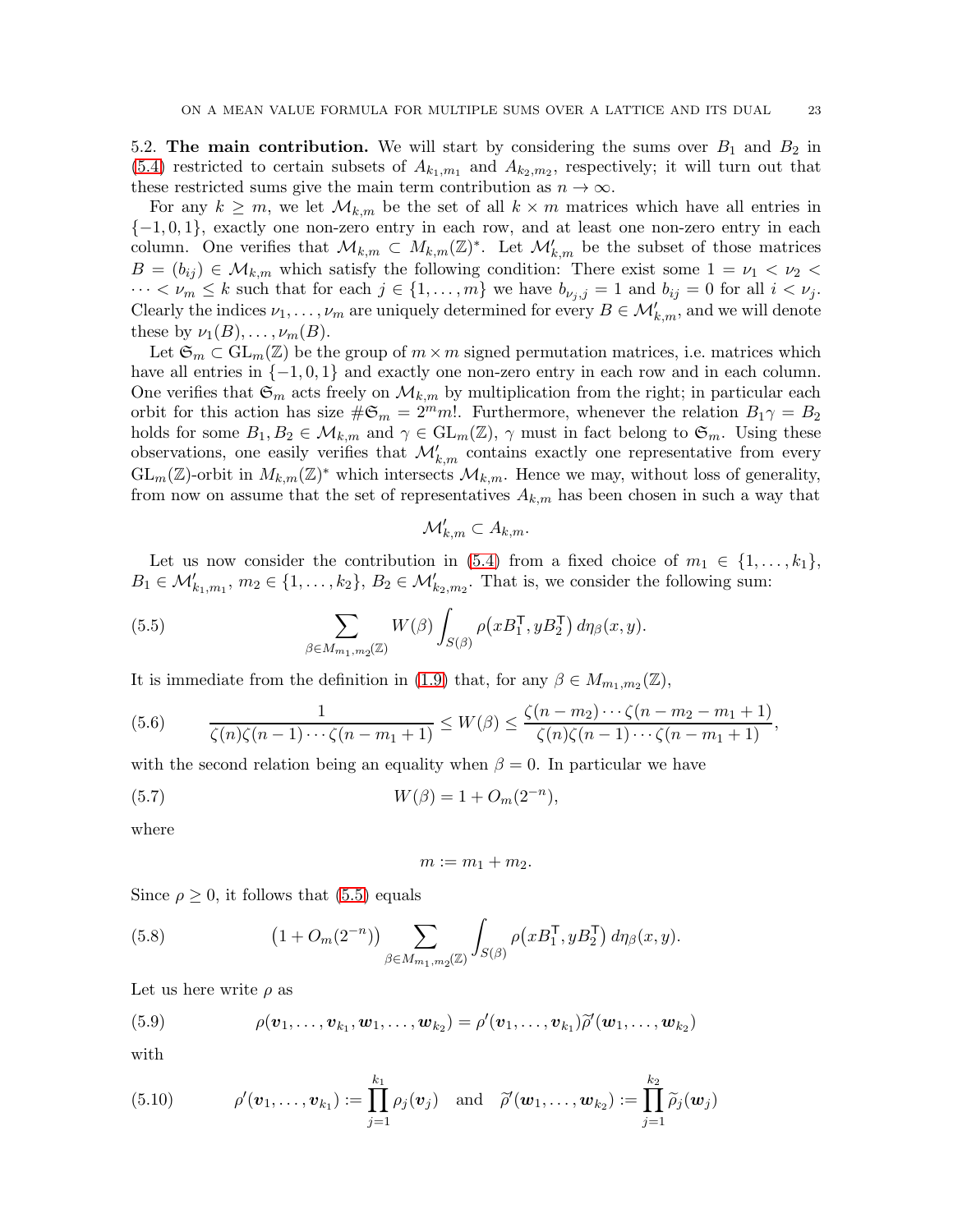(cf.  $(5.3)$ ). Then  $(5.8)$  can be expressed as follows, using also  $(1.7)$ :

<span id="page-23-3"></span>
$$
(1 + O_m(2^{-n})) \sum_{\beta \in M_{m_1, m_2}(\mathbb{Z})} \int_{U_{m_1}} \int_{S(\beta)_x} \rho'(x B_1^{\mathsf{T}}) \widetilde{\rho}'(y B_2^{\mathsf{T}}) d\eta_{\beta, x}(y) \frac{dx}{\mathsf{d}(x)^{m_2}}
$$
  
(5.11) 
$$
= (1 + O_m(2^{-n})) \int_{U_{m_1}} \rho'(x B_1^{\mathsf{T}}) \sum_{\beta \in M_{m_1, m_2}(\mathbb{Z})} \int_{S(\beta)_x} \widetilde{\rho}'(y B_2^{\mathsf{T}}) d\eta_{\beta, x}(y) \frac{dx}{\mathsf{d}(x)^{m_2}}.
$$

Let the column vectors of x be  $x_1, \ldots, x_{m_1}$ , and let the column vectors of y be  $y_1, \ldots, y_{m_2}$ . Set  $\nu_{j,1} := \nu_j(B_1)$  and  $\nu_{j,2} := \nu_j(B_2)$ . It then follows from our definitions, and in particular the assumption that  $V_1 \leq \cdots \leq V_{k_1}$  and  $W_1 \leq \cdots \leq W_{k_2}$ , that

<span id="page-23-4"></span>(5.12) 
$$
\rho'(xB_1^{\mathsf{T}}) = \prod_{j=1}^{m_1} \rho_{\nu_{j,1}}(\boldsymbol{x}_j) \quad \text{and} \quad \widetilde{\rho}'(yB_2^{\mathsf{T}}) = \prod_{j=1}^{m_2} \widetilde{\rho}_{\nu_{j,2}}(\boldsymbol{y}_j).
$$

For  $x \in U_{m_1}$  we set

<span id="page-23-5"></span>(5.13) 
$$
b_x := x(x^{\mathsf{T}} x)^{-1} \in U_{m_1}.
$$

Then for any  $y \in M_{n,m_2}(\mathbb{R})$  we note that  $y \in S(\beta)'_x$  holds if and only if  $x^{\mathsf{T}}y = \beta = x^{\mathsf{T}}b_x\beta$ , viz., if and only if  $y - b_x \beta \in (x^{\perp})^{m_2}$ , where we recall that  $x^{\perp}$  denotes the orthogonal complement in  $\mathbb{R}^n$  of the column span of x. In other words,  $y \in S(\beta)'_x$  holds if and only if  $y_j \in b_x \beta_j + x^{\perp}$ for all  $j \in \{1, \ldots, m_2\}$ , where  $\beta_1, \ldots, \beta_{m_2}$  are the column vectors of  $\beta$ . Hence

<span id="page-23-0"></span>(5.14) 
$$
\int_{S(\beta)_x} \widetilde{\rho}'(yB_2^{\mathsf{T}}) d\eta_{\beta,x}(y) = \prod_{j=1}^{m_2} \int_{b_x \beta_j + x^{\perp}} \widetilde{\rho}_{\nu_{j,2}}(y_j) dy_j,
$$

where  $d\pmb{y}_j$  denotes the  $(n-m_1)$ -dimensional Lebesgue measure on the affine subspace  $b_x\pmb{\beta}_j+x^\perp$ . But  $\widetilde{\rho}_{\nu_{j,2}}$  is the characteristic function of the open *n*-ball of radius  $R_j := (W_{\nu_{j,2}}/\mathfrak{V}_n)^{1/n}$ centered at the origin, with the origin removed. Hence the ex pression in [\(5.14\)](#page-23-0) equals  $\prod_{j=1}^{m_2} f_j(\|b_x \beta_j\|)$  where  $f_j : \mathbb{R}_{\geq 0} \to \mathbb{R}_{\geq 0}$  is given by

$$
f_j(r) = \begin{cases} \mathfrak{V}_{n-m_1} \cdot (R_j^2 - r^2)^{(n-m_1)/2} & \text{if } r \le R_j \\ 0 & \text{if } r \ge R_j. \end{cases}
$$

It follows that, for every  $x \in U_{m_1}$ ,

<span id="page-23-2"></span>(5.15)

$$
\sum_{\beta \in M_{m_1,m_2}(\mathbb{Z})} \int_{S(\beta)_x} \widetilde{\rho}'(yB_2^{\mathsf{T}}) d\eta_{\beta,x}(y) = \sum_{\beta \in M_{m_1,m_2}(\mathbb{Z})} \prod_{j=1}^{m_2} f_j(\|b_x \beta_j\|) = \prod_{j=1}^{m_2} \sum_{\beta_j \in \mathbb{Z}^{m_1}} f_j(\|b_x \beta_j\|).
$$

In the last product, we will approximate each sum  $\sum_{\beta_j \in \mathbb{Z}^{m_1}} f_j(|b_x \beta_j|)$  by the corresponding integral,

<span id="page-23-1"></span>
$$
(5.16) \qquad \int_{\beta \in \mathbb{R}^{m_1}} f_j(\|b_x \beta\|) \, d\beta = \mathrm{d}(b_x)^{-1} \int_{\mathbf{z} \in \mathbb{R}^{m_1}} f_j(\|z\|) \, dz = \mathrm{d}(b_x)^{-1} \mathfrak{V}_n R_j^n = \mathrm{d}(x) W_{\nu_{j,2}},
$$

where in the last equality we used the fact that  $d(b_x)^{-1} = d(x)$ . The following lemma gives a bound on the error in this approximation. From now on we will write  $C := \left[-\frac{1}{2}\right]$  $\frac{1}{2}, \frac{1}{2}$  $\frac{1}{2}$ ]<sup> $\widetilde{m}_1$ </sup>; a closed unit cube in  $\mathbb{R}^{m_1}$ . We also define:

$$
\ell_x := \sup_{\boldsymbol u \in C} \|b_x \boldsymbol u\|.
$$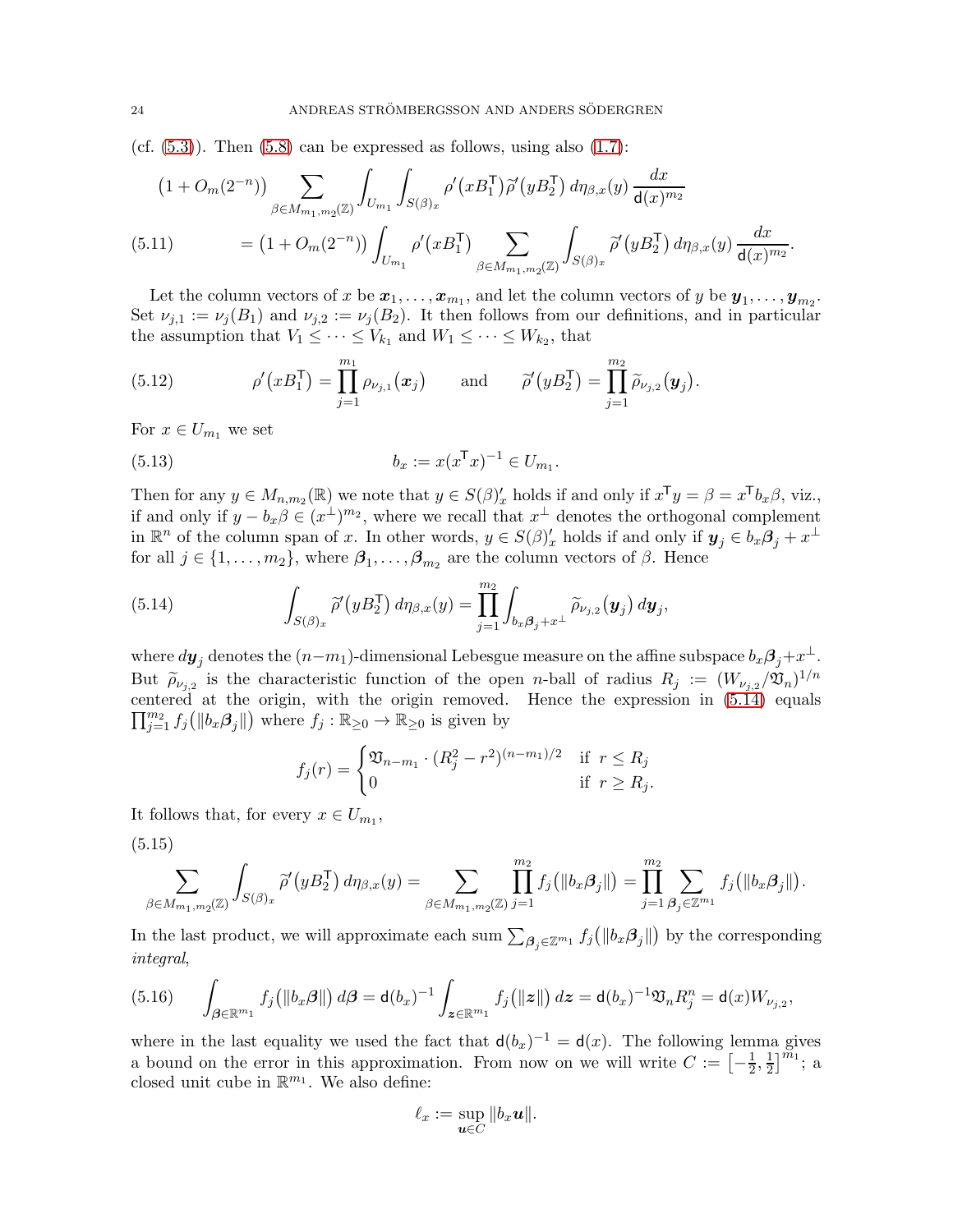<span id="page-24-4"></span>**Lemma 5.3.** Fix  $\varepsilon > 0$  and  $j \in \{1, ..., m_2\}$ . Assume that n is so large that  $n \ge m_1 + 3$  and  $\varepsilon^{n} \leq W_{\nu_{j,2}} \leq \varepsilon^{-n}$ . Then for every  $x \in U_{m_1}$  satisfying  $\ell_x \leq 1$ , we have

<span id="page-24-0"></span>(5.17) 
$$
\left|\sum_{\boldsymbol{\beta}\in\mathbb{Z}^{m_1}}f_j(\|b_x\boldsymbol{\beta}\|)-d(x)W_{\nu_{j,2}}\right|\ll_{m_1,\varepsilon}W_{\nu_{j,2}}d(x)\ell_x.
$$

*Proof.* We split the integral in [\(5.16\)](#page-23-1) by tesselating  $\mathbb{R}^{m_1}$  by translates of the unit cube C; this gives:

<span id="page-24-1"></span>(5.18) 
$$
\mathbf{d}(x)W_{\nu_{j,2}} = \sum_{\boldsymbol{\beta} \in \mathbb{Z}^{m_1}} \int_{\boldsymbol{\beta}+\boldsymbol{C}} f_j\big(\|b_x \mathbf{u}\|\big) d\mathbf{u}.
$$

Using this equality, and the triangle inequality, it follows that the left hand side of [\(5.17\)](#page-24-0) is bounded above by

$$
\sum_{\boldsymbol{\beta} \in \mathbb{Z}^{m_1}} \int_C \Bigl| f_j \bigl( \|b_x \boldsymbol{\beta}\| \bigr) - f_j \bigl( \|b_x (\boldsymbol{\beta} + \boldsymbol{u})\| \bigr) \Bigr| \, d \boldsymbol{u}.
$$

Since  $n \geq m_1 + 3$ , the function  $f_j(r)$  is  $C^1$ , and we have

<span id="page-24-2"></span>(5.19) 
$$
|f_j(a) - f_j(b)| \le (b - a) \sup_{s \in [a, b]} |f'_j(s)|
$$
 for all  $0 \le a \le b$ .

Hence, recalling the definition of  $\ell_x$ , it follows that the integrand in [\(5.18\)](#page-24-1) is everywhere bounded above by  $\ell_x \cdot F_j(|b_x \beta||)$ , where

$$
F_j(r) := \sup \Big\{ |f'_j(s)| \; : \; s \in \big[ \max(0, r - \ell_x), r + \ell_x \big] \Big\}.
$$

Hence  $(5.19)$  (and thus also the left hand side of  $(5.17)$ ) is bounded above by

<span id="page-24-3"></span>(5.20) 
$$
\ell_x \sum_{\boldsymbol{\beta} \in \mathbb{Z}^{m_1}} F_j \big( \|b_x \boldsymbol{\beta}\| \big) = -\ell_x \int_0^\infty F'_j(r) A(r) \, dr
$$

where

$$
A(r) := \#\{\boldsymbol{\beta} \in \mathbb{Z}^{m_1} : ||b_x \boldsymbol{\beta}|| \le r\}.
$$

(The equality in [\(5.20\)](#page-24-3) holds by integration by parts; note that  $F_j(r) = 0$  for all  $r \ge R_j + \ell_x$ , so that the range of integration can just as well be taken to be  $[0, R_j + \ell_x]$ .

We compute

$$
|f'_j(s)| = \mathfrak{V}_{n-m_1}(n-m_1)(R_j^2 - s^2)^{\frac{n-m_1}{2}-1} s
$$
  $(0 \le s \le R_j).$ 

and this function is verified to be increasing for  $0 \le s \le \kappa R_j$  and decreasing for  $\kappa R_j \le s \le R_j$ , where

$$
\kappa := (n - m_1 - 1)^{-\frac{1}{2}}.
$$

(Note that  $0 < \kappa \leq 2^{-\frac{1}{2}}$ .) Hence the function  $F_j(r)$  is increasing for  $0 \leq r \leq \kappa R_j + \ell_x$ (in fact it is constant on the interval max $(0, \kappa R_j - \ell_x) \le r \le \kappa R_j + \ell_x$ ), and decreasing for  $r \geq \kappa R_j + \ell_x$ . Note also that for  $r \geq \kappa R_j + \ell_x$  we have  $F_j(r) = |\tilde{f}_j'(r - \ell_x)|$ , and thus for all  $r \in [\kappa R_j, R_j)$  we have:

$$
F'_{j}(r+\ell_{x}) = \frac{d}{dr}|f'_{j}(r)| = \mathfrak{V}_{n-m_{1}}(n-m_{1})(R_{j}^{2}-r^{2})^{\frac{n-m_{1}}{2}-2}\left(R_{j}^{2}-(n-m_{1}-1)r^{2}\right)
$$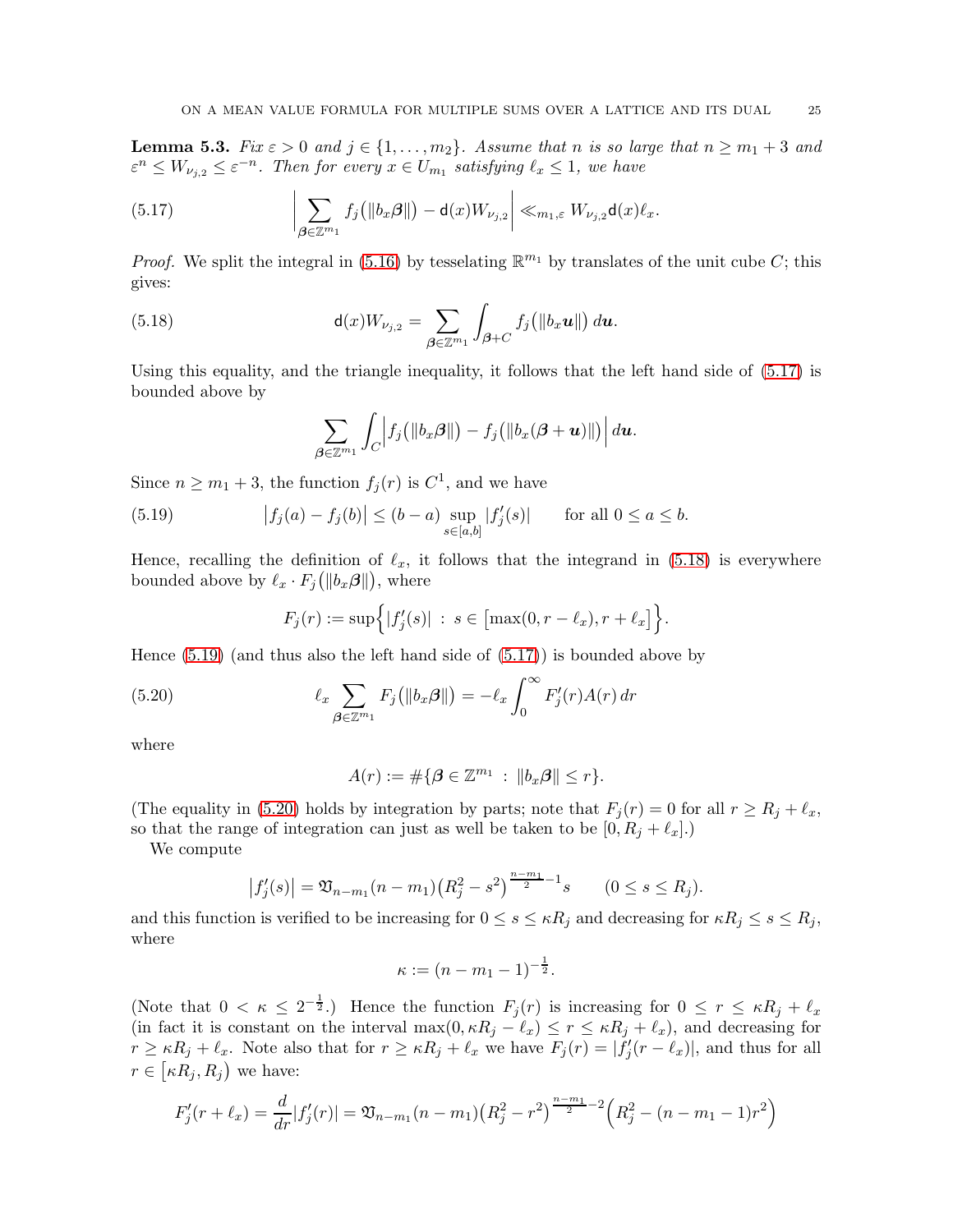It follows that [\(5.20\)](#page-24-3) (and thus also the left hand side of [\(5.17\)](#page-24-0)) is bounded above by

$$
-\ell_x \int_{\kappa R_j + \ell_x}^{R_j + \ell_x} F'_j(r) A(r) dr
$$
  
(5.21) 
$$
= \mathfrak{V}_{n-m_1}(n-m_1) \ell_x \int_{\kappa R_j}^{R_j} (R_j^2 - r^2)^{\frac{n-m_1}{2} - 2} \Big( (n-m_1 - 1) r^2 - R_j^2 \Big) A(r + \ell_x) dr.
$$

<span id="page-25-0"></span>In order to bound  $A(r)$ , note that for every  $\beta \in \mathbb{Z}^{m_1}$  with  $||b_x\beta|| \leq r$ , the parallelogram  $b_x(\beta+C)$  is contained in  $\mathcal{B}_{r+\ell_x}^n \cap V_x$  (recall that  $V_x = x \mathbb{R}^{m_1} = \text{Span}_{\mathbb{R}}\{x_1, \ldots, x_{m_1}\}\)$ . Furthermore these parallelograms are pairwise disjoint, and each of them has volume  $d(b_x) = d(x)^{-1}$ , whereas the ball  $\mathcal{B}_{r+\ell_x}^n \cap V_x$  has volume  $\mathfrak{V}_{m_1}(r+\ell_x)^{m_1}$ . (Here "volume" refers to the  $m_1$ dimensional Lebesgue measure on  $V_x$ .) Hence:

$$
A(r) \leq \mathfrak{V}_{m_1} \mathbf{d}(x) \left( r + \ell_x \right)^{m_1}, \qquad \forall r \geq 0.
$$

Using this bound in  $(5.21)$ , we conclude that the left hand side of  $(5.17)$  is bounded above by

$$
\mathfrak{V}_{n-m_1}\mathfrak{V}_{m_1}(n-m_1)\mathsf{d}(x)\ell_x \int_{\kappa R_j}^{R_j} (R_j^2 - r^2)^{\frac{n-m_1}{2} - 2} \Big( (n-m_1 - 1)r^2 - R_j^2 \Big) (r + 2\ell_x)^{m_1} dr.
$$
\n
$$
\ll_{m_1} \mathfrak{V}_{n-m_1} n^2 \mathsf{d}(x)\ell_x \int_{\kappa R_j}^{R_j} (R_j^2 - r^2)^{\frac{n-m_1}{2} - 2} r^2 (r + 2\ell_x)^{m_1} dr.
$$

<span id="page-25-1"></span>Here the integral is

$$
\ll_{m_1} \sum_{a=0}^{m_1} \ell_x^{m_1-a} \int_0^{R_j} \left( R_j^2 - r^2 \right)^{\frac{n-m_1}{2} - 2} r^{2+a} \, dr = \frac{1}{2} \sum_{a=0}^{m_1} \ell_x^{m_1-a} R_j^{n-m_1-1+a} \frac{\Gamma\left(\frac{n-m_1}{2} - 1\right) \Gamma\left(\frac{a+3}{2}\right)}{\Gamma\left(\frac{n-m_1+a+1}{2}\right)}
$$
\n
$$
\ll_{m_1} \sum_{a=0}^{m_1} \ell_x^{m_1-a} R_j^{n-m_1-1+a} n^{-\frac{a+3}{2}} \ll_{m_1,\varepsilon} R_j^n \cdot n^{-\frac{m_1}{2}-2},
$$

<span id="page-25-2"></span>where in the last step we used  $\ell_x \leq 1$ , and we also used  $R_j = (W_{\nu_{j,2}}/\mathfrak{V}_n)^{1/n}$  and  $\varepsilon^n \leq W_{\nu_{j,2}} \leq$  $\varepsilon^{-n}$  to see that  $R_j \asymp_{\varepsilon} \sqrt{n}$ . Combining [\(5.22\)](#page-25-1) and [\(5.23\)](#page-25-2), and using  $\mathfrak{V}_{n-m_1} \asymp_{m_1} \mathfrak{V}_n n^{m_1/2}$  and  $\mathfrak{V}_n R_j^n = W_{\nu_{j,2}}$ , we obtain the first bound in [\(5.17\)](#page-24-0).

We complement Lemma [5.3](#page-24-4) with a cruder bound which is valid regardless of the size of  $\ell_x$ .

<span id="page-25-5"></span>**Lemma 5.4.** Fix  $\varepsilon > 0$  and  $j \in \{1, ..., m_2\}$ . Assume that n is so large that  $n \ge m_1 + 3$  and  $\varepsilon^{n} \leq V_{k_1}, W_{\nu_{j,2}} \leq \varepsilon^{-n}$ . Then for every  $x \in U_{m_1}$  with  $\rho'(xB_1^{\mathsf{T}}) = 1$ , we have

<span id="page-25-3"></span>
$$
(5.24) \qquad \sum_{\beta \in \mathbb{Z}^{m_1}} f_j(\|b_x \beta\|) \ll_{m_1, \varepsilon} W_{\nu_{j,2}} n^{m_1} \quad and \quad \mathsf{d}(x) W_{\nu_{j,2}} \ll_{m_1, \varepsilon} W_{\nu_{j,2}} n^{m_1}.
$$

*Proof.* It follows from  $\rho'(xB_1^{\mathsf{T}}) = 1$  that  $||\boldsymbol{x}_j|| < (V_{k_1}/\mathfrak{V}_n)^{1/n} \ll_{\varepsilon} \sqrt{n}$  for each j. Hence  $d(x) \ll_{m_1,\varepsilon} n^{m_1}$ , and thus the second bound in [\(5.24\)](#page-25-3) holds.

In order to prove the first bound in [\(5.24\)](#page-25-3), we start by noticing

<span id="page-25-4"></span>(5.25) 
$$
\sum_{\beta \in \mathbb{Z}^{m_1}} f_j(\|b_x \beta\|) \leq \mathfrak{V}_{n-m_1} R_j^{n-m_1} \cdot \#\{\beta \in \mathbb{Z}^{m_1} : \|b_x \beta\| < R_j\},\
$$

since  $f_j(r) \leq \mathfrak{V}_{n-m_1} R_j^{n-m_1}$  $j^{n-m_1}$  for all  $r \geq 0$ . Now note that for all  $\boldsymbol{\beta} \in \mathbb{Z}^{m_1} \setminus \{0\}$  we have  $||x^{\mathsf{T}}b_x\beta|| = ||\beta|| \geq 1$ , and combining this with the fact that  $||x_j|| \ll_{\varepsilon} \sqrt{n}$  for each  $j \in$  $\{1,\ldots,m_1\}$ , it follows that  $||b_x\beta|| \gg_{m_1,\varepsilon} n^{-\frac{1}{2}}$ . It follows that the distance between any two vectors  $b_x \beta$  and  $b_x \beta'$  for  $\beta \neq \beta' \in \mathbb{Z}^{m_1}$  is  $\gg_{m_1,\varepsilon} n^{-\frac{1}{2}}$ , and hence there exists a number  $r \gg_{m_1,\varepsilon} n^{-\frac{1}{2}}$  such that the balls  $\mathcal{B}_r^n + b_x \beta$  are pairwise disjoint as  $\beta$  runs through  $\mathbb{Z}^{m_1}$ . We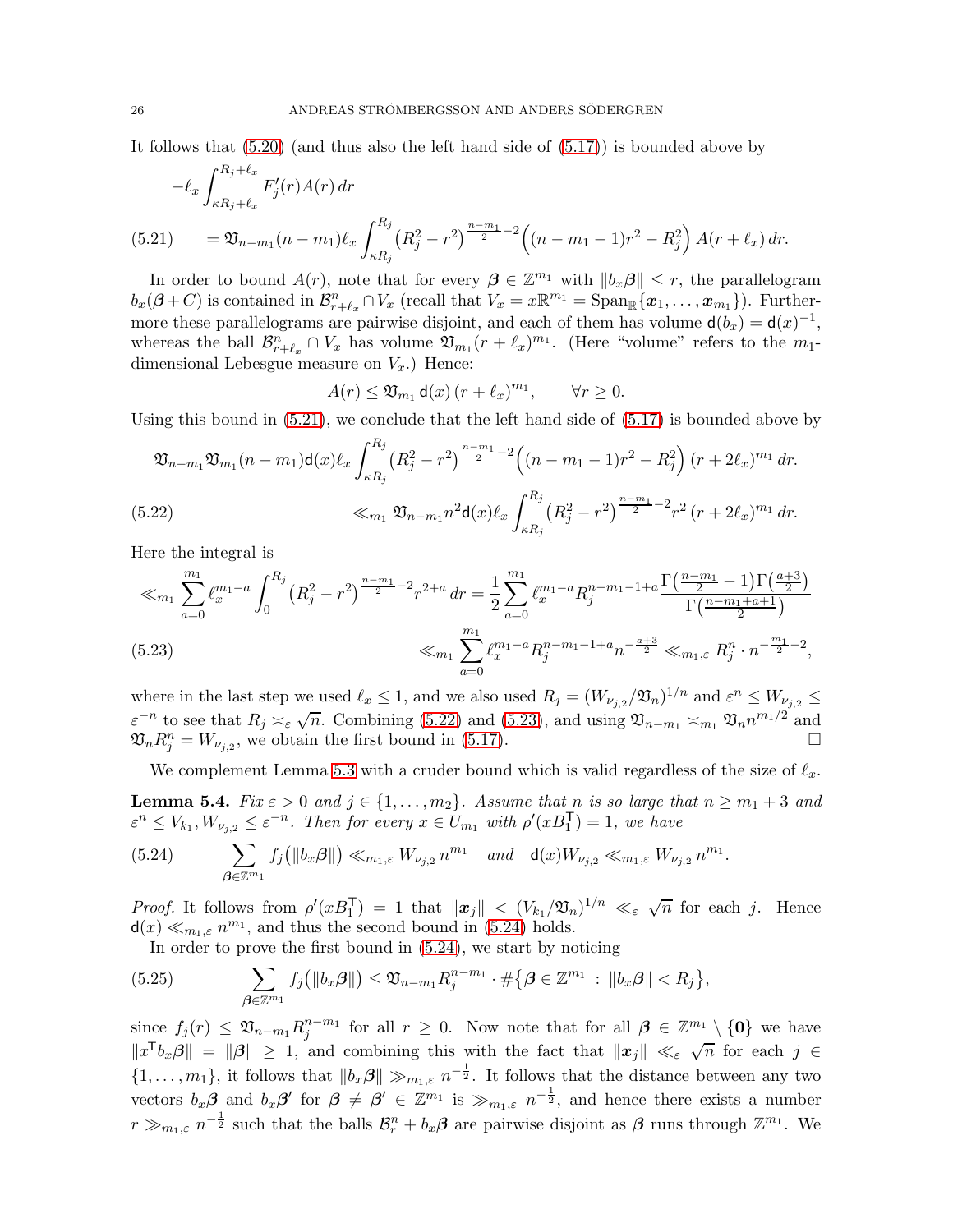may also require that  $r \leq n^{-\frac{1}{2}}$  (indeed otherwise replace r by  $n^{-\frac{1}{2}}$ ). Then it follows that for every  $\beta \in \mathbb{Z}^{m_1}$  with  $||b_x\beta|| < R_j$ , the ball  $\mathcal{B}_r^n + b_x\beta$  is contained in  $\mathcal{B}_{R_j+n^{-1/2}}^n$ . Intersecting these balls with  $V_x$  and considering the volume, it follows that

<span id="page-26-0"></span>
$$
(5.26) \# \{\beta \in \mathbb{Z}^{m_1} : \|b_x \beta\| < R_j\} \leq \frac{\mathfrak{V}_{m_1}(R_j + n^{-1/2})^{m_1}}{\mathfrak{V}_{m_1}r^{m_1}} \ll_{m_1,\varepsilon} R_j^{m_1}r^{-m_1} \ll_{m_1,\varepsilon} R_j^{m_1}n^{\frac{m_1}{2}}.
$$

(Here we used  $\varepsilon^n \leq W_{\nu_{j,2}} \leq \varepsilon^{-n}$  to conclude that  $n^{-1/2} \leq n^{1/2} \ll_{\varepsilon} R_j$ .) Combining [\(5.25\)](#page-25-4) and [\(5.26\)](#page-26-0), and using  $\mathfrak{V}_{n-m_1} \asymp_{m_1} \mathfrak{V}_n n^{\frac{m_1}{2}}$ , we obtain the first bound in [\(5.24\)](#page-25-3).

We will now apply Lemma [5.3](#page-24-4) and Lemma [5.4](#page-25-5) to estimate the expression in [\(5.15\)](#page-23-2). Let us pick  $\varepsilon = \frac{1}{2}$  $\frac{1}{2}$  in both the lemmas; thus in order for the lemmas to apply, from now on we assume that n is so large that  $n \geq m_1 + 3$  and so that all the  $V_i$ s and all the  $W_i$ s lie in the interval  $[2^{-n}, 2^n]$ . Recall that we also assume  $n > k_1 + k_2 \ge m_1 + m_2$ . Using Lemma [5.3,](#page-24-4) we conclude that for every  $x \in U_{m_1}$  satisfying  $\ell_x \leq 1$ , the expression in [\(5.15\)](#page-23-2) equals

$$
\biggl(\prod_{j=1}^{m_2} W_{\nu_{j,2}}\biggr)\mathrm{d}(x)^{m_2}\Bigl(1+O_m(\ell_x)\Bigr).
$$

Using Lemma [5.4,](#page-25-5) we conclude that for every  $x \in U_{m_1}$  satisfying  $\rho'(xB_1^{\mathsf{T}}) = 1$ , the expression in  $(5.15)$  equals

$$
(5.27) \quad \left(\prod_{j=1}^{m_2} W_{\nu_{j,2}}\right) \mathrm{d}(x)^{m_2} \prod_{j=1}^{m_2} \left(1 + O_{m_1}\left(\frac{n^{m_1}}{\mathrm{d}(x)}\right)\right) = \left(\prod_{j=1}^{m_2} W_{\nu_{j,2}}\right) \mathrm{d}(x)^{m_2} \left(1 + O_m\left(\frac{n^{m_1 m_2}}{\mathrm{d}(x)^{m_2}}\right)\right).
$$

We will use the first of these estimates when  $\ell_x \leq c$  and the second when  $\ell_x > c$ , where c is a parameter in the interval  $(0, 1]$  which we will choose later. Let  $\chi_c$  be the characteristic function of  $\ell_x \leq c$  and let  $\tilde{\chi}_c = 1 - \chi_c$  be the characteristic function of  $\ell_x > c$ . Then we conclude that  $(5.11)$  (and thus also  $(5.5)$ ) equals

$$
(1 + O_m(2^{-n})) \left( \prod_{j=1}^{m_2} W_{\nu_{j,2}} \right) \left( \int_{U_{m_1}} \rho'(x B_1^{\mathsf{T}}) \, dx + O_m \left( \int_{U_{m_1}} \rho'(x B_1^{\mathsf{T}}) \, \chi_c(x) \, \ell_x \, dx \right. \\ \left. + n^{m_1 m_2} \int_{U_{m_1}} \rho'(x B_1^{\mathsf{T}}) \, \widetilde{\chi}_c(x) \, \frac{dx}{\mathsf{d}(x)^{m_2}} \right) \right)
$$

<span id="page-26-1"></span>Here we have, by [\(5.12\)](#page-23-4),

$$
\int_{U_{m_1}} \rho'(xB_1^{\mathsf{T}}) \, dx = \prod_{j=1}^{m_1} V_{\nu_{j,1}}.
$$

Furthermore, the first error term is

$$
\int_{U_{m_1}} \rho'(xB_1^{\mathsf{T}}) \chi_c(x) \ell_x dx \leq c \int_{U_{m_1}} \rho'(xB_1^{\mathsf{T}}) dx = c \prod_{j=1}^{m_1} V_{\nu_{j,1}}.
$$

In order to bound the second error term in [\(5.28\)](#page-26-1), we apply [\[29,](#page-33-7) Lemma 5.2]; combined with [\(5.12\)](#page-23-4) this gives that

<span id="page-26-2"></span>
$$
\int_{U_{m_1}} \rho'(xB_1^{\mathsf{T}}) \, \widetilde{\chi}_c(x) \, \frac{dx}{\mathsf{d}(x)^{m_2}} \\
= \frac{\prod_{j=n-m_1+1}^n (j\mathfrak{V}_j)}{\prod_{j=1}^{m_1} (j\mathfrak{V}_j)} \int_{U_{m_1} \cap (\mathbb{R}^{m_1} \times \{\mathbf{0}\})^{m_1}} \rho'(xB_1^{\mathsf{T}}) \, \widetilde{\chi}_c(x) \, \mathsf{d}(x)^{n-m_1-m_2} \, dx,
$$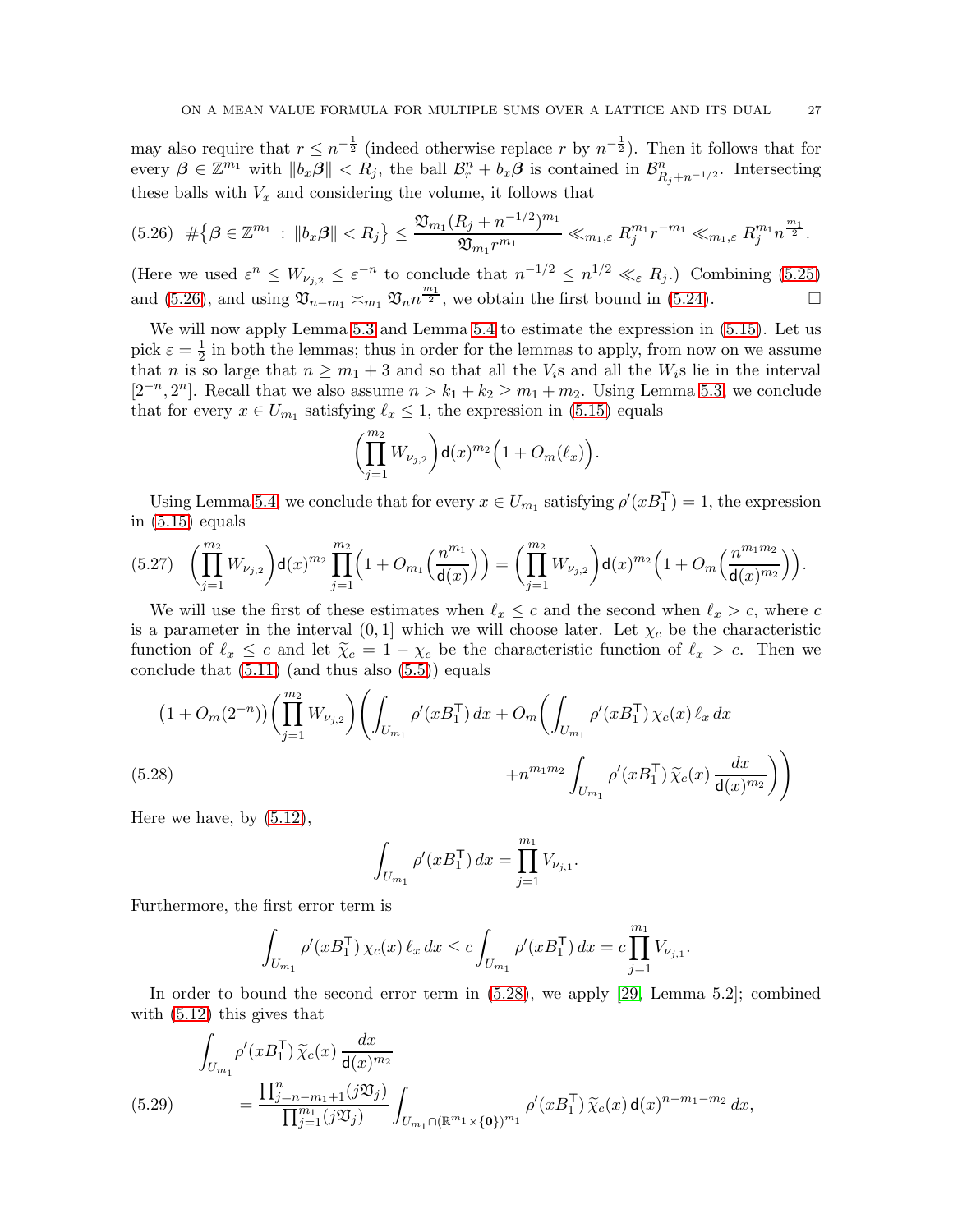where in the second line,  $\mathbb{R}^{m_1} \times \{0\}$  denotes the subspace  $\{x \in \mathbb{R}^n : x_{m_1+1} = \cdots = x_n = 0\}$ of  $\mathbb{R}^n$ , and dx denotes the  $m_1^2$ -dimensional Lebesgue measure on  $(\mathbb{R}^{m_1} \times \{0\})^{m_1}$  (whereas in the first line it is the  $m_1n$ -dimensional Lebesgue measure on  $(\mathbb{R}^n)^{m_1}$ ). We will now use the following lemma:

<span id="page-27-0"></span>**Lemma 5.5.** For any  $x \in U_{m_1}$  with  $\rho'(xB_1^{\mathsf{T}})\tilde{\chi}_c(x) = 1$ , we have  $\mathsf{d}(x) \ll_{m_1} c^{-1}n^{\frac{m_1-1}{2}}$ . *Proof.* Assume that  $x \in U_{m_1}$  and  $\rho'(xB_1^{\mathsf{T}})\tilde{\chi}_c(x) = 1$ . Then

$$
c < \ell_x \leq \frac{1}{2} \sum_{j=1}^{m_1} \|b_x \mathbf{e}_j\|,
$$

and hence there exists some  $j \in \{1, \ldots, m_1\}$  for which  $||b_x \mathbf{e}_j|| > (2/m_1)c$ . We have  $xb_x \mathbf{e}_j = \mathbf{e}_j$ , which implies that  $x_j \cdot b_x e_j = 1$  while  $b_x e_j$  is orthogonal to the subspace

$$
V_{x,j}:=\mathrm{Span}_{\mathbb{R}}\{\boldsymbol{x}_i\,:\,i\in\{1,\ldots,m_1\}\setminus\{j\}\}.
$$

It follows that the orthogonal projection of  $x_j$  onto  $V_{x,j}^{\perp}$  has length

$$
\boldsymbol{x}_j \cdot \frac{b_x \boldsymbol{e}_j}{\|b_x \boldsymbol{e}_j\|} = \|b_x \boldsymbol{e}_j\|^{-1}.
$$

Hence  $\mathsf{d}(x) = ||b_x \mathbf{e}_j||^{-1} \mathsf{d}'$  where  $\mathsf{d}'$  is the  $(m_1-1)$ -dimensional volume of the parallelotope in  $\mathbb{R}^n$ spanned by the vectors  $x_1, \ldots, x_{m_1}$  except  $x_j$ . Clearly  $d' \le \prod_{\substack{i=1 \ i \neq j}}^{m_1} ||x_i||$ , and  $\rho'(xB_1^T)\tilde{\chi}_c(x) = 1$ implies that  $\|\boldsymbol{x}_i\| < (V_{k_1}/\mathfrak{V}_n)^{1/n} \leq (2^n/\mathfrak{V}_n)^{1/n} \ll n^{1/2}$  for each *i*. Hence:  $m_1-1$  $m_1-1$ 

$$
\mathbf{d}(x) \ll_{m_1} ||b_x \mathbf{e}_j||^{-1} n^{\frac{m_1 - 1}{2}} \ll_{m_1} c^{-1} n^{\frac{m_1 - 1}{2}}.
$$

Let  $K = K(m_1)$  be the implied constant in the bound in Lemma [5.5.](#page-27-0) It follows that the expression in [\(5.29\)](#page-26-2) is

$$
\leq \frac{\prod_{j=n-m_1+1}^{n}(j\mathfrak{V}_j)}{\prod_{j=1}^{m_1}(j\mathfrak{V}_j)} \int_{U_{m_1}\cap(\mathbb{R}^{m_1}\times\{0\})^{m_1}} \rho'(xB_1^{\mathsf{T}}) \cdot (Kc^{-1}n^{\frac{m_1-1}{2}})^{n-m_1-m_2} dx
$$
  
\n
$$
= \frac{\prod_{j=n-m_1+1}^{n}(j\mathfrak{V}_j)}{\prod_{j=1}^{m_1}(j\mathfrak{V}_j)} (Kc^{-1}n^{\frac{m_1-1}{2}})^{n-m_1-m_2} \prod_{j=1}^{m_1} \left(\mathfrak{V}_{m_1}\left(\frac{V_{\nu_{j,1}}}{\mathfrak{V}_n}\right)^{m_1/n}\right)
$$
  
\n
$$
\ll_m \left(\prod_{j=0}^{m_1-1} \left(\left(\frac{2\pi e}{n}\right)^{\frac{n}{2}}n^{\frac{j+1}{2}}\right) \right) K^n c^{m-n} n^{\frac{m_1-1}{2}(n-m)} \prod_{j=1}^{m_1} n^{m_1/2}
$$
  
\n
$$
= \left(\frac{(2\pi e)^{m_1/2}K}{c\sqrt{n}}\right)^n n^{\frac{m_1^2}{4}+\frac{m_1}{4}-\frac{m_1m_2}{2}+\frac{m}{2}} c^m.
$$

Using this bound, together with the fact that  $\prod_{j=1}^{m_1} V_{\nu_{j,1}}^{-1} \leq 2^{m_1 n}$ , we conclude that [\(5.28\)](#page-26-1) (and thus also  $(5.5)$  equals

$$
\left(1+O_m(2^{-n})\right)\left(\prod_{j=1}^{m_1}V_{\nu_{j,1}}\right)\left(\prod_{j=1}^{m_2}W_{\nu_{j,2}}\right)\left(1+O_m\bigg(c+\bigg(\frac{2^{m_1}(2\pi e)^{m_1/2}K}{c\sqrt{n}}\bigg)^n n^{\frac{m_1^2}{4}+\frac{m_1}{4}+\frac{m_1m_2}{2}+\frac{m}{2}}c^m\bigg)\right).
$$

Choosing now  $c := 2^{m_1+2} (2\pi e)^{m_1/2} K n^{-\frac{1}{2}}$ , this becomes

<span id="page-27-1"></span>(5.30) 
$$
\left(\prod_{j=1}^{m_1} V_{\nu_{j,1}}\right) \left(\prod_{j=1}^{m_2} W_{\nu_{j,2}}\right) \left(1 + O_m(n^{-\frac{1}{2}})\right).
$$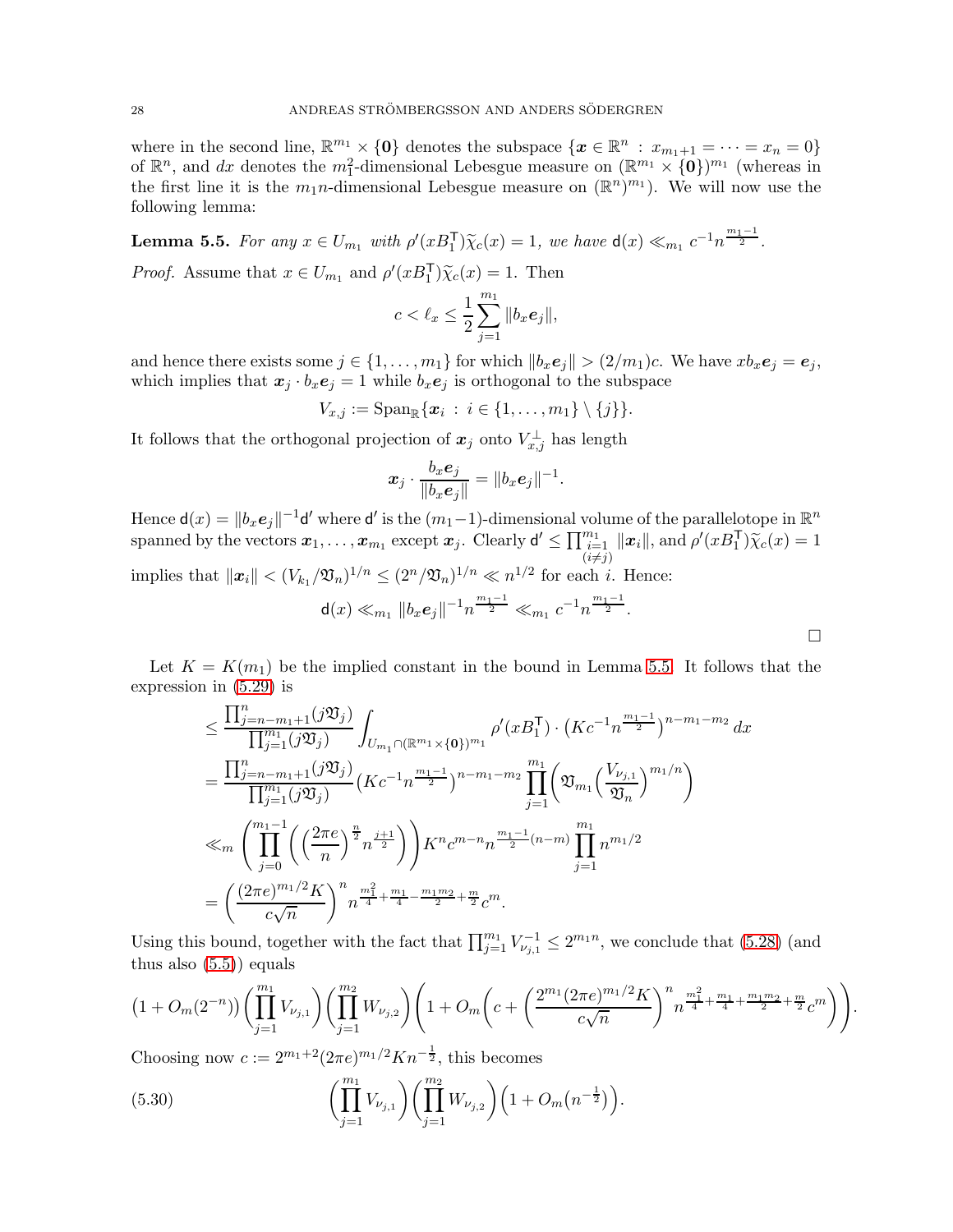To sum up, we have proved that the contribution to [\(5.4\)](#page-21-3) from any fixed choice of  $m_1 \in$  $\{1,\ldots,k_1\},\ B_1\in\mathcal{M}'_{k_1,m_1},\ m_2\in\{1,\ldots,k_2\},\ B_2\in\mathcal{M}'_{k_2,m_2}$  equals [\(5.30\)](#page-27-1) whenever *n* is sufficiently large. Recall here that  $\nu_{j,1} := \nu_j(B_1)$  and  $\nu_{j,2} := \nu_j(B_2)$ . Hence, since each set  $\mathcal{M}'_{k,m}$ is finite, it follows that

$$
\sum_{m_1=1}^{k_1} \sum_{B_1 \in \mathcal{M}'_{k_1,m_1}} \sum_{m_2=1}^{k_2} \sum_{B_2 \in \mathcal{M}'_{k_2,m_2}} \sum_{\beta \in M_{m_1,m_2}(\mathbb{Z})} W(\beta) \int_{S(\beta)} \rho(xB_1^{\mathsf{T}}, yB_2^{\mathsf{T}}) d\eta_{\beta}(x,y) \rightarrow \left( \sum_{m_1=1}^{k_1} \sum_{B_1 \in \mathcal{M}'_{k_1,m_1}} \prod_{j=1}^{m_1} V_{\nu_j(B_1)} \right) \cdot \left( \sum_{m_2=1}^{k_2} \sum_{B_2 \in \mathcal{M}'_{k_2,m_2}} \prod_{j=1}^{m_2} W_{\nu_j(B_2)} \right), \quad \text{as } n \rightarrow \infty.
$$

Finally we note that for any  $k \in \mathbb{Z}^+$ , the matrices in  $\sqcup_{m=1}^k \mathcal{M}'_{k,m}$  are exactly the transposes of the matrices considered in [\[31,](#page-33-5) Thm. 3], with the " $\nu$ " being the same as ours. Hence by [31, Lemma 3, for any given  $1 = \nu_1 < \cdots < \nu_m \leq k$ , the number of matrices  $B \in \mathcal{M}'_{k,m}$  having  $\nu_j(B) = \nu_j$  for all j equals  $2^{k-m}$  times<sup>[4](#page-28-1)</sup> the number of partitions  $P = \{B_1, \ldots, B_{\#P}\}\$  in  $\mathcal{P}(k)$ satisfying  $\#P = m$  and  $\{m_{B_1}, \ldots, m_{B_m}\} = \{\nu_1, \ldots, \nu_m\}$ . Therefore the previous limit relation can be re-expressed as

$$
\sum_{m_1=1}^{k_1} \sum_{B_1 \in \mathcal{M}'_{k_1,m_1}} \sum_{m_2=1}^{k_2} \sum_{B_2 \in \mathcal{M}'_{k_2,m_2}} \sum_{\beta \in M_{m_1,m_2}(\mathbb{Z})} W(\beta) \int_{S(\beta)} \rho(xB_1^{\mathsf{T}}, yB_2^{\mathsf{T}}) d\eta_{\beta}(x,y)
$$
\n(5.31)\n
$$
\rightarrow \left( \sum_{P \in \mathcal{P}(k_1)} 2^{k_1 + P} \prod_{B \in P} V_{m_B} \right) \left( \sum_{P \in \mathcal{P}(k_2)} 2^{k_2 + P} \prod_{B \in P} W_{m_B} \right), \quad \text{as } n \rightarrow \infty.
$$

<span id="page-28-2"></span><span id="page-28-0"></span>5.3. Bounding the remaining terms. In view of [\(5.31\)](#page-28-2), in order to complete the proof of Theorem [5.1,](#page-21-1) it remains to prove that the total contribution from all terms in [\(5.4\)](#page-21-3) with  $B_1 \notin \mathcal{M}'_{k_1,m_1}$  or  $B_2 \notin \mathcal{M}'_{k_2,m_2}$  tends to zero as  $n \to \infty$ .

To start with, we will prove a bound on the contribution in [\(5.4\)](#page-21-3) from any given  $m_1 \in$  $\{1, \ldots, k_1\}, B_1 \in A_{k_1,m_1}, m_2 \in \{1, \ldots, k_2\}, B_2 \in A_{k_2,m_2}$ , that is, on the expression

(5.32) 
$$
\sum_{\beta \in M_{m_1,m_2}(\mathbb{Z})} W(\beta) \int_{S(\beta)} \rho(xB_1^{\mathsf{T}}, yB_2^{\mathsf{T}}) d\eta_{\beta}(x, y).
$$

Throughout our discussion, we will assume that  $n$  is so large that

<span id="page-28-3"></span>(5.33) 
$$
\max(V_{k_1}, W_{k_2}) \le 2^n.
$$

Recall that we write  $m := m_1 + m_2$ . Let us now also set  $k := k_1 + k_2$ .

<span id="page-28-4"></span>**Lemma 5.6.** The number of  $\beta \in M_{m_1,m_2}(\mathbb{Z})$  for which  $\int_{S(\beta)} \rho(xB_1^{\mathsf{T}}, yB_2^{\mathsf{T}}) d\eta_{\beta}(x, y) > 0$ , is  $\ll_k n^{k_1 k_2}.$ 

Proof. If  $\beta \in M_{m_1,m_2}(\mathbb{Z})$  satisfies  $\int_{S(\beta)} \rho(xB_1^{\mathsf{T}}, yB_2^{\mathsf{T}}) d\eta_{\beta}(x,y) > 0$  then there exists some  $\langle x, y \rangle \in S(\beta)$  for which  $\rho(xB_1^{\mathsf{T}}, yB_2^{\mathsf{T}}) > 0$ . By the definition of  $\rho$ , and using [\(5.33\)](#page-28-3), this implies that all the column vectors of  $xB_1^{\mathsf{T}}$  and of  $yB_2^{\mathsf{T}}$  have lengths  $\leq (2^n/2^n)^{1/n} \ll \sqrt{n}$ . But  $\langle x, y \rangle \in S(\beta)$  means that  $x^T y = \beta$ , and so  $B_1 \beta B_2^T = B_1 x^T y B_2^T = (x B_1^T)^T (y B_2^T)$ . This means that every matrix entry of  $B_1 \beta B_2^T$  is equals the scalar product of a column vector of  $xB_1^T$  and a column vector of  $yB_2^T$ . Hence, by the Cauchy–Schwarz inequality, all the matrix entries of  $B_1 \beta B_2^{\mathsf{T}}$  are  $\ll n$ . It follows that the number of possibilities for the matrix  $B_1 \beta B_2^{\mathsf{T}} \in M_{k_1,k_2}(\mathbb{Z})$ 

<span id="page-28-1"></span><sup>&</sup>lt;sup>4</sup>This factor  $2^{k-m}$  comes from the number of ways to choose the *signs* of the matrix entries.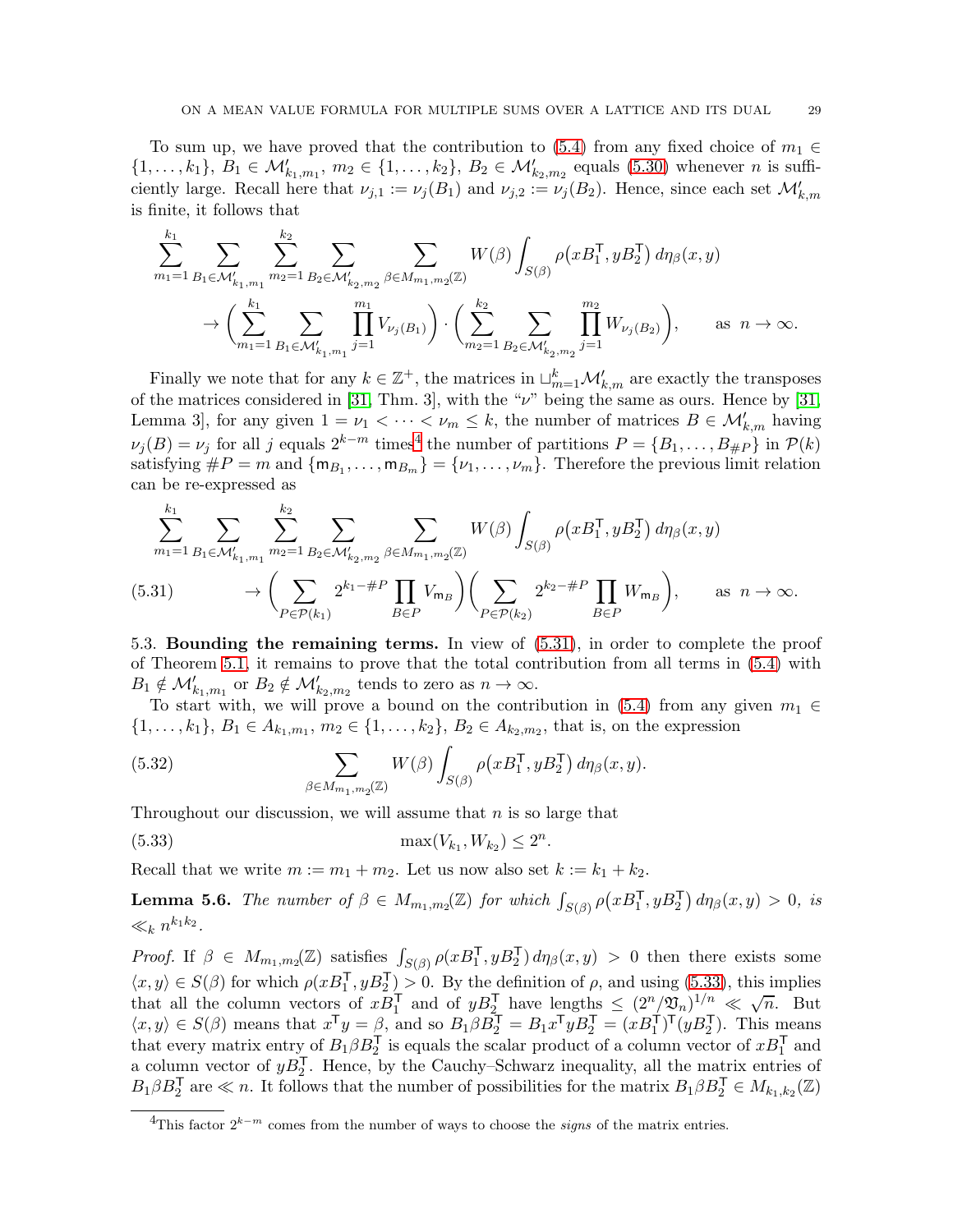is  $\ll_k n^{k_1 k_2}$ . The proof of the lemma is now concluded by noticing that the map  $\beta \mapsto B_1 \beta B_2^{\mathsf{T}}$ is injective, since  $d(B_1) > 0$  and  $d(B_2) > 0$ .

<span id="page-29-1"></span>**Lemma 5.7.** For every  $\beta \in M_{m_1,m_2}(\mathbb{R})$ , we have

<span id="page-29-0"></span>
$$
(5.34) \qquad \int_{S(\beta)} \rho(xB_1^{\mathsf{T}}, yB_2^{\mathsf{T}}) d\eta_{\beta}(x, y) \leq \int_{S(0)} \rho(xB_1^{\mathsf{T}}, yB_2^{\mathsf{T}}) d\eta_{0}(x, y)
$$

$$
= \frac{\prod_{j=n-m_1+1}^{n} (j\mathfrak{V}_j)}{\prod_{j=n-m_1-m_2+1}^{n-m_2} (j\mathfrak{V}_j)} \int_{(\mathbb{R}^{n-m_2}\times\{\mathbf{0}\})^{m_1}} \rho'(xB_1^{\mathsf{T}}) dx \int_{(\mathbb{R}^{n-m_1}\times\{\mathbf{0}\})^{m_2}} \widetilde{\rho}'(xB_2^{\mathsf{T}}) dx,
$$

where in the last two integrals,  $\rho'$  and  $\tilde{\rho}'$  are as in [\(5.10\)](#page-22-3), and for any  $0 < \ell < n$ ,  $\mathbb{R}^{\ell} \times \{0\}$ denotes the subspace  $\{x \in \mathbb{R}^n : x_{\ell+1} = \cdots = x_n = 0\}$  of  $\mathbb{R}^n$ , and "dx" stands for the natural Lebesgue measure in each case.

*Proof.* By  $(1.7)$  we have

$$
\int_{S(\beta)} \rho(xB_1^{\mathsf{T}}, yB_2^{\mathsf{T}}) d\eta_{\beta}(x, y) = \int_{U_{m_1}} \rho'(xB_1^{\mathsf{T}}) \int_{S(\beta)_x} \widetilde{\rho}'(yB_2^{\mathsf{T}}) d\eta_{\beta, x}(y) \frac{dx}{\mathsf{d}(x)^{m_2}}.
$$

Given  $x \in U_{m_1}$  we set  $b_x := x(x^T x)^{-1} \in U_{m_1}$  as in [\(5.13\)](#page-23-5), and then we have  $S(\beta)'_x =$  $b_x\beta+(x^{\perp})^{k_2}$ , and so

$$
\int_{S(\beta)_x} \widetilde{\rho}'(yB_2^{\mathsf{T}})\,d\eta_{\beta,x}(y) = \int_{(x^{\perp})^{k_2}} \widetilde{\rho}'\big((b_x\beta + y')B_2^{\mathsf{T}}\big)\,dy',
$$

where  $dy'$  is the  $m_2(n-m_1)$ -dimensional Lebesgue measure on  $(x^{\perp})^{k_2}$ . By [\(5.10\)](#page-22-3), for any  $w \in M_{n,k_2}(\mathbb{R})$  we have  $\tilde{\rho}'(w) = 1$  if and only if the *j*th column vector of w is non-zero and has length  $\lt (W_j/\mathfrak{V}_n)^{1/n}$ , for each  $j \in \{1, \ldots, k_2\}$ ; otherwise  $\tilde{\rho}'(w) = 0$ . However, for every  $y' \in (x^{\perp})^{k_2}$  we have  $x^{\perp}y' = 0$  and hence  $(b_x \beta)^{\perp}y' = 0$ , which means that every column vector of  $b_x\beta$  is orthogonal against every column vector of y'. Hence also every column vector of  $b_x\beta B_2$ <sup>T</sup> is orthogonal against every column vector of  $y' B_2^T$ , and therefore, for each  $j \in \{1, \ldots, k_2\}$ , the jth column vector of  $(b_x \beta + y')B_2^T$  is at least as long as the jth column vector of  $y'B_2^T$ . It follows that for every  $y' \in (x^{\perp})^{k_2}$  we have  $\tilde{\rho}'((b_x \beta + y')B_2^{\mathsf{T}}) \leq \tilde{\rho}'(y'B_2^{\mathsf{T}})$ . Hence:

$$
\int_{S(\beta)_x} \widetilde{\rho}'(yB_2^{\mathsf{T}})\,d\eta_{\beta,x}(y) \leq \int_{(x^\perp)^{k_2}} \widetilde{\rho}'(y'B_2^{\mathsf{T}})\,dy' = \int_{S(0)_x} \widetilde{\rho}'(yB_2^{\mathsf{T}})\,d\eta_{0,x}(y).
$$

Since this holds for every  $x \in U_{m_1}$ , we conclude that the first relation (the inequality) in [\(5.34\)](#page-29-0) holds.

Next, to prove the equality in [\(5.34\)](#page-29-0), we first note that, using the fact that  $\tilde{\rho}'$  is rotationally invariant in the sense that  $\tilde{\rho}'(\kappa z) = \tilde{\rho}'(z)$  for all  $\kappa \in O(n)$  and  $z \in M_{n,k_2}$ , we have

$$
\int_{(x^{\perp})^{k_2}} \widetilde{\rho}'(y'B_2^{\mathsf{T}}) dy' = \int_{(\mathbb{R}^{n-m_1})^{m_2}} \widetilde{\rho}'(y'B_2^{\mathsf{T}}) dy'
$$

for each  $x \in U_{m_1}$ . Note that the latter integral is independent of x. Hence we get

$$
\int_{S(0)} \rho(xB_1^{\mathsf{T}}, yB_2^{\mathsf{T}}) d\eta_0(x, y) = \int_{U_{m_1}} \rho'(xB_1^{\mathsf{T}}) \frac{dx}{\mathsf{d}(x)^{m_2}} \int_{(\mathbb{R}^{n-m_1})^{m_2}} \widetilde{\rho}'(y'B_2^{\mathsf{T}}) dy'.
$$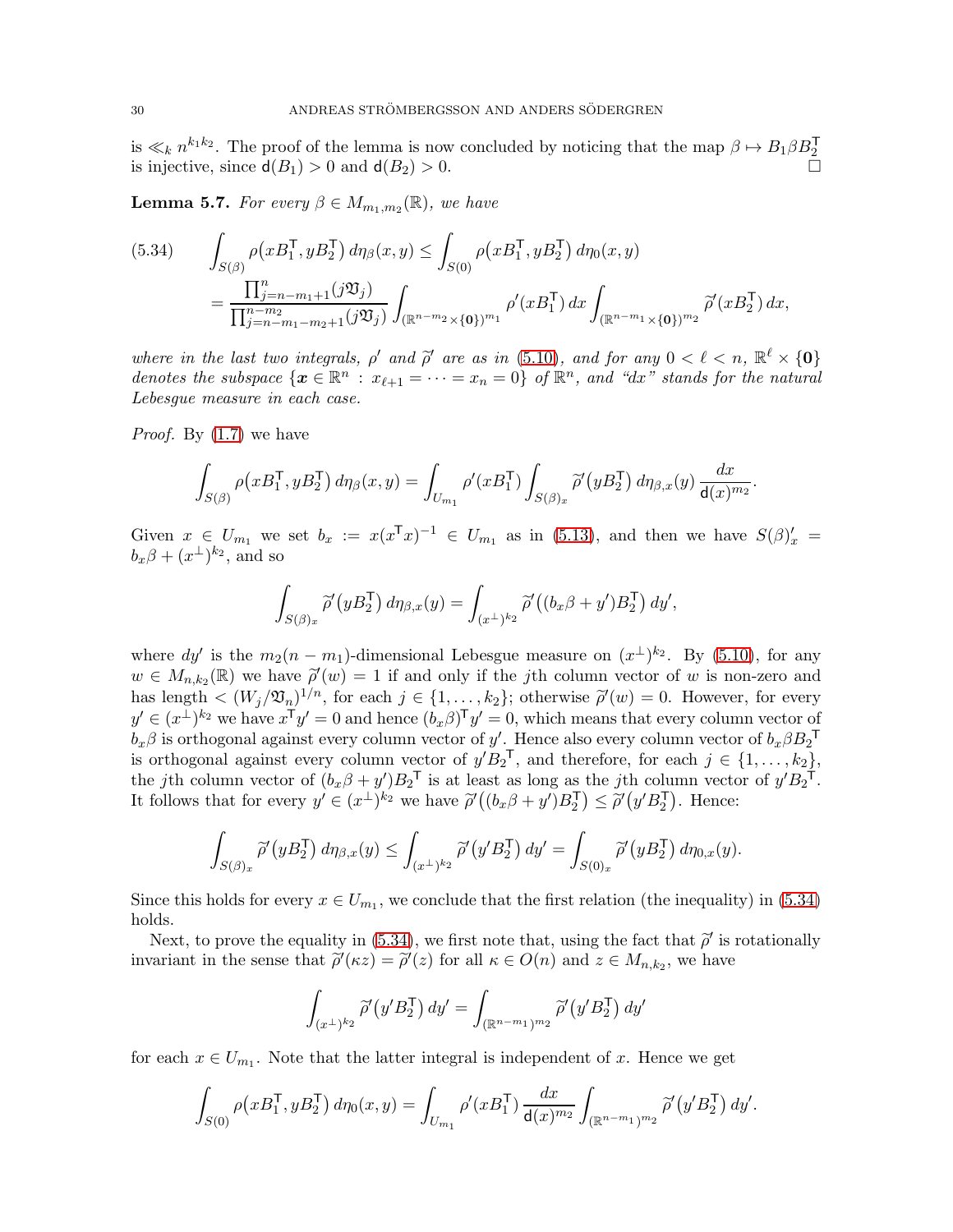Finally, by using the corresponding rotational invariance of  $\rho'$  and applying [\[29,](#page-33-7) Lemma 5.2] twice, we have:

$$
\int_{U_{m_1}} \rho'(xB_1^{\mathsf{T}}) \frac{dx}{\mathsf{d}(x)^{m_2}} = \frac{\prod_{j=n-m_1+1}^n (j\mathfrak{V}_j)}{\prod_{j=1}^{m_1} (j\mathfrak{V}_j)} \int_{(\mathbb{R}^{m_1} \times \{\mathbf{0}\})^{m_1}} \rho'(xB_1^{\mathsf{T}}) \mathsf{d}(x)^{n-m_1-m_2} dx
$$

$$
= \frac{\prod_{j=n-m_1+1}^n (j\mathfrak{V}_j)}{\prod_{j=n-m_1-m_2+1}^{n-m_2} (j\mathfrak{V}_j)} \int_{(\mathbb{R}^{n-m_2} \times \{\mathbf{0}\})^{m_1}} \rho'(xB_1^{\mathsf{T}}) dx.
$$

Hence we obtain the equality in  $(5.34)$ .

Regarding the product of unit ball volumes appearing in Lemma [5.7,](#page-29-1) we note that

$$
\frac{\prod_{j=n-m_1+1}^n (j\mathfrak{V}_j)}{\prod_{j=n-m_1-m_2+1}^{n-m_2} (j\mathfrak{V}_j)} \asymp_m n^{-m_1m_2/2} \ll 1.
$$

(We can use this wasteful bound since it will turn out below that our integrals are exponentially decreasing with respect to n.) Hence it follows from  $(5.7)$  and Lemmas [5.6](#page-28-4) and [5.7](#page-29-1) that

$$
\sum_{\beta \in M_{m_1, m_2}(\mathbb{Z})} W(\beta) \int_{S(\beta)} \rho(xB_1^{\mathsf{T}}, yB_2^{\mathsf{T}}) d\eta_{\beta}(x, y)
$$
\n
$$
\ll_k n^{k_1 k_2} \cdot \int_{(\mathbb{R}^{n-m_2} \times \{\mathbf{0}\})^{m_1}} \rho'(xB_1^{\mathsf{T}}) dx \int_{(\mathbb{R}^{n-m_1} \times \{\mathbf{0}\})^{m_2}} \widetilde{\rho}'(xB_2^{\mathsf{T}}) dx.
$$

Note that the subspace  $(\mathbb{R}^{n-m_2} \times {\mathbf{0}})^{m_1}$  is mapped into  $(\mathbb{R}^{n-m_2} \times {\mathbf{0}})^{k_1}$  by right multiplication by  $B_1^{\mathsf{T}}$ . Now let  $\sigma'$  be the function on  $(\mathbb{R}^{n-m_2})^{k_1}$  given by the restriction of  $\rho'$  to  $(\mathbb{R}^{n-m_2} \times \{0\})^{k_1}$  composed with the obvious isomorphism  $(\mathbb{R}^{n-m_2} \times \{0\})^{k_1} = (\mathbb{R}^{n-m_2})^{k_1}$ . We also let  $\tilde{\sigma}'$  be the corresponding function on  $(\mathbb{R}^{n-m_1})^{k_2}$  obtained from  $\tilde{\rho}'$ . Then the last bound can be written:

$$
n^{k_1k_2} \cdot \int_{(\mathbb{R}^{n-m_2})^{m_1}} \sigma'(xB_1^{\mathsf{T}}) \, dx \int_{(\mathbb{R}^{n-m_1})^{m_2}} \widetilde{\sigma}'(xB_2^{\mathsf{T}}) \, dx.
$$

Using the above bound, we conclude that the total contribution from all terms in [\(5.4\)](#page-21-3) with  $B_1 \notin \mathcal{M}'_{k_1,m_1}$  or  $B_2 \notin \mathcal{M}'_{k_2,m_2}$  is

$$
\ll_{k} n^{k_1 k_2} \sum_{m_1=1}^{k_1} \sum_{m_2=1}^{k_2} \sum_{(B_1, B_2) \in (A_{k_1, m_1} \times A_{k_2, m_2}) \backslash (\mathcal{M}'_{k_1, m_1} \times \mathcal{M}'_{k_2, m_2})} \int_{(\mathbb{R}^{n-m_2})^{m_1}} \sigma'(x B_1^{\mathsf{T}}) \, dx
$$
\n
$$
\times \int_{(\mathbb{R}^{n-m_1})^{m_2}} \widetilde{\sigma}'(x B_2^{\mathsf{T}}) \, dx.
$$

<span id="page-30-1"></span>We will now translate this sum into the notation used in Rogers' original formulation of his mean value formula (see Theorem [2.1\)](#page-5-1). Let us denote by  $\mathfrak{A}(k; m)$  the set of matrices of fixed size  $m \times k$  appearing in the sum in  $(2.1).<sup>5</sup>$  $(2.1).<sup>5</sup>$  $(2.1).<sup>5</sup>$  From the proof in Section [2](#page-5-0) of the fact that Theorem [1.5](#page-4-0) is a reformulation of Theorem [2.1,](#page-5-1) we recall the definition of the map  $\gamma'_2: \mathfrak{A}(k; m) \to M_{k,m}(\mathbb{Z})^*$ , and the fact that an admissible choice of the set of representatives  $A_{k,m}$  (cf. p. [3\)](#page-2-0) is given by

$$
A_{k,m}:=\{\gamma_2'(D)\;:\; D\in {\mathfrak A}(k;m)\}.
$$

Let us set

$$
\widetilde{\mathcal{M}}'_{k,m}:=\{B^{\mathsf{T}}\::\: B\in \mathcal{M}'_{k,m}\},
$$

<span id="page-30-0"></span><sup>&</sup>lt;sup>5</sup>This set was called  $\mathfrak{A}(m)$  in Section [2,](#page-5-0) since there we were working with a single, fixed k.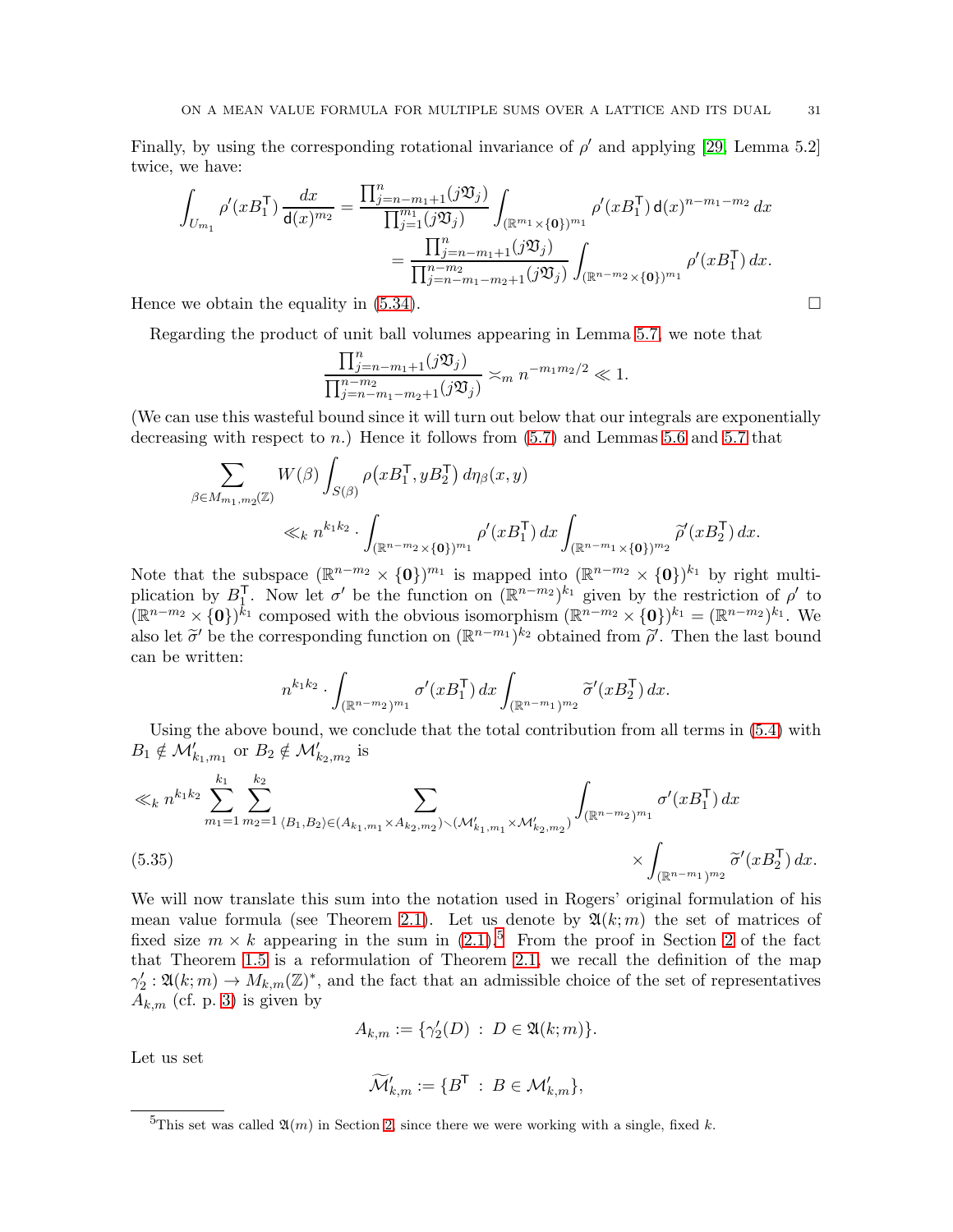and note that  $\widetilde{\mathcal{M}}'_{k,m} \subset \mathfrak{A}(k;m)$ ; in fact the matrices in  $\widetilde{\mathcal{M}}'_{k,m}$  are exactly the matrices consid-ered in [\[31,](#page-33-5) Thm. 3], as we noted near the end of Section [5.2.](#page-22-0) We claim that the map  $\gamma'_2$  can be chosen so that

<span id="page-31-0"></span>(5.36) 
$$
\gamma_2'(D) = D^{\mathsf{T}}, \qquad \forall D \in \widetilde{\mathcal{M}}'_{k,m}.
$$

Indeed, given  $D \in \widetilde{\mathcal{M}}'_{k,m}$  one easily verifies that there exists a matrix  $\tau = (\tau_{i,j}) \in GL_k(\mathbb{Z})$ satisfying  $D\tau = (I_m 0)$  and  $\tau_{i,j} = \delta_{i,\nu_j(D^{\mathsf{T}})}$  for all  $i \in \{1,\ldots,k\}$  and  $j \in \{1,\ldots,m\}$ . Hence the relation [\(2.4\)](#page-6-1) holds for our matrix D (which has elementary divisors  $\varepsilon_1 = \cdots = \varepsilon_m = 1$ ) with  $\gamma_1 = I$  in  $GL_m(\mathbb{Z})$  and  $\gamma_2 = \tau^{-1}$  in  $GL_k(\mathbb{Z})$ . Thus: We may choose  $\gamma_1(D) = I$  and  $\gamma_2(D) = \tau^{-1}$ . Now by definition,  $\gamma_2'(D) = ((I_m 0)\gamma_2)^{\mathsf{T}}$ , and it follows from  $D\tau = (I_m 0)$  that  $(I_m 0) \gamma_2 = D$ ; therefore [\(5.36\)](#page-31-0) holds.

From now on we assume that for any  $1 \le m \le k$ , the map  $\gamma'_2$  has been chosen so that [\(5.36\)](#page-31-0) holds. It then follows from the above discussion, combined with the identity in  $(2.6)$ , that our bound in [\(5.35\)](#page-30-1) can be equivalently expressed as

<span id="page-31-1"></span>(5.37)

$$
n^{k_1k_2} \sum_{m_1=1}^{k_1} \sum_{m_2=1}^{k_2} \sum_{(D_1, D_2) \in (\mathfrak{A}(k_1, m_1) \times \mathfrak{A}(k_2, m_2)) \backslash (\widetilde{\mathcal{M}}'_{k_1, m_1} \times \widetilde{\mathcal{M}}'_{k_2, m_2})} J_{n-m_2}(\sigma'; D_1) J_{n-m_1}(\widetilde{\sigma}'; D_2),
$$

where for any  $1 \leq m \leq k < \tilde{n}$ ,  $D \in \mathfrak{A}(k,m)$  and (measurable) function  $\sigma : (\mathbb{R}^{\tilde{n}})^m \to \mathbb{R}_{\geq 0}$ ,  $J_{\widetilde{n}}(\sigma; D)$  is defined by

$$
J_{\widetilde{n}}(\sigma; D) := \left(\frac{e_1}{q} \cdots \frac{e_m}{q}\right)^{\widetilde{n}} \int_{(\mathbb{R}^{\widetilde{n}})^m} \sigma(xq^{-1}D) dx,
$$

where  $q = q(D)$  is as in Theorem [2.1,](#page-5-1) and  $e_1, \ldots, e_m$  are the elementary divisors of D. Note here that for any  $1 \leq m_1 \leq k_1$  and  $1 \leq m_2 \leq k_2$ , the sum over  $\langle D_1, D_2 \rangle$  appearing in [\(5.37\)](#page-31-1) can be decomposed as the sum of the three products

<span id="page-31-2"></span>
$$
(5.38) \qquad \left(\sum_{D_1 \in \mathfrak{A}(k_1,m_1)\sim \widetilde{\mathcal{M}}'_{k_1,m_1}} J_{n-m_2}(\sigma'; D_1)\right) \left(\sum_{D_2 \in \mathfrak{A}(k_2,m_2)\sim \widetilde{\mathcal{M}}'_{k_2,m_2}} J_{n-m_1}(\widetilde{\sigma}'; D_2)\right)
$$

and

(5.39) 
$$
\left(\sum_{D_1 \in \widetilde{\mathcal{M}}'_{k_1,m_1}} J_{n-m_2}(\sigma'; D_1)\right) \left(\sum_{D_2 \in \mathfrak{A}(k_2,m_2) \setminus \widetilde{\mathcal{M}}'_{k_2,m_2}} J_{n-m_1}(\widetilde{\sigma}'; D_2)\right)
$$

and

<span id="page-31-3"></span>(5.40) 
$$
\left(\sum_{D_1 \in \mathfrak{A}(k_1,m_1) \setminus \widetilde{\mathcal{M}}'_{k_1,m_1}} J_{n-m_2}(\sigma'; D_1)\right) \left(\sum_{D_2 \in \widetilde{\mathcal{M}}'_{k_2,m_2}} J_{n-m_1}(\widetilde{\sigma}'; D_2)\right).
$$

Now the sum

<span id="page-31-4"></span>(5.41) 
$$
\sum_{D_1 \in \mathfrak{A}(k_1,m_1) \setminus \widetilde{\mathcal{M}}'_{k_1,m_1}} J_{n-m_2}(\sigma';D_1)
$$

which appears as a factor in  $(5.38)$  and  $(5.40)$ , is exactly the sum which is treated in [\[31,](#page-33-5) pp. 950(top)–951(middle)] (applied with "n" taken to be  $n - m_2$  in our notation). It should here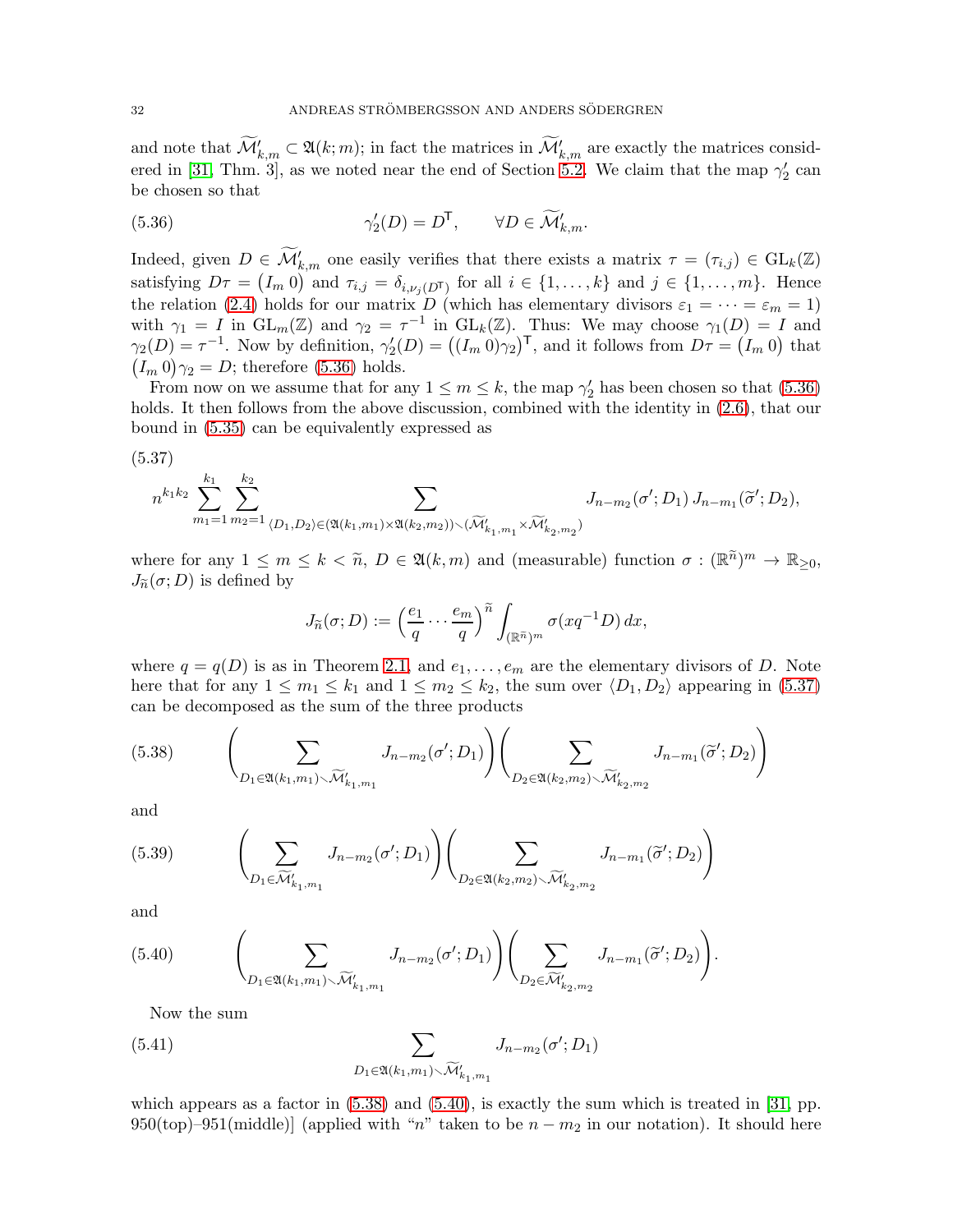be noted that  $(cf. (5.10))$  $(cf. (5.10))$  $(cf. (5.10))$ 

$$
\sigma'(\boldsymbol{v}_1,\ldots,\boldsymbol{v}_{k_1}) := \prod_{j=1}^{k_1} \sigma_j(\boldsymbol{v}_j)
$$

where for each j,  $\sigma_j$  is the characteristic function of the open  $(n-m_2)$ -ball of radius  $(V_j/\mathfrak{V}_n)^{1/n}$ centered at the origin, with the origin removed. The volume of the ball which is the support of  $\sigma_i$  is therefore

Vn−m<sup>2</sup> (Vj/Vn) (5.42) (n−m2)/n <sup>≪</sup><sup>m</sup> <sup>V</sup><sup>j</sup>

(in fact the left hand side tends to  $e^{m_2/2}V_j$  as  $n \to \infty$ ). The key points for us is that these volumes stay *bounded* as  $n \to \infty$ , since the volumes  $V_1, \ldots, V_{k_1}$  are fixed. Therefore, it follows from the bounds in [\[31,](#page-33-5) pp. 950(top)–951(middle)] that the sum in  $(5.41)$  is  $\ll_m (3/4)^{\frac{n-m_2}{2}}$  $\frac{2}{2} \ll m$  $(3/4)^{\frac{n}{2}}$  (the implied constant also depends on the  $V_j$ s).

In the same way, we also have

(5.43) 
$$
\sum_{D_2 \in \widetilde{\mathcal{M}}'_{k_2,m_2}} J_{n-m_1}(\widetilde{\sigma}'; D_2) \ll_m (3/4)^{\frac{n}{2}}.
$$

Furthermore, by the proof of [\[31,](#page-33-5) Prop. 1], for each  $D_1$  in the finite set  $\widetilde{\mathcal{M}}'_{k_1,m_1}$  we have that  $J_{n-m_2}(\sigma'; D_1)$  tends to a finite limit as  $n \to \infty$ ; the same thing of course also holds for  $J_{n-m_1}(\tilde{\sigma}', D_2)$  for each fixed  $D_2 \in \widetilde{\mathcal{M}}'_{k_2, m_2}$ .

In view of these bounds, we conclude that the expression in [\(5.37\)](#page-31-1) tends to zero exponentially rapidly as  $n \to \infty$ . This completes the proof of Theorem [5.1.](#page-21-1)

<span id="page-32-0"></span>5.4. **Proof of Theorem 1.6.** As in the statement of Theorem [1.6,](#page-4-2) let  $0 < T_1 < T_2 < T_3 < \cdots$ and  $0 < T'_1 < T'_2 < T'_3 < \cdots$  denote the points of two independent Poisson processes on  $\mathbb{R}^+$ with constant intensity  $\frac{1}{2}$ . For any fixed  $V > 0$  we introduce the two integer-valued random variables

$$
N(V) := #\{j : T_j < V\}
$$
 and  $\widetilde{N}(V) := #\{j : T'_j < V\}.$ 

Now by standard arguments (cf. the proof of [\[31,](#page-33-5) Cor. 1]), Theorem [5.1](#page-21-1) implies that, for any fixed  $k_1, k_2 \in \mathbb{Z}_{\geq 0}$  and any fixed real numbers  $0 < V_1 \leq V_2 \leq \cdots \leq V_{k_1}$  and  $0 < W_1 \leq W_2 \leq \cdots$  $\cdots \leq W_{k_2}$ , the random vector

$$
\left(\frac{1}{2}N_1(L),\ldots,\frac{1}{2}N_{k_1}(L),\frac{1}{2}\widetilde{N}_1(L^*),\ldots,\frac{1}{2}\widetilde{N}_{k_2}(L^*)\right)
$$

converges in distribution to the random vector

$$
(N(V_1),\ldots,N(V_{k_1}),\widetilde{N}(W_1),\ldots,\widetilde{N}(W_{k_2})\big).
$$

Theorem [1.6](#page-4-2) is an immediate consequence of this fact.  $\square \square$ 

#### <span id="page-32-1"></span>**REFERENCES**

- <span id="page-32-3"></span>[1] M. Alam and A. Ghosh and S. Yu, Quantitative Diophantine approximation with congruence conditions, preprint 2020, arXiv:2011.06360.
- <span id="page-32-4"></span>[2] M. Alam and A. Ghosh and J. Han, Higher moment formulae and limiting distributions of lattice points, preprint 2021, arXiv:2111.00848.
- <span id="page-32-2"></span>[3] J. S. Athreya and G. A. Margulis, Logarithm laws for unipotent flows, I, J. Mod. Dyn. 3 (2009), no. 3, 359-378.
- <span id="page-32-5"></span>[4] W. Banaszczyk, New bounds in some transference theorems in the geometry of numbers, Math. Ann. 296 (1993), 625–635.